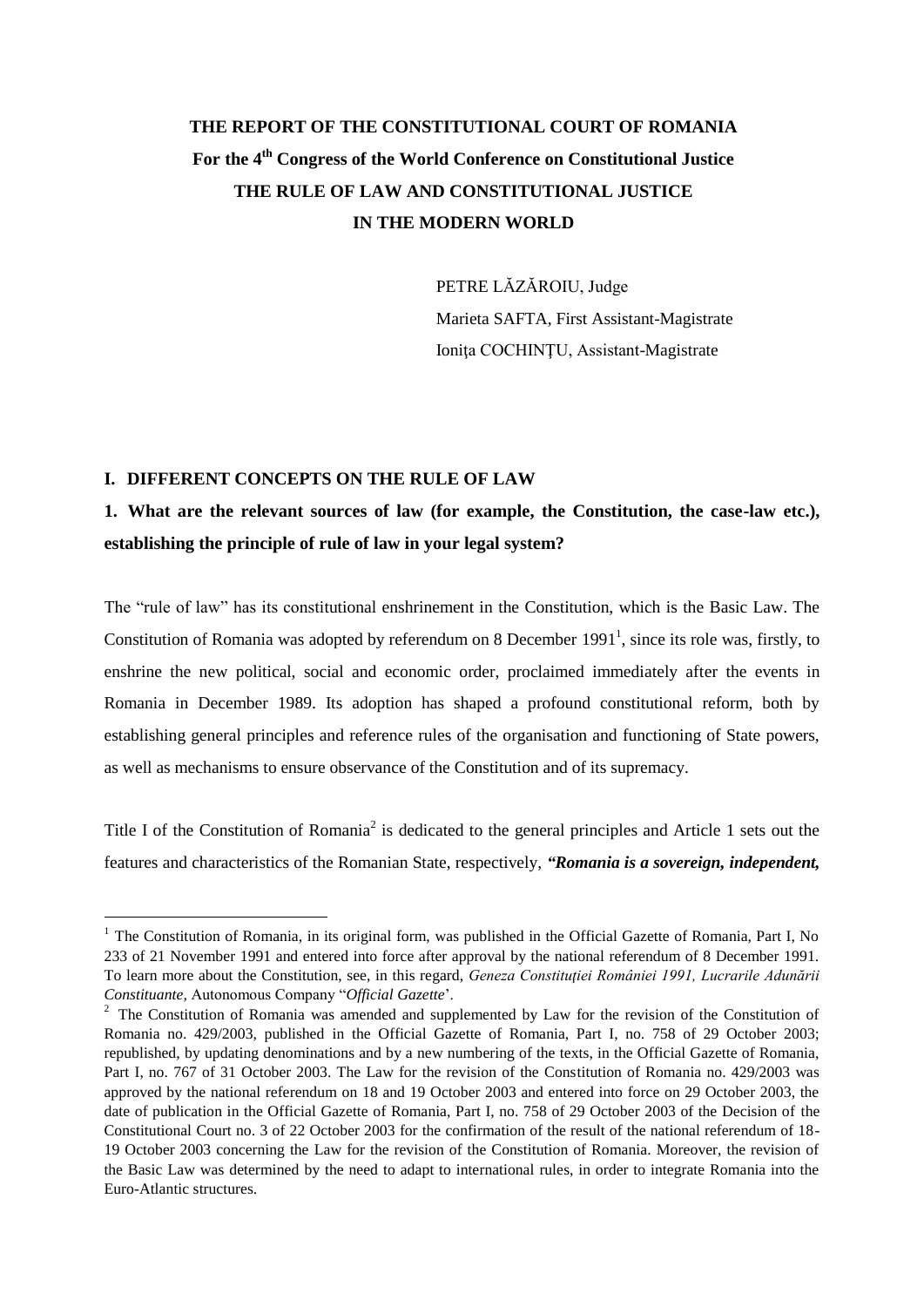*unitary and indivisible National State; the form of government of the Romanian State is the Republic; Romania is a democratic and social state governed by the rule of law, in which human dignity, the citizens' rights and freedoms, the free development of human personality, justice and political pluralism represent supreme values, in the spirit of the Romanian people's democratic traditions and the ideals embodied by the December 1989 Revolution, and shall be guaranteed; the State shall be organised based on the principle of the separation and balance of powers - legislative, executive, and judicial - within the framework of a constitutional democracy; observance of the Constitution, of its supremacy and the laws shall be obligatory in Romania."*

Therefore, and as noted by the Constitutional Court in its case law, the constitutional provisions set out the defining characteristics of the Romanian State, which represent supreme values in the spirit of the traditions of the Romanian people*<sup>3</sup>* and one of the Romanian State characteristics is that *"Romania is a state governed by the rule of law "<sup>4</sup>* .

Of course, the principle of the rule of law is enshrined in the Basic Law as a general principle, *"which means that its features and guarantees are to be found in the regulations, both directly and indirectly or by way of interpretation*" 5 .

The Constitutional Court has played a crucial role in the process of process of constitutionalisation of the principle of the rule of law, which, in addition to its role as *guarantor of the supremacy of the*  **Constitution**, is also intended to help create the right, by way of interpretation, by developing constitutional case-law. The Constitution makes use of some concepts<sup>6</sup> whose content is not defined by the constituent legislator, being for those called upon to interpret the law to determine their content and, in terms of exclusive interpretation of the Constitution, it is the obligation of the Constitutional Court.<sup>7</sup> Furthermore, the Romanian law system is composed of all legal rules adopted by the Romanian State

 $3$  Decision no. 92 of 13 February 2007, published in the Official Gazette of Romania, Part I, No. 149 of  $1<sup>st</sup>$  March 2007.

<sup>&</sup>lt;sup>4</sup> The doctrine revealed that the inclusion of the characteristics of the Romanian State - rule of law, democratic and social - in the Constitution of Romania was essential and necessary since they complete the features of the Romanian State. Thus, *"the definition of the Romanian State as governed by the rule of law was imperative to mark the detachment of the totalitarian system and the promotion of political regime where the law was to have the primary role". See, to that effect, V. Duculescu, C. Calinoi, G. Duculescu, Constitutia Romaniei - comentata si adnotata - Lumina Lex Publishing House, Bucharest, 1997, p. 13-18.*

<sup>5</sup> See, in this regard, I. Muraru, M. Constantinescu, S. Tanasescu, M. Enache, G. Iancu - *Interpretarea Constitutiei* - doctrina si practica, Lumina Lex Publishing House, Bucharest, 2002, p. 101-102.

<sup>6</sup> I. Vida, *Obligativitatea deciziilor curtii constitutional pentru instantele judecatoresti* - *factor de stabilitate a Constitutiei,* Constitutional Court Bulletin no. 7/2004 — <http://www.ccr.ro/nr-7-2004>

<sup>7</sup> See, for example, I. Cochintu, *Constitutionalizarea principiului loialitatii constitutional,* [https:](https://www.ccr.ro/uploads/cochintu.pdf)  [//www.ccr.ro/uploads/cochintu.pdf](https://www.ccr.ro/uploads/cochintu.pdf)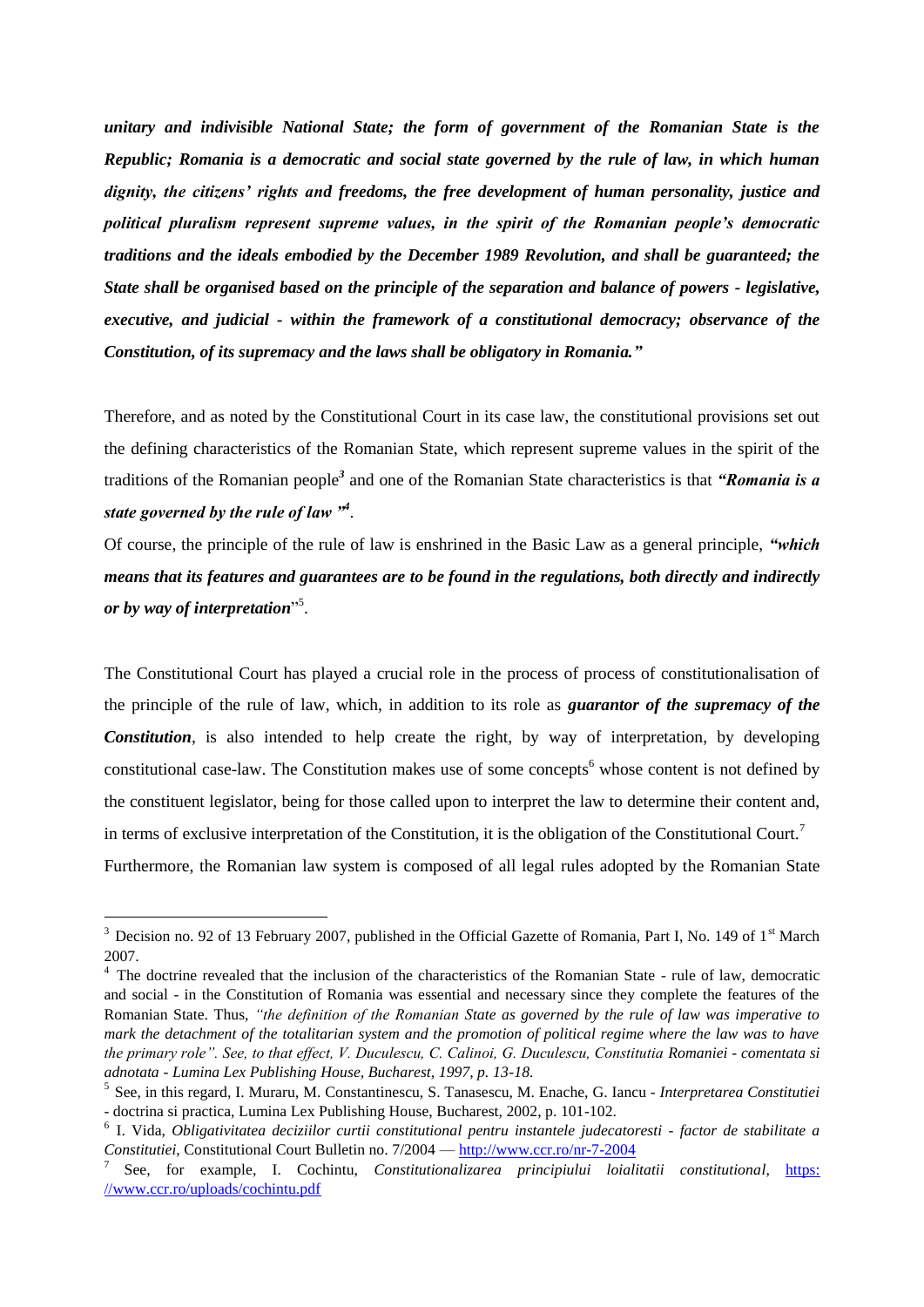and which must be in line with **the principle of the supremacy of the Constitution and the principle of legality**, which is at the heart of the rule of law requirements, principles enshrined in Article 1 (5) of the Constitution, according to which *"Observance of the Constitution, of its supremacy, and the laws shall be obligatory in Romania*", the country's sole legislative authority being the Parliament, given that the State shall be organised based on the principle of the separation and balance of powers - legislative, executive and judicial - within the framework of constitutional democracy.

Constitutional democracy, in a rule of law, however, it is not an abstraction, but it is a reality of a system under which the supremacy of the Constitution limits the legislator's sovereignty which, in the process of creating legal rules and adopting regulatory acts, must consider certain principles<sup>8</sup>, such as the principle of legality, which is constitutional and has general application, namely at the whole infraconstitutional regulatory framework, the principle of free access to justice, the principle of nonretroactivity, the principle of equality etc. and, not least, the rule of primacy/priority of the international treaties on human rights and of the European Union law in the light of Articles 11, 20 and 148 of the Constitution. These latter constitutional provisions oblige the Romanian State to fulfil as such and in good faith its obligations from the treaties to which it is a party, and the Treaties ratified by Parliament, according to the law, are part of national law<sup>9</sup>. The constitutional provisions on the citizens' rights and freedoms shall be interpreted and applied in compliance with the Universal Declaration of Human Rights and the covenants and the other treaties to which Romania is party. Where there are inconsistencies between the covenants and treaties on fundamental human rights to which Romania is party and the national laws, the international rules shall take precedence, unless the Constitution or the national laws comprise more favourable provisions<sup>10</sup>. Following Romania's accession to the Treaties

<sup>&</sup>lt;sup>8</sup> It is true that, in accordance with the scope of the rule of law including, inter alia, the legality - the primacy of law, the relationship between international law and national law, legislative procedures, legislative powers of the executive, the emergencies, the private actors exercising public tasks, legal certainty - the accessibility of the legislation and the judicial decisions, predictability, stability and coherence, legitimate expectation, the principle of non-retroactivity, the principle *nulla poena sine lege*, the authority of *res judicata*, preventing of abuse of powers, equality before the law and nondiscrimination, as well as access to justice - the independence and impartiality of the judiciary/judges, the fair trial, including the effectiveness of judgments and autonomy of prosecution authorities - See, in this regard, the Venice Commission report on the Rule of Law (CDL-AD(2011)003rev) 2011, complemented by the detailed List on the rule of law (CDL-AD(2016)007) 2016.

 $9$  Article 11 (1) and (2) of the Constitution - International law and domestic law. Where a Treaty to which Romania is to become a party includes provisions contrary to the Constitution, its ratification may take place only after the revision of the Constitution [Article 11 (3) of the Constitution].

<sup>&</sup>lt;sup>10</sup> Article 20 - International human rights treaties: "(1) The constitutional provisions relative to the citizens ' *rights and freedoms shall be interpreted and applied in conformity with the Universal Declaration of Human Rights, with the covenants and other treaties to which Romania is party. (2) Where inconsistency exists between the covenants and treaties on fundamental human rights to which Romania is a party, and national law, the international regulations shall prevail except where the Constitution or domestic laws comprise more favourable provisions."*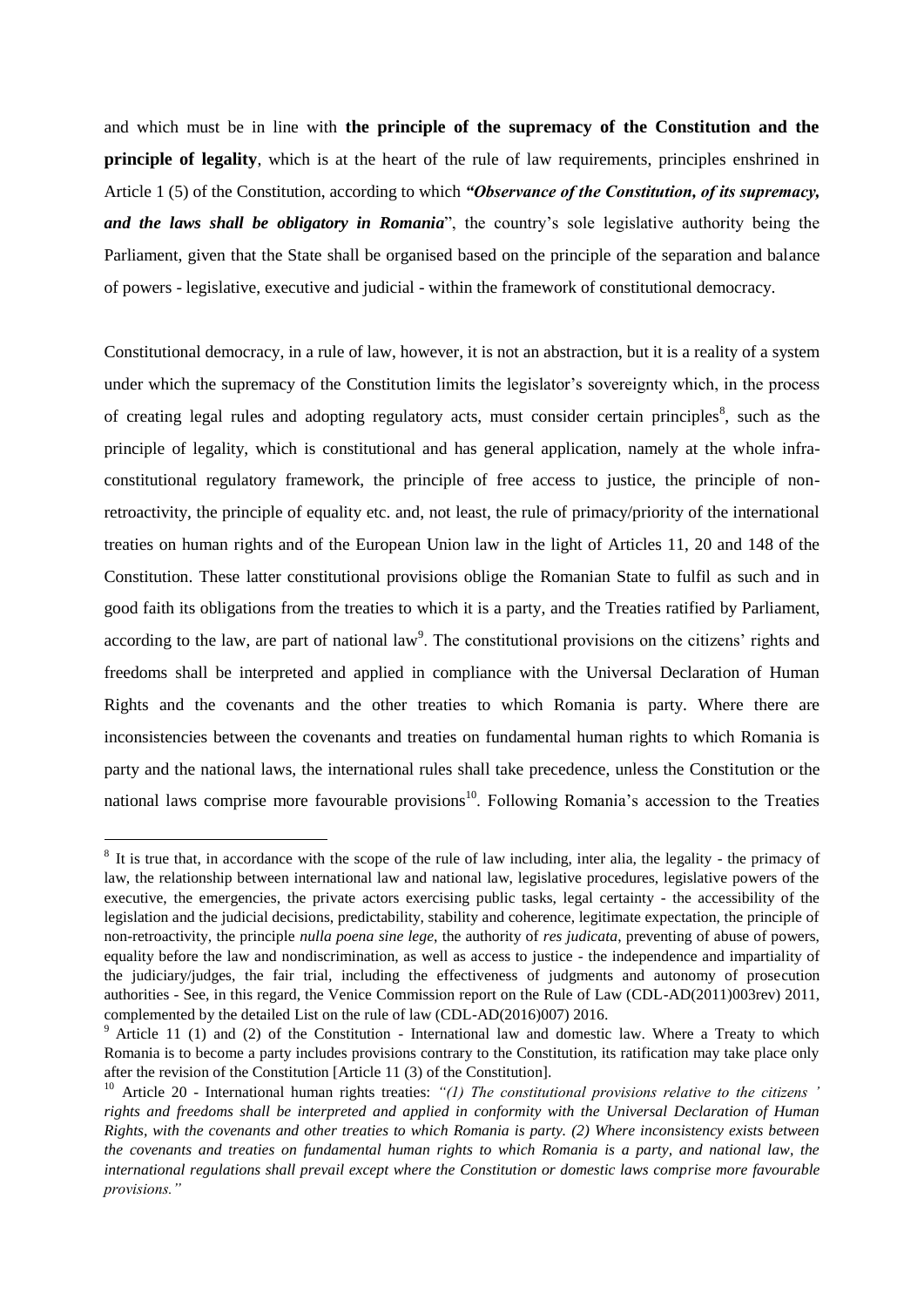establishing the European Union, in view of transferring certain powers to Community institutions, and of exercising in common with the other Member States the powers laid down in these treaties, the provisions of the Treaties establishing the European Union, as well as the other mandatory Community regulations shall take precedence over any conflicting provisions of the national laws, in compliance with the Act of Accession $11$ .

The Constitution of Romania also provides the possibility to legislate by legislative, constitutional or legal delegation by virtue of an enabling law, through emergency or simple Ordinances of the Government. Thus, as regards the concept of "*law*" used in the constitutional provisions, this concept has been used, on the one hand, in the Constitution, "*in its broadest sense, which also includes the Constitution, as Basic Law, but also all the other regulatory acts, with a legal force equivalent or inferior to law*<sup>12</sup>, having several<sup>13</sup> meanings "*depending on the distinction between the formal or organic criterion and the material one, and the law is characterised as being an act of the legislative authority, identifying through the body responsible to adopt and through the procedure to be followed for that purpose"*.

As regards the Government ordinances, it was ascertained both in the doctrine<sup>14</sup> and in the case-law<sup>15</sup>

<sup>&</sup>lt;sup>11</sup> Article 148 - Integration into the European Union: "(1) Romania's accession to the founding Treaties of the *European Union, for purposes of transferring certain powers into the hands of Community institutions, as well as for exercising in common with the other Member States the competencies stipulated in such Treaties shall be under a law adopted in a joint session of the Chamber of Deputies and the Senate, by a majority of two-thirds of the number of Deputies and Senators. (2) Following accession, provisions in the founding Treaties of the European Union, as well as other binding regulations under Community law shall prevail over any contrary provisions of domestic law while observing provisions on the accession instrument. (3) Provisions of paragraphs (1) and (2) shall also apply accordingly for the accession to any instrument purporting a revision of the founding Treaties of the European Union. (4) The Parliament, the President of Romania, the Government and the judicial authority shall guarantee that the obligations arising from the accession instrument and from provisions under paragraph (2) are put into effect. (5) The Government shall send the draft for any binding regulations to the Chambers of the Parliament prior to submitting such for approval to the European Union institutions."*

<sup>&</sup>lt;sup>12</sup> See to that effect Decision no. 799 of 17 June 2011 on the bill for the revision of the Constitution of Romania, published in Official Gazette of Romania, Part I, no. 440 of 23<sup>rd</sup> June 2011.

<sup>&</sup>lt;sup>13</sup> Decision no. 120 of 16 March 2004, published in Official Gazette of Romania, Part I, no. 296 of 5 April 2004. "*This conclusion is clear from a combined reading of the provisions of Article 61 (1) second sentence of the Constitution, republished, according to which "Parliament is [...] the sole legislative authority of the country" and of Articles 76, 77 and 78, according to which the law adopted by the Parliament is subject to promulgation by the President of Romania and shall enter into force three days after its publication in the Official Gazette of Romania, if its content does not provide a later date. The material criterion takes into account the content of the regulation, being defined in the light of the subject-matter of the rule, respectively of the nature of social relations regulated."*

<sup>14</sup> Ioan Vida, *Legistica formala, introducere m tehnica si procedura legislativa,* Universul Juridic Publishing House, Bucharest, 2012, pp. 190-209; *Dezvoltari recente m jurisprudent Curjii Constitujionale a Romaniei m privinja limitelor de care este jinut Guvernul m adoptarea ordonanjelor de urgenja* in the Constitutional Court Bulleting no. 1/2009, [http://www.ccr.ro/nr-1-2009.](http://www.ccr.ro/nr-1-2009)

<sup>&</sup>lt;sup>15</sup> See, for example, Decision no. 146 of 25 March 2004, published in the Official Gazette of Romania, Part I, no 416 of 10 May 2004 or Decision no. 405 of 15 June 2016, published in the Official Gazette no. 517 of 8 July 2016.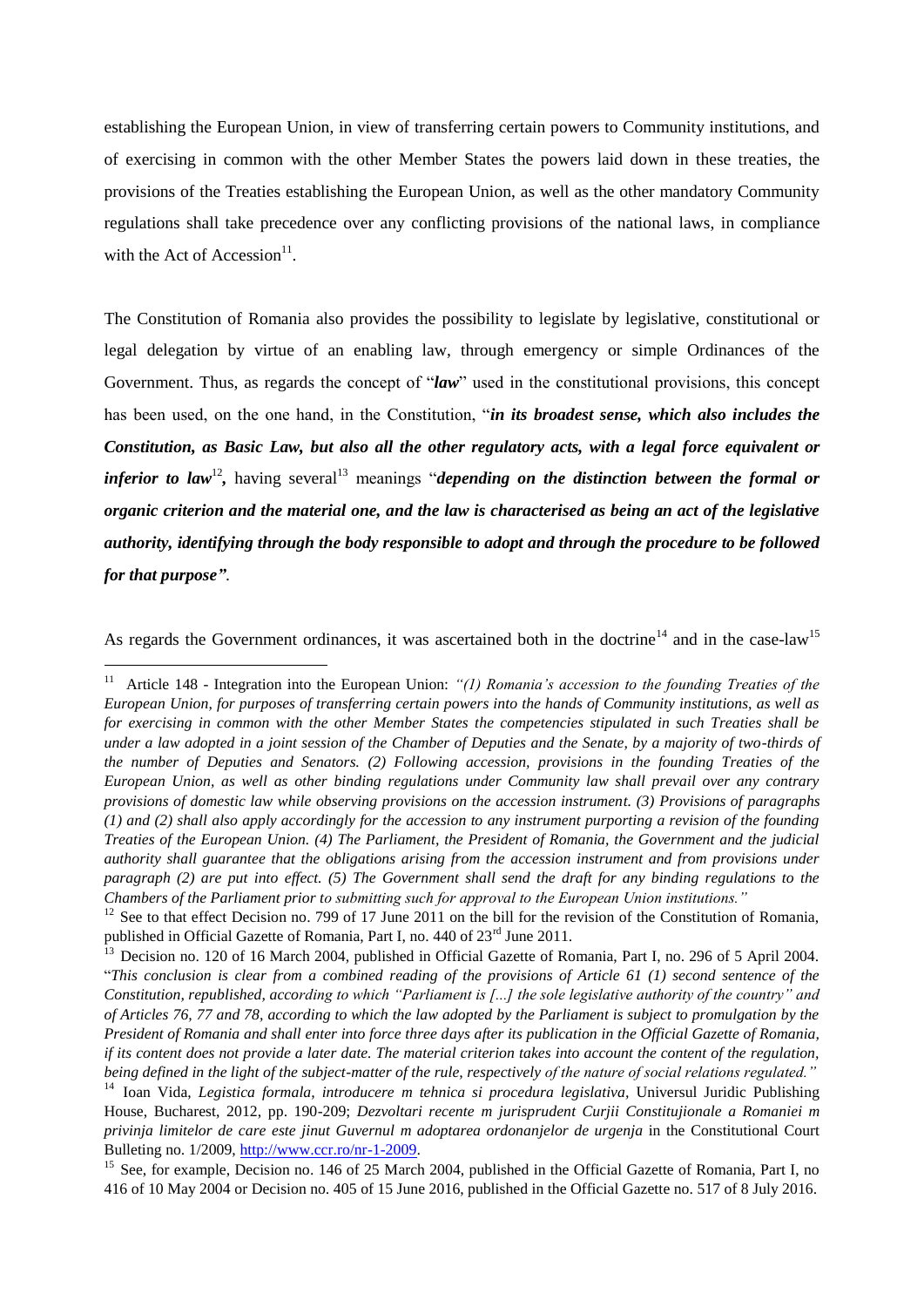that, by developing such regulatory acts, the administrative body (i.e. the Government), exercises a competence through award which, by its very nature, falls within the legislative competence of the Parliament. Therefore, the ordinance is not a law in the formal sense, but an administrative act of law, assimilated to this one by the effects it produces, by complying in this respect with the material criterion.<sup>16</sup> Given therefore that a regulatory act is generally defined both in form and in content, the law, in its broadest sense, is the result of a combination of the formal criterion with the material one<sup>17</sup>, thus including also the assimilated acts. Concerning these ones, it was noted that, with regard to the phrase "*only by law*" used by the constitutional provisions, it means to forbid the possibility of establishing taxes and duties for the State budget by inferior regulatory acts with a legal force inferior to law. This category does not include simple or emergency ordinances issued by the Government, which are issued for the organisation of the enforcement of laws, ministerial orders etc. Saying that the expression *"only by law*" excludes the possibility of adopting ordinances, being an area reserved for organic law, means adding to the Constitution.

The evolution of constitutional democracy in Romania after 1989, in addition to the adoption of the Basic Law, led both to the recognition and constitutional consecration of certain rights and freedoms and which have the rank of constitutional principles, **being supreme values in a rule of law,** by providing also at the same time certain reciprocal obligations, and to the establishment of certain protection instruments and effectiveness of these fundamental rights.

By giving efficiency to the supremacy of the Constitution, **the constituent legislator has also implemented the necessary tools for monitoring the compliance with fundamental rights and freedoms, constitutional review**<sup>18</sup> **being awarded to the Constitutional Court as a guarantor**  for the supremacy of the Constitution<sup>19</sup> and the sole authority of constitutional jurisdiction in Romania<sup>20</sup>.

The requirements to ensure the supremacy of the Constitution and to observe the rule of law require, inter alia, that the case-law of the Constitutional Court is governed by the imperative of stability and

<sup>&</sup>lt;sup>16</sup> See to that effect Decision no. 799 of 17 June 2011 on the bill for the revision of the Constitution of Romania, published in the Official Gazette of Romania, Part I, no. 440 of 23 June 2011.

<sup>&</sup>lt;sup>17</sup> Decision no. 120 of 16 March 2004, published in the Official Gazette of Romania, Part I, no. 296 of 5 April 2004.

<sup>18</sup> As for the constitutional review, see Lazaroiu, I. Cochintu, *Accesul la justitia constitutionals in materie fiscala si controlul constitutionalitatii legilor in dinamica legislative, paper presented at the National Conference Conferinta of Tax Law, 2016,* [http://www.hamangiu.ro/conferinta-nationala-de-](http://www.hamangiu.ro/conferinta-nationala-de-drept-fiscal-2) [drept-fiscal-2](http://www.hamangiu.ro/conferinta-nationala-de-drept-fiscal-2)  $19$  Article 142 (1) of the Constitution.

<sup>&</sup>lt;sup>20</sup> Article 1 (1) of Law no. 47/1992 on the organization and operation of the Constitutional Court.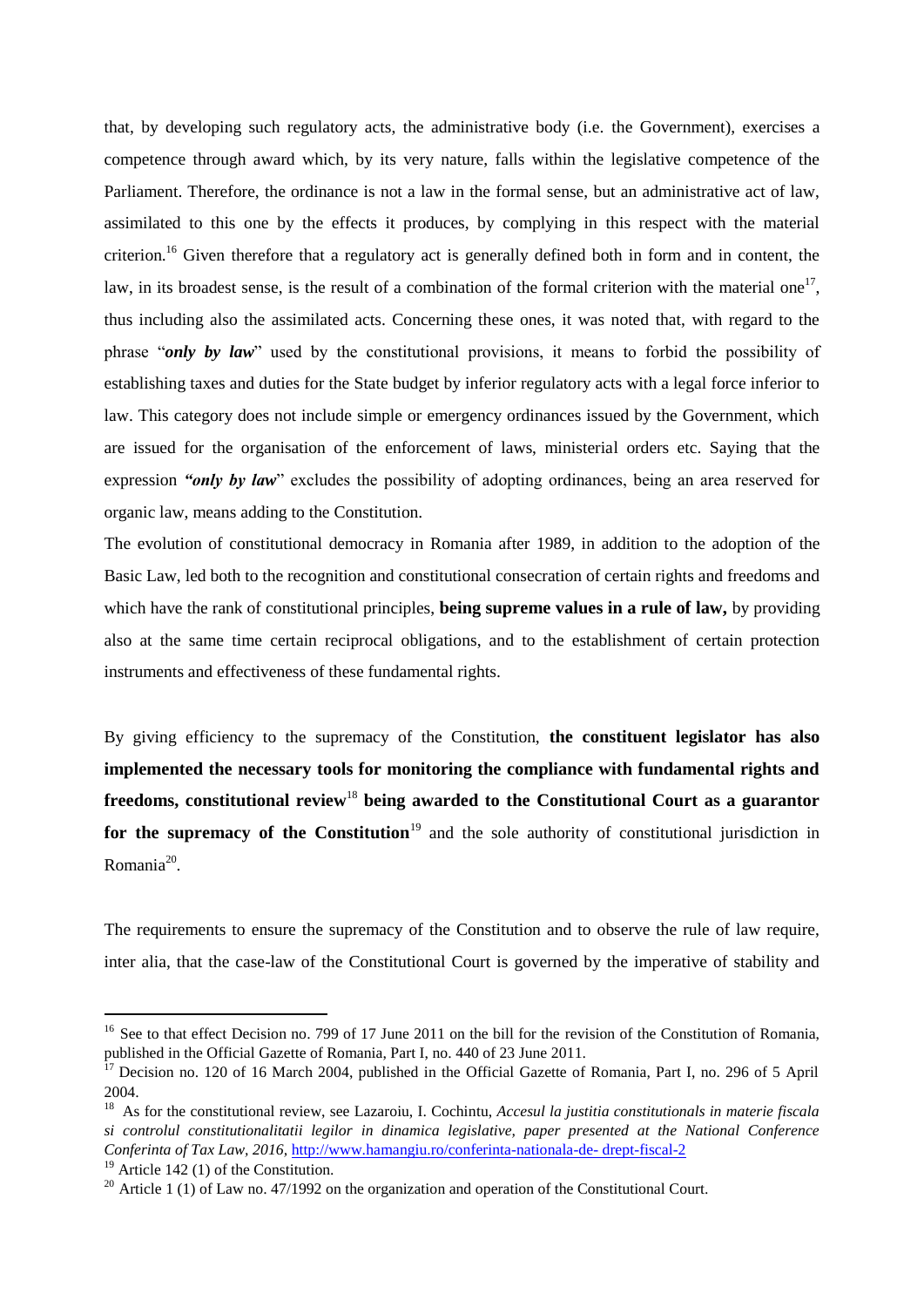legal certainty, so that, according to the constitutional provisions, "*its decisions are generally binding and effective only for the future*".

Moreover, as noted by the Constitutional Court in its case-law<sup>21</sup>, an important part of the Romanian State is constitutional justice, achieved by the Constitutional Court, political- jurisdictional public authority outside the scope of the legislative, executive and judicial powers, its role being to ensure the supremacy of the Constitution, as Basic Law of the rule of law. Thus, according to Article 142 (1) of the Constitution: "*The Constitutional Court of Romania shall be the guarantor for the supremacy of the Constitution.*"

**The Constitutional Court decision ascertaining the unconstitutionality is part of the normative legal order,** by its effect the unconstitutional provision ceasing its application for the future.<sup>22</sup> Both the operative part and are the recitals of this decision are generally binding, according to the provisions of Article 147 (4) of the Constitution and are imposed with the same force to all subjects of law<sup>23</sup>. The Constitutional Court, on several occasions, has underlined the urgency of the observance of the Constitution and of its supremacy, as well as the binding character of the Constitutional Court decisions in both the operative part and the recitals on which it is based. Thus, ignoring the legal effects of the Constitutional Court decisions, conferred by Article 147 of the Constitution, is in breach of the principles of the rule of law and democracy<sup>24</sup>.

In conclusion, it follows that the source of law which enshrines the principle of the rule of law in the Romanian legal system is the Constitution and, in its interpretation, the case law of the Constitutional Court.

# **2. How is the rule of law interpreted in your country? There are different concepts of the rule of law: formal, substantive or other?**

Under Article 1 (3) of the Romanian Constitution, *"Romania is a democratic and social state governed by the rule of law, in which human dignity, the citizens' rights and freedoms, the free development of human personality, justice and political pluralism represent supreme values, in the spirit of the* 

<sup>&</sup>lt;sup>21</sup> Decision no. 738 of 19 September 2012, published in the Official Gazette of Romania, Part I, no. 690 of 8 October 2012.

<sup>&</sup>lt;sup>22</sup> Decision no. 799 of 17 June 2011, published in the Official Gazette of Romania, Part I, no. 440 of  $23<sup>rd</sup>$  June 2011.

 $^{23}$  See also, in this regard, the Constitutional Court Decision no. 1 of 17 January 1995 on the binding effect of its decisions given in the context of its constitutional review, published in the Official Gazette of Romania, Part I, no. 16 of 26 January 1995, or Decision no. 683 of 27 June 2012.

<sup>&</sup>lt;sup>24</sup> Decision no. 805 of 27 September 2012, published in the Official Gazette of Romania no. 736 of 31 October 2012.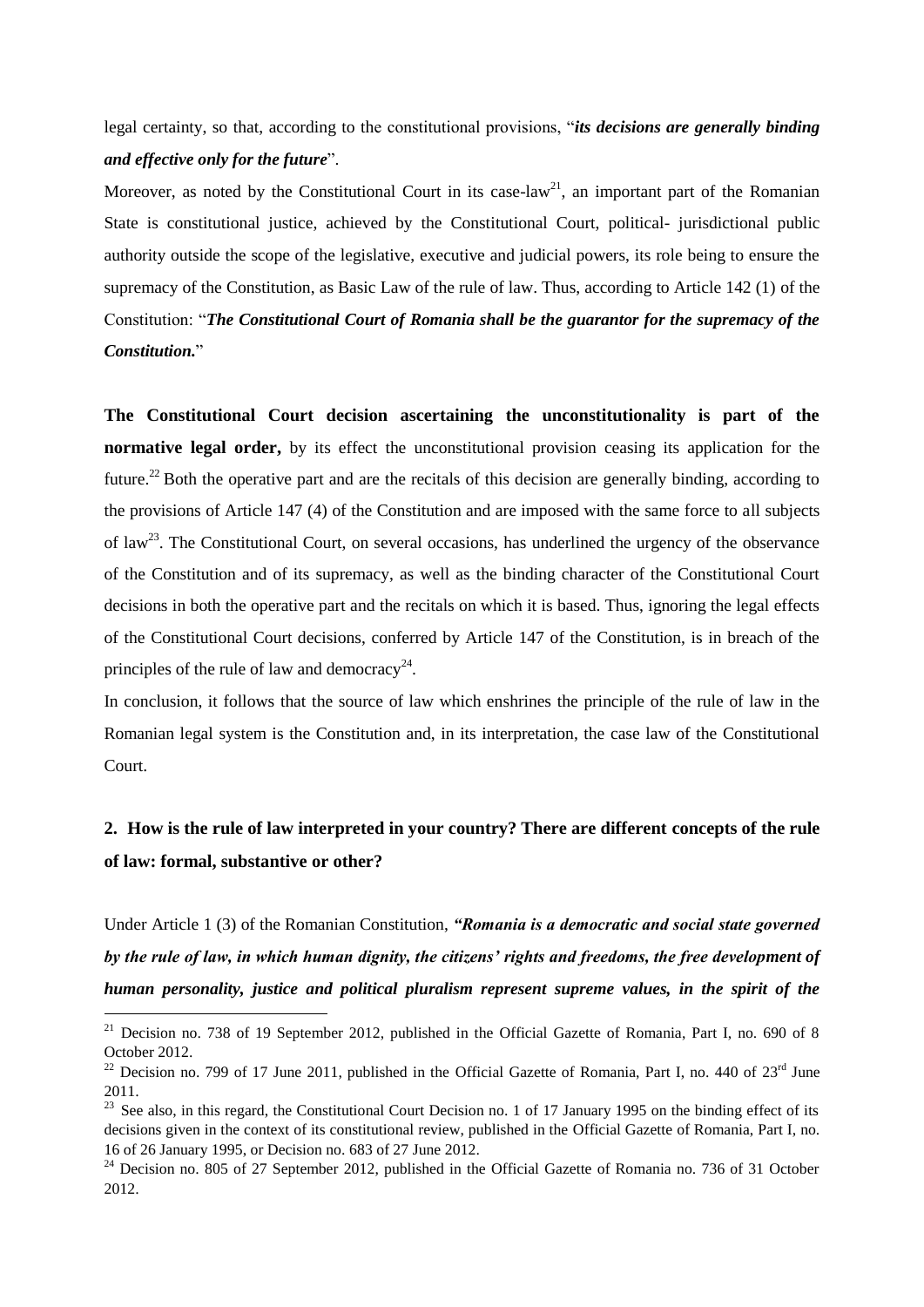# *Romanian people's democratic traditions and the ideals embodied by the December 1989 Revolution, and shall be guaranteed*."

From this wording it follows that this concept of the rule of law takes into consideration, on the one hand, the observance of the supreme value of the Romanian people - *human dignity, citizens' rights and freedoms, the free development of human personality, justice and political pluralism* - which, within the framework of constitutional democracy, shall be organised based on the principle of the separation and balance of powers - legislative, executive and judicial, and the observance of the Constitution, of its supremacy and the laws shall be obligatory. On the other hand, the entire constitutional regulation is subject to the general principles, illustrating the provisions of Article 1 (3) of the Basic Law, such that at the composition of the content of the rule of law the entire configuration of the Constitution participates. The principle of the rule of law, as an universally valid concept, having "the dimension of universality"<sup>25</sup>, finds its "extensions" in the Constitution, expressly enshrining certain principles, beginning from the supremacy of the Constitution, law enforcement, equality of citizens before the law, nobody is above the law or by the existence of a constitutional democracy through pluralism, consultation of citizens through referendums on matters of national interest, the respect for fundamental rights and freedoms, the collaboration and reciprocal control of powers, the State responsibility for the damages caused by the judicial errors etc. Furthermore, the Constitution also lists a multitude of guarantees of the rule of law, for example, free access to justice, access to constitutional justice, independence of judges, etc.

Therefore, the principle of the rule of law is interpreted in conjunction with other principles deriving from the constitutional provisions, for example the principle of the separation and balance of powers, whereas in Romania *"The State shall be organised based on the principle of the separation and balance of powers - legislative, executive, and judicial* - within the framework of constitutional democracy", in conjunction with the principle of legality and of the supremacy of the Constitution, under which "*Observance of the Constitution, of its supremacy and the laws shall be obligatory in Romania*<sup>26</sup>, with the principle of free access to justice, of the principle of non-retroactivity, the principle of equality and non-discrimination and the rule of priority/international human rights treaties and of European Union law, the principle of bicameralism etc.

<u>.</u>

<sup>25</sup> See S, Popescu, *Din nou despre statul de drept - Concept, trăsături definitorii si motivaţii,* in *Studii de drept românesc,* no. 4, 1992,

<sup>&</sup>lt;sup>26</sup> Article 1 (4) and (5) of the Constitution.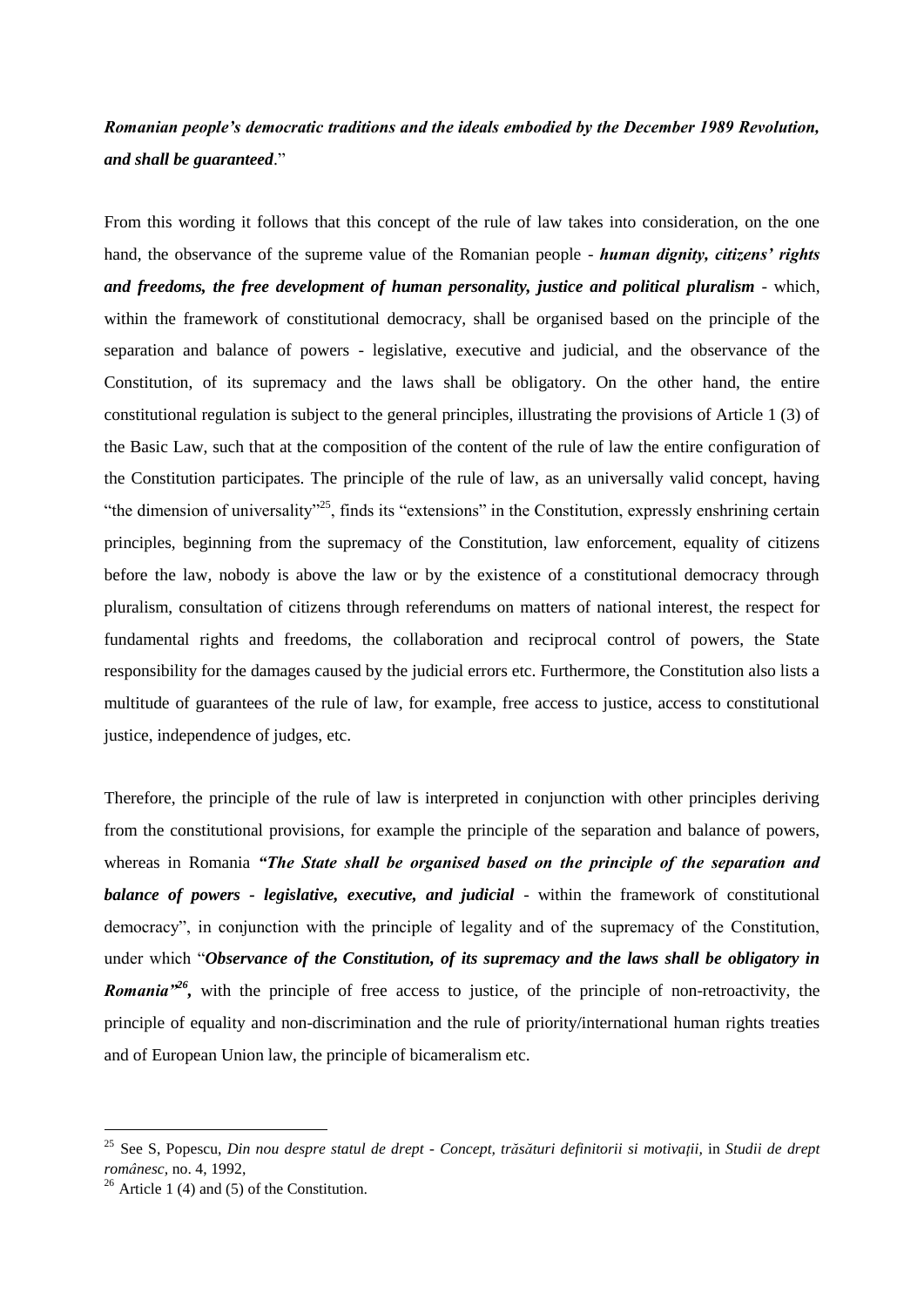Furthermore, as regards the provisions Article 1 (3), first sentence of the Constitution, which enshrines the principle of the rule of law, the Court held in its case-law that the requirements concerning the purposes of looming major State in which there is appointed as the rule of law involving the subordination of the State Language law, enabling that law to the media to censor the policy options and, within this framework, weight trends, abusive, discretionary State structures. *The rule of law ensures the supremacy of the Constitution, linking all laws and regulatory acts, the existence of the separation of public powers which must act within the boundaries of the law, i.e. the law within a general willingness. The rule of law establishes a number of safeguards, including the judicial authorities, to ensure respect for the rights and freedoms of the citizens concerned, by the public authorities within the framework law.*

Thus, 'there is no legal instrument foreseen by the Constitution may be ineffective, emptying of content and that it is illusory, and thus infringement of the constitutional principle of rule of law".

# **3. Are there any specific areas of law in which your Court ensures respect of the rule of law (for example, criminal law, electoral law etc.)?**

The supremacy of the Constitution is a source of its stability<sup>27</sup>, being a conquest of legal thinking, which is linked to the political will to effectively guarantee that supremacy **through constitutional jurisdiction**, the principle of supremacy of the Constitution representing a universally valid truth accepted by modern constitutional law<sup>28</sup>. The supremacy of the Basic Law is therefore at the heart **of the requirements of the rule of law,** representing at the same time a legal reality involving consequences and guarantees. Among consequences are the differences between the Constitution and laws and, last but not least, the compatibility of the entire law with the Constitution, and among guarantees can be also the review of constitutionality<sup>29</sup>

The Romanian law system is composed of all the legal rules adopted by the Romanian State and which must be in line with the principle of supremacy of the Constitution and the principle of legality, which

<sup>27</sup> V. Constantin, *Constitutia Romaniei privita din perspectiva suprematiei dreptului (rule of law), m Comentarii la Constitutia Romaniei,* Andreescu G., Bakk M., Bojin L., Constantin V., Polirom Publishing House, Ia§i, 2010, p.200.

<sup>28</sup> See S. Popescu, E. S. Tanasescu in *Constitutia Romaniei - comentariu pe articole,* coordinators I. Muraru, E. S. Tanasescu and other authors, p.1475.

<sup>29</sup> As for aspects related to the supremacy of the Constitution, see I. Cochintu, *Jurisdictia constitutionala instrument de asigurare a suprematiei Constitutiei,* in "*Studii si Cercetari Juridice Europene (European legal studies and research)",* Universul Juridic Publishing House, 2013, p. 394401.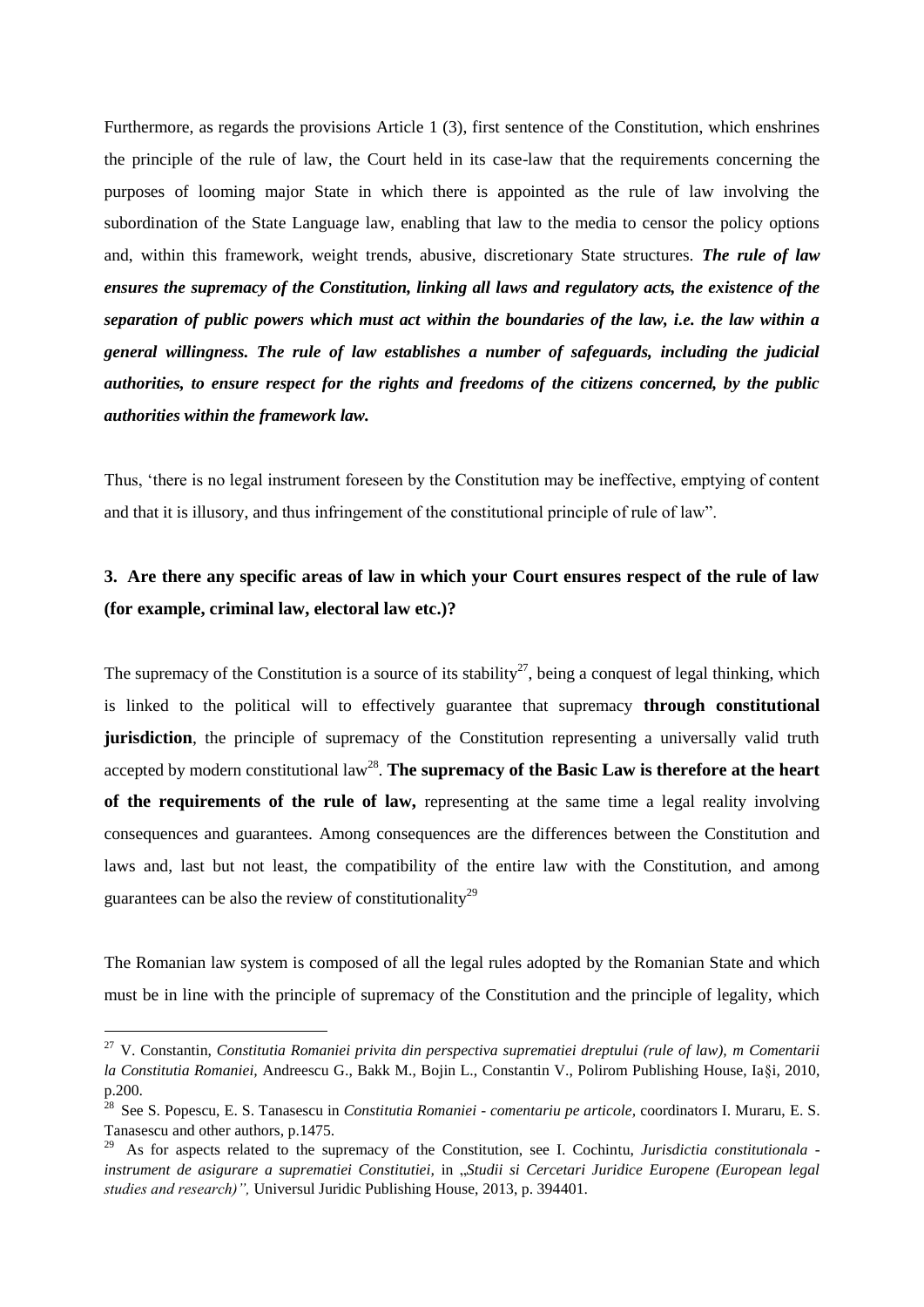are at the heart of the requirements of the rule of law, enshrined in Article 1 (5) of the Constitution, according to which *"Observance of the Constitution, of its supremacy and the laws shall be obligatory in Romania*''. However, the Constitutional Court, bearing in mind that the right is alive and, as the state of constitutionality concerns all branches of the law<sup>30</sup>, which in turn must be subject to the same sole constitutional requirements, the Court is entitled to impose, on the one hand, a better legal protection of fundamental rights and freedoms in all these branches of the law, and, on the other hand, to harmonise that protection in the sense that each branch has applied uniformly the requirements arising from the Constitution in its case-law<sup>31</sup>.

Moreover, by its role of guarantor of the supremacy of the Constitution<sup>32</sup>, the Constitutional Court of Romania has the following tasks: a) decides on the constitutionality of laws, prior to their promulgation, on referral of the President of Romania, of one of the Presidents of the two Chambers, of the Government, of the High Court of Cassation and Justice, of the Ombudsman, of at least 50 deputies or at least 25 senators, as well as, ex-officio, on the initiatives for the revision of the Constitution; b) decides on the constitutionality of treaties or of other international agreements, on referral of one of the Presidents of the two Chambers, of at least 50 deputies or at least 25 senators; c) decides on the constitutionality of Parliament's regulations, on referral of one of the Presidents of the two Chambers, of a parliamentary group or of at least 50 deputies or at least 25 senators; d) rules on the objections of unconstitutionality concerning laws and ordinances, raised before courts of law or commercial arbitration courts; the objection of unconstitutionality may also be raised directly by the Ombudsman; e) decides on legal disputes of a constitutional nature between public authorities, at the request of the President of Romania, of the President of one of the two Chambers, of the Prime Minister or of the President of the Superior Council of Magistracy; f) monitors the compliance with the procedure for the election of the President of Romania and confirms the election results; g) confirms the presence of circumstances justifying the deputising for the position of the President of Romania and reports its findings to the Parliament and the Government; h) issues advisory opinions for the proposal to suspend the President of Romania from office; i) shall ensure compliance with the procedure for the organising and holding of a referendum, and confirms the results thereof; j) shall check whether the conditions are met for citizens to exercise legislative initiative; k) shall rule on any disputes on objections as to the

<u>.</u>

<sup>&</sup>lt;sup>30</sup> See Decision no. 308 of 12 May 2016, published in the Official Gazette of Romania, Part I, no. 585 of 2 August 2016.

<sup>&</sup>lt;sup>31</sup> See, for example, Decision no. 356 of 25 June 2014, published in the Official Gazette of Romania, Part I, no. 691 of 22 September 2014 and Decision no. 766 of 15 June 2011, published in the Official Gazette of Romania, Part I, no. 549 of 3 August 2011.

<sup>&</sup>lt;sup>32</sup> According to the provisions of Article 142 of the Constitution, "The *Constitutional Court shall be the guarantor for the supremacy of the Constitution".*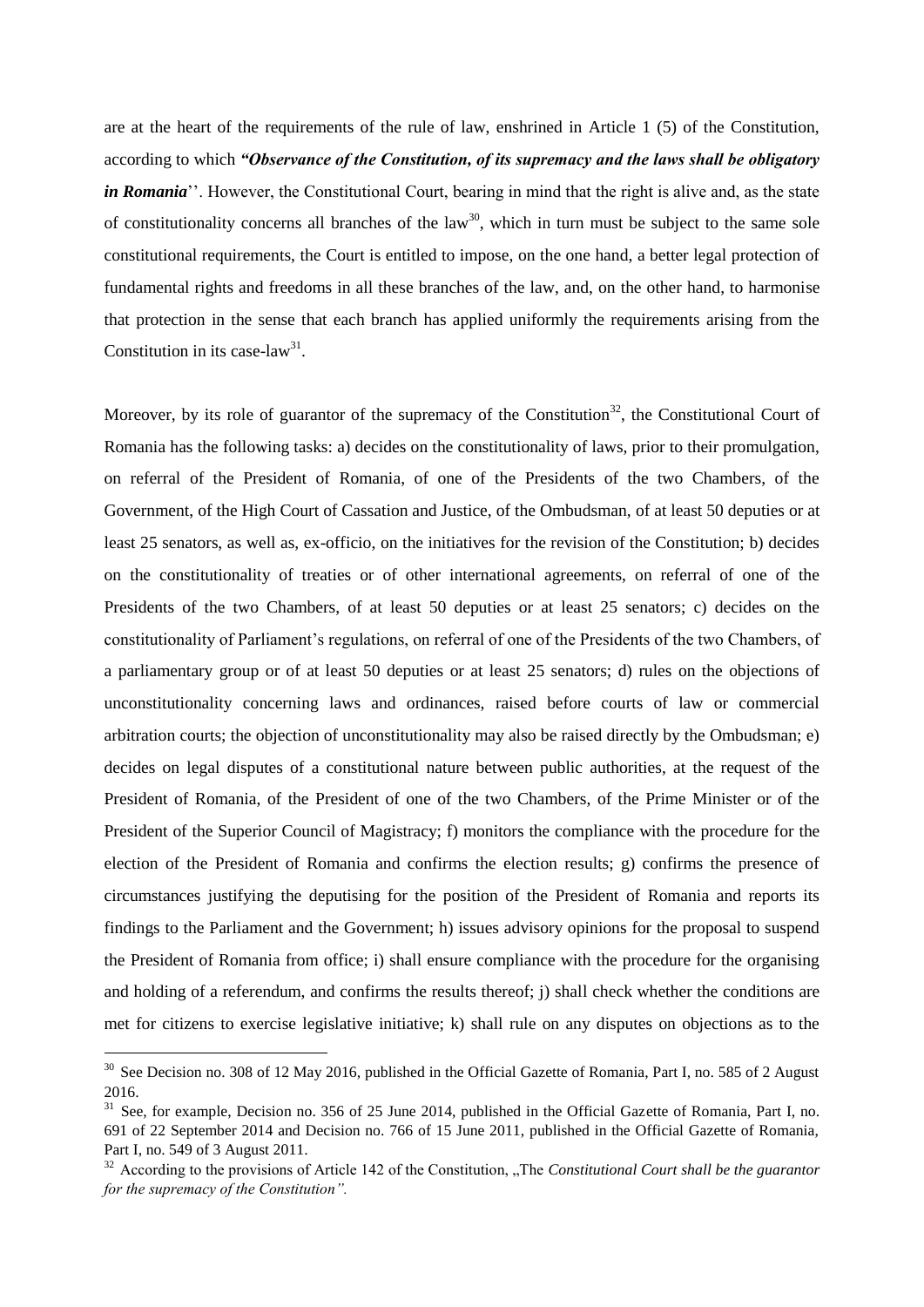constitutionality of a political party; l) carries out any other duties provided for by the Court's organic law.

Based on the above, we would point out that the grounds and the factors that lead to the supremacy of the Constitution are that, in principle, the Constitution, on the one hand, legitimates the power, confers authority to those who govern, determines the functions and the duties, respectively the powers of the public authorities, on the other hand, regulates or "directs" the relations between citizens and the State, respectively public authorities and citizens, enshrining the fundamental rights, freedoms and duties thereof. At the same time, it forecasts and indicates the State activity - outlines the political, ideological and moral values, which are the foundation of the organisation and functioning of the political system, constituting the base and the guarantee of the rule of law, being decisive in assessing the validity of all legal acts and deeds<sup>33</sup>. Thus, the supremacy of the Constitution is not just about setting the **conditions for the validity of legislation<sup>34</sup> .**

The constitutional provisions according to which "the Constitutional Court shall be the guarantor of the supremacy of the Constitution" provide that the role of the Constitutional Court is not of *"guarantor of the Constitution, a very wide category characterising the position of the Head of State, which establishes that the President of Romania monitors the compliance with the Constitution, but*  guarantor of its supremacy<sup>35</sup>. The review of constitutionality represents a guarantee of the supremacy of the Constitution, being a process which brings together certain elements involved in checking the conformity with the Constitution of laws, of other regulatory acts and of other violations of the rules of social conduct, of the respect for human rights, as well as for constitutional principles enshrined in the Basic Law<sup>36</sup>.

# **As such, the Constitutional Court - the Constitutional Court of Romania - "monitors" the entire constitutional system, as governed by the Basic Law.**

By presenting examples of case-law in this paper we emphasise the above statements, in that the Constitutional Court, by its role as the guarantor of the supremacy of the Constitution, is not confined to

<sup>33</sup> See, in this respect, I. Deleanu, *Institutii įi proceduri constitutional - in dreptul comparat įi in dreptul roman* - Tratat, C.H.Beck, Bucharest, 2006, p. 221. The author considers that the principle of supremacy of the Constitution may be considerted a "sacred" percept, intangible in the legal system of a State.

<sup>34</sup> V. Constantin, *Constitutia Romaniei privitS din perspectiva suprematiei dreptului (rule of law),* p. 200, in *Comentarii la Constitutia Romaniei,* Andreescu G., Bakk M., Bojin L., Constantin V., Polirom, Ia§i, 2010.

<sup>35</sup> See to this effect I. Muraru, M. Constantinescu, *Curtea Constitutionals a Romaniei,* p. 43.

<sup>36</sup> See I. Cochintu, *Jurisdictia constitutionals - instrument de asigurare a suprematiei Constitutiei,* in "*Studii si CercetSri Juridice Europene (European legal studies and research*)", Universul Juridic Publishing House, 2013, pag. 394-401.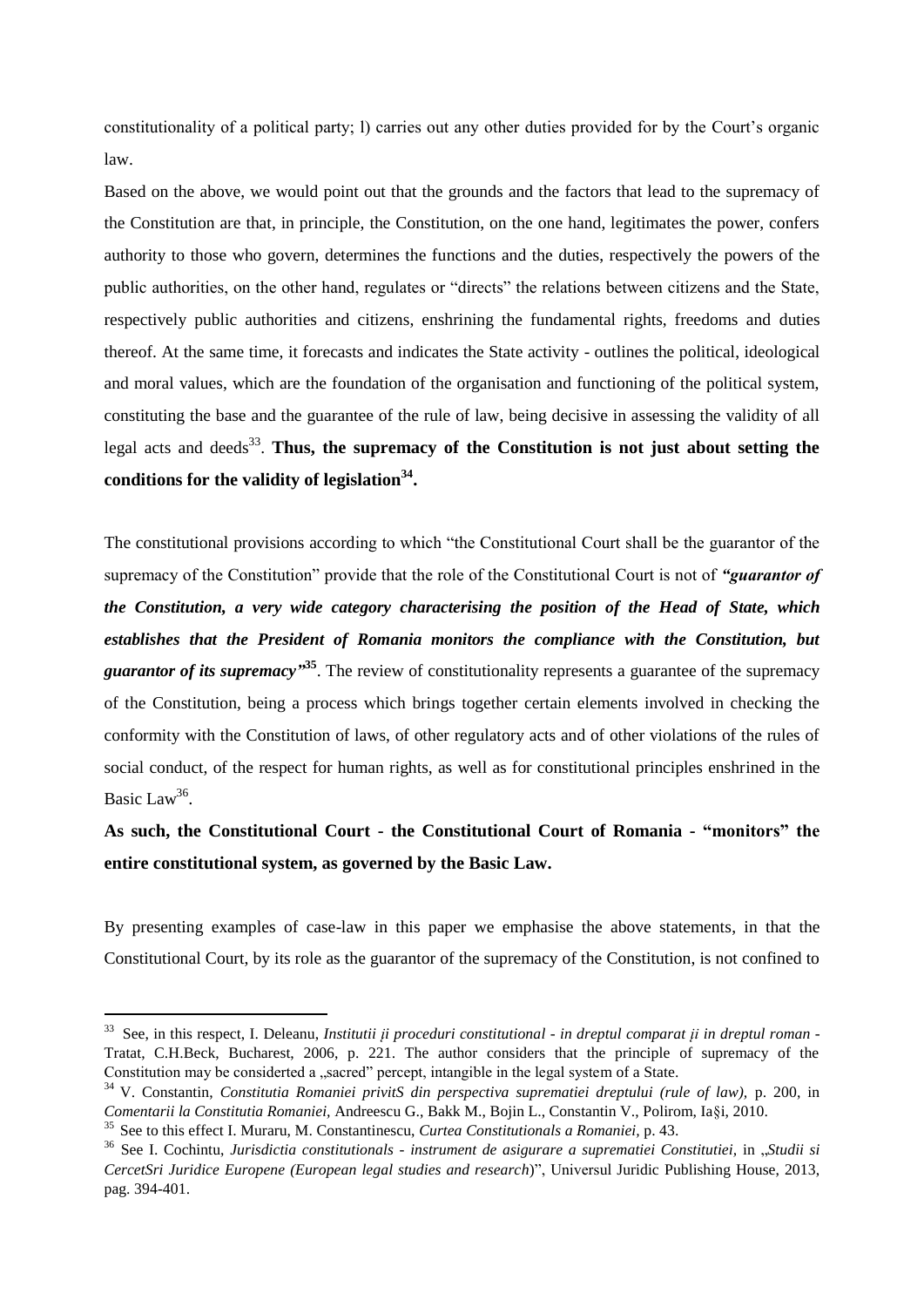determining the conditions of validity of the legislation, but also covers the whole Romanian constitutional system. These examples can be classified by the powers of the Constitutional Court, the structure of the Basic Law, the scope of the rule of law as stated in the report of the Venice Commission on the rule of law and which includes, inter alia, the legality - the supremacy of law, the relationship between international law and national law, the legislative procedures, the legislative powers of the executive, the emergencies, the private actors exercising public tasks, the legal certainty - the accessibility of legislation and the judicial decisions, the predictability, stability and coherence, the legitimate expectations, the principle of non-retroactivity, the principle *nulla poena sine lege*, the *res judicata*, the prevention of the abuse of powers, the equality before the law and non-discrimination, as well as the access to justice - the independence and impartiality of the judiciary/judges, the fair trial, inclusively the effectiveness of judgments and autonomy of the prosecution authorities $3^7$ .

Of course, the constitutional reform carried out in Romania aimed, on the one hand, at the adoption of new regulations in various fields that were not "recognised" by the old State order, for example the field of market economy, and, on the other hand, the adaptation of the legal pre-constitutional provisions at the requirements of the Basic Law, for example in the criminal, civil matter etc. In this respect, new regulations have been adopted such as the Criminal Code, the Criminal Procedure Code - Law no. 287/2009, Civil Code - Law no. 287/2009, Civil Procedure Code. The provisions of these codes have been subject to constitutional review. The Court, issuing a large number of decisions admitting the exceptions of unconstitutionality, particularly with regard to the Criminal Code and Criminal Procedure Code.

# **4. Is there case-law on the content of the principle of the rule of law? What are the main elements of this principle according to the case-law? Please provide relevant examples in the case-law.**

In its case-law, for example, Decision no. 383 of 30 September 2004, published in Official Gazette of Romania, Part I, no. 1026 of 5 November 2004, the Constitutional Court noted that "*by definition, the rule of law requires the obligation to comply with the Constitution and the laws, as also laid down by the provisions of Article 1 (5)<sup>38</sup> of the Basic Law."* The rule of law is a mechanism whose functioning

 $37$  See, to this effect, the report of the Venice Commission on the rule of law (CDL-AD (2011)003rev) 2011, completed by the Detailed List on the rule of law (CDL-AD (2016)007) 2016.

<sup>38</sup> Pursuant to Article 1 (5), *"Observance of the Constitution, of its supremacy and the laws shall be obligatory in Romania*."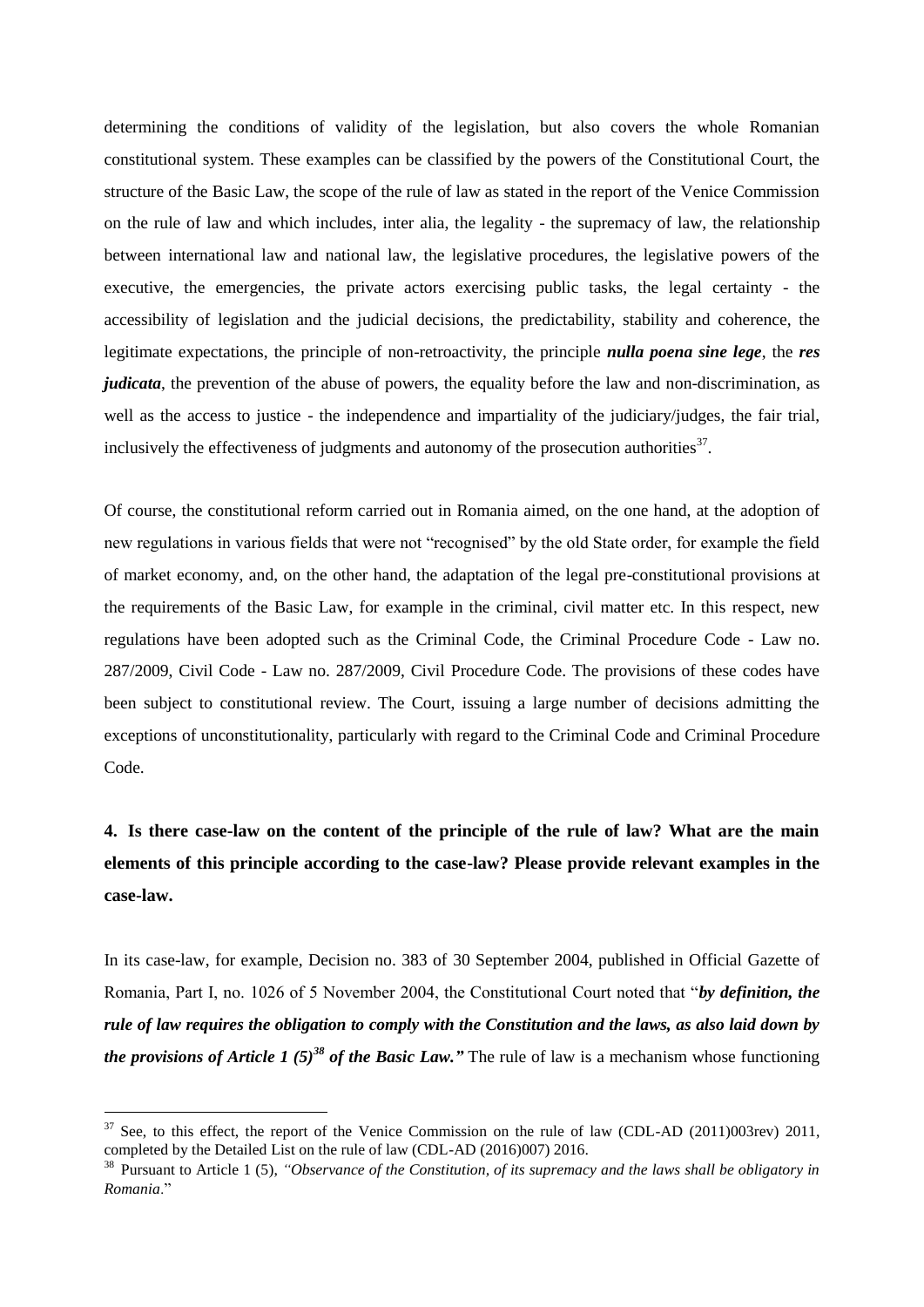requires the establishment of an order climate, in which the recognition and appreciation of an individual's rights cannot be designed in an absolute and discretionary manner, but only in connection with the respect for the rights of others and of the community as a whole (Decision no. 659 of 11 May 2010, published in the Official Gazette no. 408 of 18.06.2010). The rule of law ensures the supremacy of the Constitution, the correlation of all the laws and regulatory acts (Decision no. 22 of 27 January 2004, published in the Official Gazette of Romania, Part I, no. 233 of 17 March 2004).

The essential feature of the rule of law is the supremacy of the Constitution and the obligation to comply with the law (Decision no. 234 of 5 July 2001, published in the Official Gazette of Romania, Part I, no. 558 of 7 September 2001). Thus, **the principle of the supremacy of the Constitution and the principle of legality** are the core requirements of the rule of law, for example, within the meaning of the constitutional provisions of Article 16 (2), according to which *"No one is above the law*" (Decision no. 53 of 25 January 2011, published in the Official Gazette of Romania, Part I, no. 90 of 3 February 2011).

For example, having examined the exception of unconstitutionality of certain provisions on "*the conditions laid down by law for the qualification as unlawful of the commercial activities*", the Court held that the criticised legal provisions cannot be regarded as contrary to the provisions of Article 1 (3) of the Constitution, according to which *"Romania is a state governed by the rule of law*", since the reference itself to the non-compliance with "the *conditions laid down by law "* for the qualification as "*unlawful "* of the commercial activities, with the consequence of the contraventional or criminal responsibility set out in these provisions, it is obvious the legislator's concern for **the compliance with the law**, **a key requirement of the rule of law<sup>39</sup>** .

# **5. The concept of the rule of law has changed over time by case-law in your country? If yes, please describe these changes, providing relevant examples.**

As indicated above, constitutional democracy in Romania has started after the events of December 1989, the "rule of law" finding its constitutional enshrinement in the Constitution which is the Basic Law of the country and which was adopted by referendum on 8 December 1991 $^{40}$ , its role being primarily to

<sup>&</sup>lt;sup>39</sup> See, for example, Decision No. 232 of 5 July 2001, published in the Official Gazette of Romania, Part no. 727 of 15 November 2001.

 $^{40}$  The Constitution of Romania, in its initial form, was published in the Official Gazette of Romania, Part I, No. 233 of 21 November 1991 and entered into force following its approval by the national referendum of 8 December 1991. For details referring to the Constitution, see in this respect *Geneza Constituţiei României 1991, Lucrările*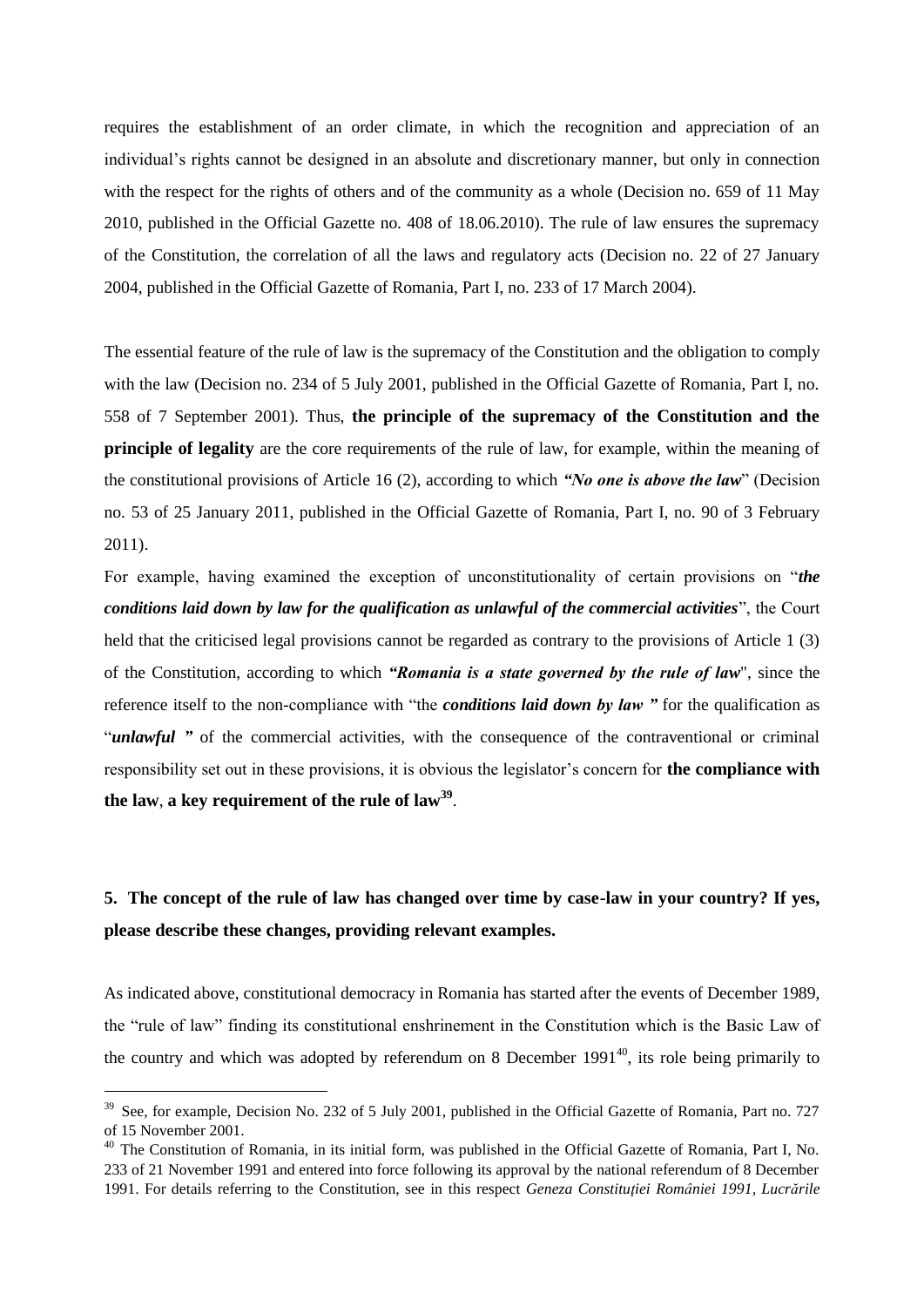enshrine the new political, social and economic order, proclaimed immediately after the events passed in Romania in December 1989. Its adoption has shaped a profound constitutional reform, both by establishing the general principles and the reference rules of the organisation and functioning of State powers, as well as concerning the mechanisms to ensure the observance of the Constitution and of its supremacy.

Having regard to the elements making up the rule of law, even when they are used without an express reference to this principle, the concept of "rule of law" has evolved over time and by case-law. For example, examining the constitutional framework concerning the scope of the fundamental rights, through interpretation, the Court, "*ascertaining that the law is alive, has imposed the reference rules for the realization of the constitutional review, in order to provide for greater legal protection of the subjects of law. The upward evolution of such protection is evident in the case-law of the Constitutional Court, which allows it to establish new requirements for the legislator or to adapt the existing constitutional requirements in various areas of the law. Therefore, as the state of constitutionality concerns all branches of law, which in turn must be subject to the same sole constitutional requirements, the Court is entitled to impose, on the one hand, a better legal protection of fundamental rights and freedoms in all these branches of law, and, on the other hand, to harmonise that protection in the sense that each branch of has uniformly applied the requirements arising from the Constitution<sup>41</sup> .*

# **6. Does international law have any effect on the interpretation of the principle of the rule of law in your country?**

In its case-law the Court held that<sup>42</sup>., "*if, while Romania has not been a member of the Council of Europe and has not acceded to the European Convention on Human Rights, the interpretation of Article 8 of the Convention, through the decisions of the European Court of Human Rights in Strasbourg, did not have any relevance for the Romanian legislation and case-law, after the entry of Romania in the Council of Europe and after the accession to the European Convention on Human Rights (Law no. 30/1994, published in Official Gazette of Romania, Part I, no. 135 of 31 May 1994)* 

<u>.</u>

*Adunării Constituante*, Autonomous Company "*Official Gazette*".

<sup>&</sup>lt;sup>41</sup> See, for example, Decision, no. 308 of 12 May 2016, published in the Official Gazette of Romania, Part I, , no. 585 of 2 August 2016, Decision , no. 356 of 25 June 2014, published in the Official Gazette of Romania, Part I, no. 691 of 22 September 2014 and Decision no. 766 of 15 June 2011, published in the Official Gazette of Romania, Part I, no. 549 of 3 August 2011.

<sup>&</sup>lt;sup>42</sup> See, in this respect, Decision, no. 81 of 15 July 1994, published in the Official Gazette of Romania, Part I, no. 14 of 25 January 1995.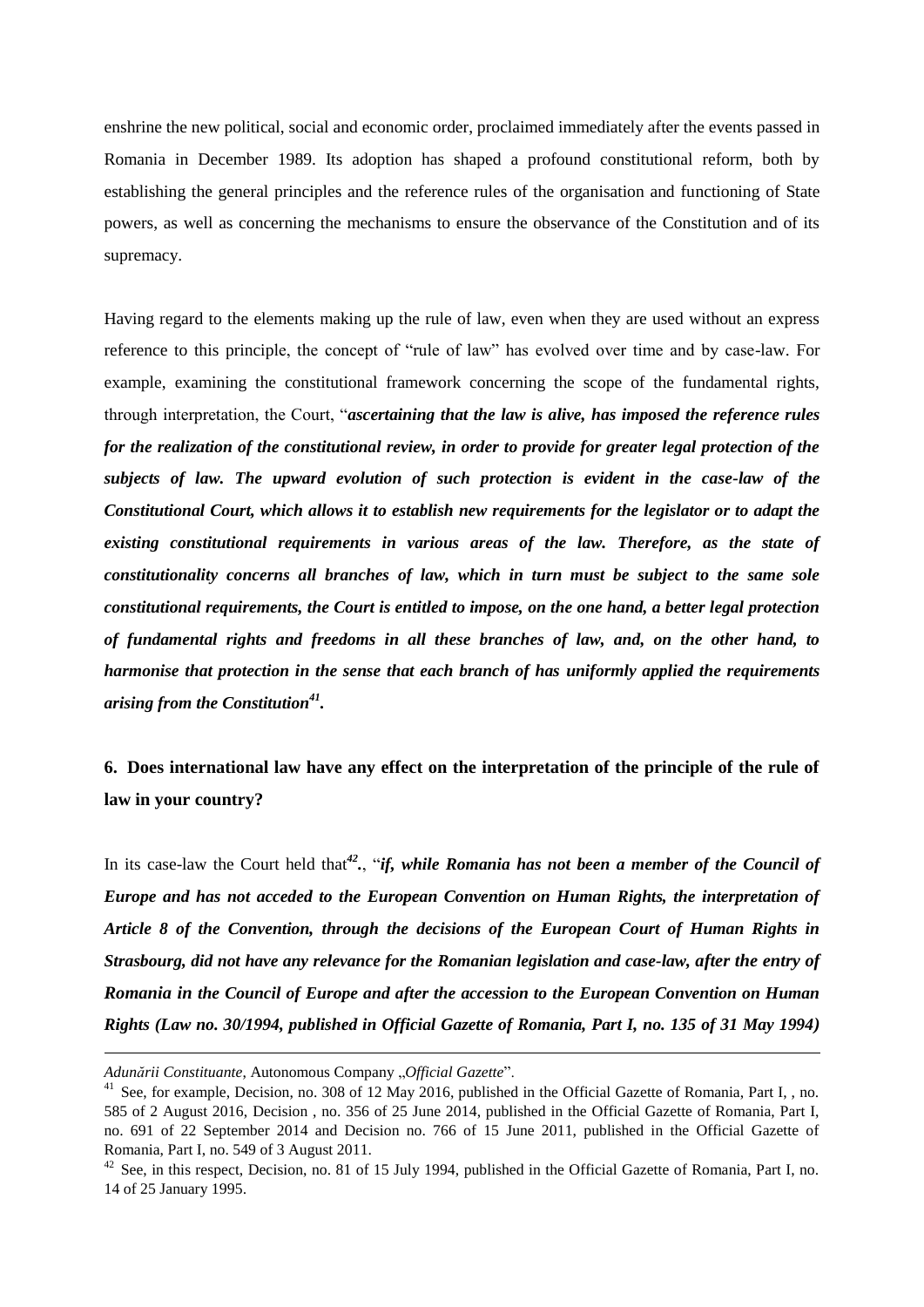*the situation changed fundamentally. This change is also required by the Constitution of Romania itself, which in Article 20 (1) specifies that its provisions, on the citizens' rights and freedoms, shall be interpreted and applied in compliance with the Universal Declaration of Human Rights, with the covenants and other treaties to which Romania is part, or the European Convention on Human Rights, as from 31 May 1994, became such a treaty".*

The principle of primacy/priority of international human rights treaties and of EU law is provided as such in the Constitution of Romania at Article 11 - *International law and domestic law*, Article 20 - *International human rights treaties* and Article 148 - *Integration into the European Union.* Pursuant to Article 11 of the Constitution, with the marginal title - International law and domestic law - *"(1) The Romanian State pledges to fulfil as such and in good faith any obligations as may derive from the treaties to which it has become a party. (2) Once ratified by Parliament, subject to the law, treaties shall be part of domestic law. (3) Where a treaty to which Romania is to become party comprises provisions contrary to the Constitution, ratification shall only be possible after a constitutional revision". Furthermore, Article 20 of the Basic Law, with the marginal title - International human rights treaties - states that "(1) The constitutional provisions relative to the citizens' rights and freedoms shall be interpreted and applied in conformity with the Universal Declaration of Human Rights, with the covenants and other treaties to which Romania is a party. (2) Where inconsistency exists between the covenants and treaties on fundamental human rights to which Romania is a party, and national law, the international regulations shall prevail except where the Constitution or domestic laws comprise more favourable provisions".* Thus, as regards the European Convention for the Protection of Human Rights and Fundamental Freedoms, signed at Rome on 4 November 1950 (amended by Protocols no. 3 of 6 May 1963, no. 5 of 20 January 1966 and no. 8 of 19 March 1985 and supplemented by Protocol No. 2 of 6 May 1963), this one was ratified by Romania by Law no.  $30/1994^{43}$ , on which occasion other protocols were ratified, for example, the first additional Protocol to the Convention (concluded at Paris, 20 March 1952); Protocol No. 4 recognizing certain rights and freedoms, other than those already included in the Convention and in the first additional Protocol to the Convention (concluded at Strasbourg, 16 September 1963); Protocol no. 6 concerning the abolition of the death penalty (concluded at Strasbourg, 28 April 1983); Protocol no. 7 (concluded at Strasbourg, 22 November 1984); Protocol no. 9 (concluded at Rome, 6 November 1990); Protocol no. 10 (concluded at Strasbourg, 25 March 1992). It should be noted that both before and after the ratification of the Convention, Romania has ratified a number of Protocols to the Convention, for example Protocol No.

<sup>&</sup>lt;sup>43</sup> Published in the Official Gazette of Romania, Part I, no. 668 of 26 July 2004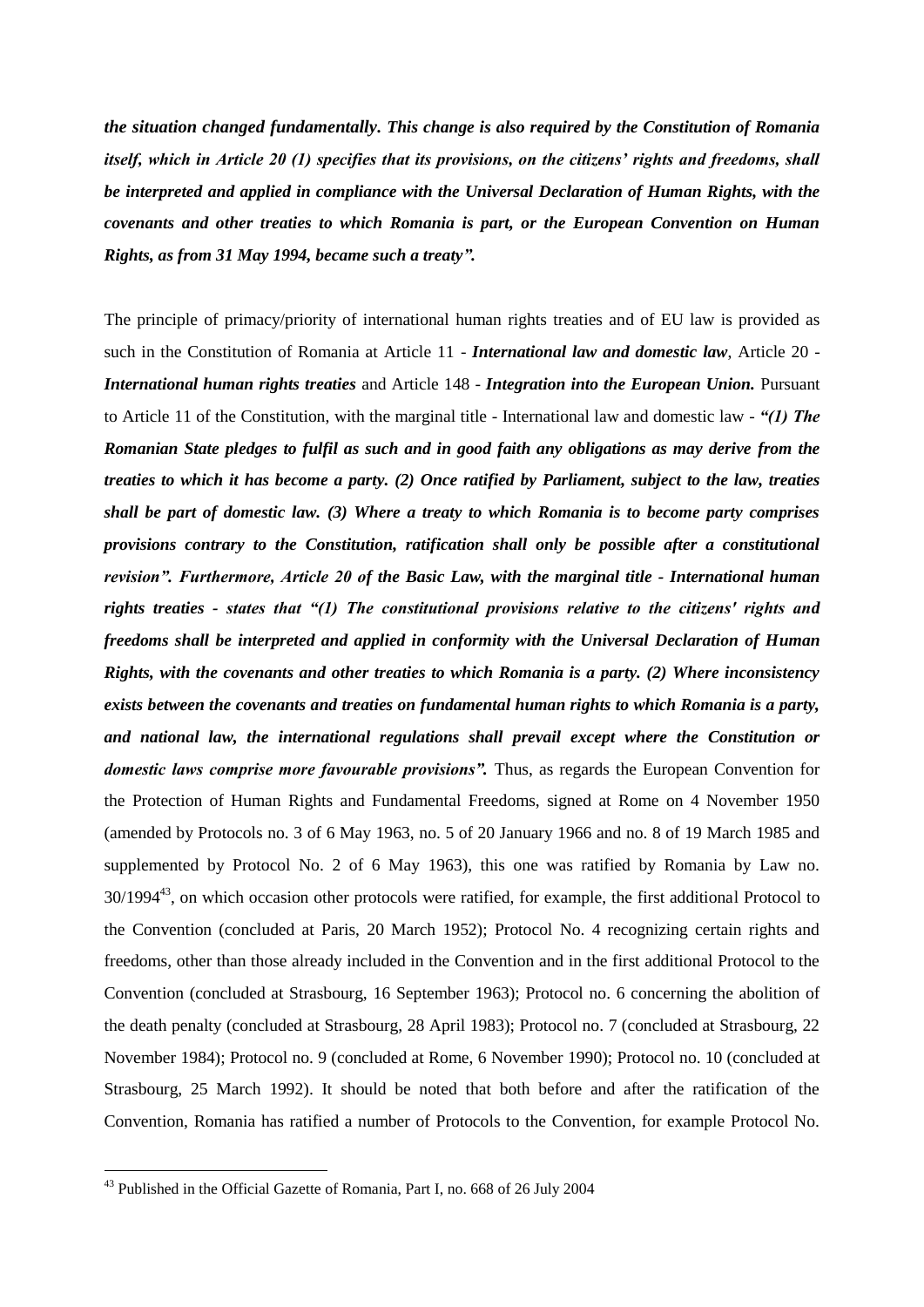11 on the restructuring of the control mechanism established by the Convention (concluded at Strasbourg, 22 November 1984), Protocol no. 12 on the general forbiddance of discrimination, Protocol no. 13, Protocol no. 14, Protocol no. 15 etc.

The provisions of Article 148 of the Constitution, which were introduced in the Basic Law by the revision of the Constitution in 2003, revision which aimed to preparing the constitutional framework for Romania's accession to the Euro-Atlantic structures, also stipulate that: *"(1) Romania's accession to the founding Treaties of the European Union, for purposes of transferring certain powers into the hands of community institutions, as well as for exercising in common with the other Member States the competencies stipulated in such Treaties, shall be under a law adopted in a joint session of the Chamber of Deputies and the Senate, by a majority of two-thirds of the number of Deputies and Senators. (2) Following accession, provisions in the founding Treaties of the European Union, as well as other binding regulations under community law shall prevail over any contrary provisions of domestic law, while observing provisions in the accession instrument. ((3) Provisions of paragraphs (1) and (2) shall also apply accordingly for the accession to any instrument purporting a revision of the founding Treaties of the European Union. (4) The Parliament, the President of Romania, the Government, and the judicial authority shall guarantee that any obligations arising from the accession instrument and from provisions under paragraph (2) are put into effect. (5) The Government shall send the draft for any binding regulations to the Chambers of the Parliament prior to submitting such for approval to the European Union institutions."*

For example, by Decision no. 148 of 16 April 2003 on the constitutionality of the legislative proposal for the revision of the Romanian Constitution, published in the Official Gazette of Romania, Part I, no. 317 of May 2003, the Court noted that *"the accession to the European Union, once completed, entails a number of consequences which could not take place without an appropriate regulation, at constitutional level. The first of these consequences required for the Community acquis to be incorporated into national law and also for the relation between regulatory acts and national law to be determined. The solution proposed by the authors of the initiative of revision envisages the implementation of Community law into the national area and the establishment of the rule of prior application of the Community law priority to any conflicting provisions of the national laws, in compliance with the act of accession. The consequence of accession is based on the fact that the Member States of the European Union agreed to put the Community acquis - the founding Treaties of the European Union and the regulations derived from them - in an intermediate position between the Constitution and the other laws, when it comes to binding European legislation".* The Constitutional Court found that this provision does not affect the constitutional provisions on the limits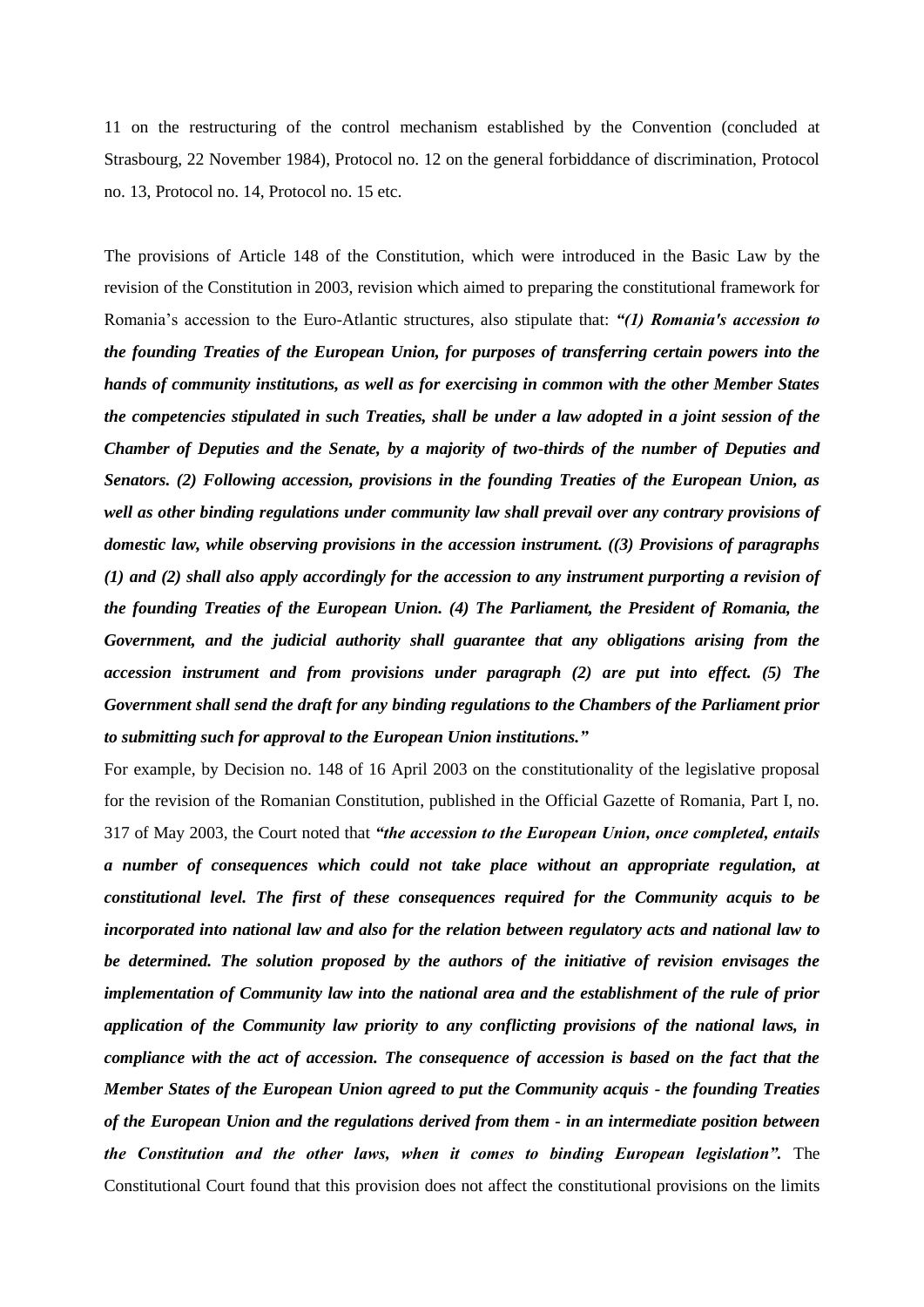of revision or other provisions of the Basic Law, *"being a specific application of the provisions of Article 11 (2) of the Constitution, under which the treaties ratified by Parliament, according to the law, form part of national law".*

Thus, constitutional provisions oblige the Romanian State to fulfil as such and in good faith its obligations from the Treaties to which it is a party, and the Treaties ratified by Parliament, according to the law, are part of national law<sup>44</sup>. The constitutional provisions on the citizens' rights and freedoms shall be interpreted and applied in compliance with the Universal Declaration of Human Rights, with the covenants and other treaties to which Romania is a party. Where there are inconsistencies between the covenants and treaties on fundamental human rights to which Romania is a party and national laws, the international rules shall take precedence, unless the Constitution or the national laws comprise more favourable provisions<sup>45</sup>. Following Romania's accession to the constituent treaties of the European Union, with a view to transferring certain powers to Community institutions, and to exercise in common with the other Member States the powers laid down in the treaties, the provisions of the constituent treaties of the European Union, as well as the other binding Community regulations shall take precedence over any contrary provisions of the national laws, in compliance with the act of accession<sup>46</sup>. We would point out that in many cases in which exceptions of unconstitutionality were raised, the author argue, in addition to constitutional provisions allegedly infringed, certain provisions of international regulatory acts in the light of the relevant constitutional provisions of Articles 11, 20 and 148 of the Constitution and without reference to them, being for the Constitutional Court to determine the international legal framework within which falls the right allegedly infringed.

Moreover, the Court, in its case-law, has held that Article 2 of the Act concerning the conditions of accession of the Republic of Bulgaria and Romania and the adjustments to the treaties on which the European Union is founded, part of the Treaty of Accession, ratified by Law no. 157/2005, published in the Official Gazette of Romania, Part I, no. 465 of 1 June 2005, provides that *"From the date of accession, the provisions of the original Treaties and the acts adopted by the institutions and the European Central Bank before accession shall be binding on Bulgaria and Romania and shall apply in those States under the conditions laid down in those Treaties and in this Act"*. Therefore, adhering to the legal order of the European Union, Romania has also accepted that, in those areas where exclusive jurisdiction is conferred on the European Union, regardless of international treaties which it has

<sup>44</sup> Article 11 - International law and domestic law

<sup>45</sup> Article 20 - International human rights treaties

<sup>46</sup> Article 148 - Integration into the European Union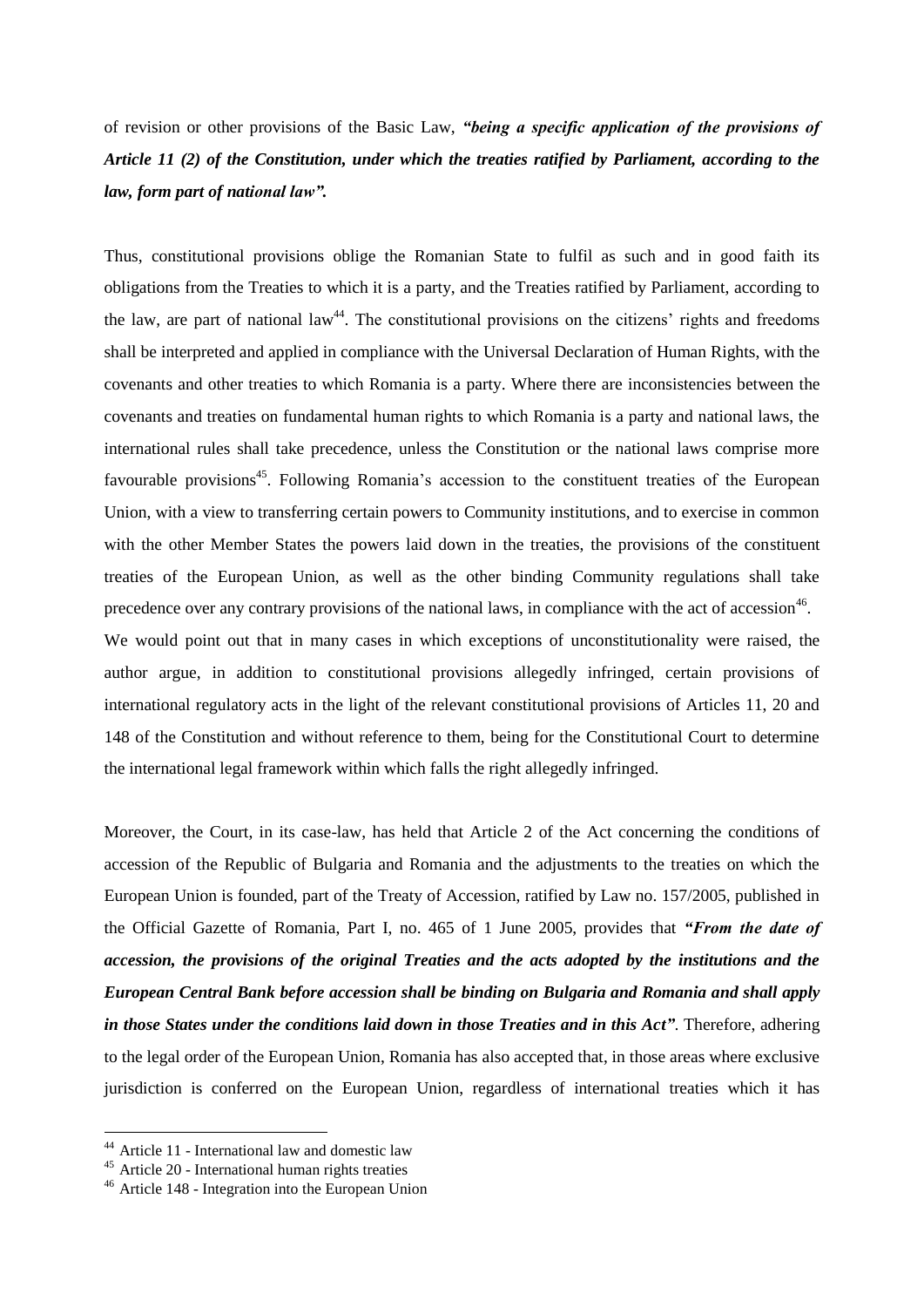concluded, in implementing its obligations arising from them, it is subject to the rules of the European Union. Otherwise, this would lead to the undesirable situation that, through bi or multilateral international obligations, the Member State could seriously affect the Union's competence and, in practice, to replace it in its fields of competence. Therefore, in the application of Article 11 (1) and Article 148 (2) and (4) of the Constitution, Romania applies in good faith the obligations resulting from the accession act, not interfering with the exclusive competence of the European Union and, as established in its case-law, by virtue of the compliance clause contained in the text of Article 148 of the Constitution, Romania cannot adopt a regulatory act contrary to the obligations undertaken by the Member State. All those already highlighted know of course a constitutional limit, expressed in which the Court has classified as "constitutional identity"<sup>47</sup>.

As such, international law touches upon national law, under the conditions laid down by the texts mentioned above, and has influence on the interpretation of the rule of law in the light of the constitutional provisions.

### **II. NEW CHALLENGES TO THE RULE OF LAW**

1

# **7. Are there any major threats to the rule of law at national level or have been such threats in your country (e.g. economic crises)?**

Like other States, Romania was also faced with an economic crisis, measures having been taken in legislative terms in this respect, such as adopting regulatory acts with the aim of reducing public expenditure by the assuming responsibility by the Government<sup>48</sup>, for example, the Law on the reorganisation of some public authorities and institutions, the rationalisation of public expenditure, the development of the business environment and compliance with the framework agreements with the European Commission and the International Monetary Fund.

 $47$  See Decision no. 683 of 27 June 2012, published in the Official Gazette of Romania, Part I, no. 479 of 12 July 2012, or Decision no. 64 of 24 February 2015, published in the Official Gazette of Romania, Part I, no. 286 of 28 April 2015.

<sup>&</sup>lt;sup>48</sup> The procedure of assuming responsibility by the Government is provided by Article 114 of the Constitution as follows: *"(1) The Government can assume its responsibility before the Chamber of Deputies and the Senate, in a joint session, with respect to a programme, statement of general policy, or bill. (2) The Government shall be dismissed if a motion of censure, tabled within three days after presentation of the programme, statement of general policy or bill, is passed in accordance with Article 113. (3) Unless the Government is dismissed in accordance with paragraph (2), the bill presented, be it modified or supplemented with the amendments consented by the Government, is deemed to have been passed, while the implementation of the programme or statement of general policy becomes binding on the Government. (4) In case that the President of Romania demands reconsideration of the law passed according to paragraph (3), its debate shall be carried in a joint session of the Chambers.*"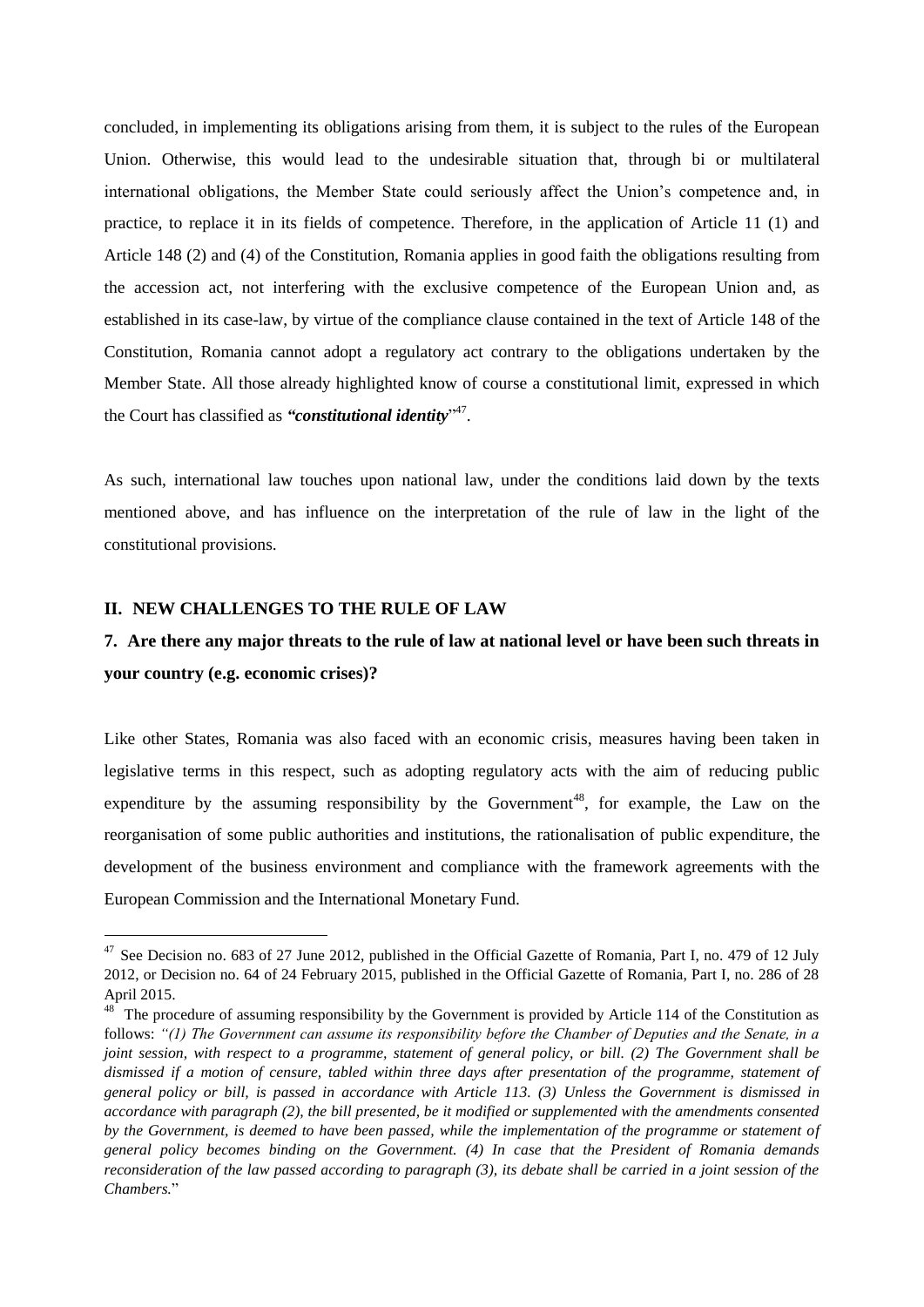However, this law was subject to *a priori* review of constitutionality, being may times criticised. Thus, a first complaint of unconstitutionality is that the law was adopted contrary to the provisions of Article 117 (2) of the Constitution, according to which *"The Government and its Ministries may, on the authorization by the Court of Auditors, establish specialized bodies in their subordination, but only where such competence is acknowledged to them under the law*", whereas, by the procedure of assuming responsibility by the Government, a law was adopted establishing such specialised bodies, without the opinion of the Court of Auditors. In response to this complaint, the Court, on the one hand, examining the provisions of Article 114 of the Constitution, pursuant to which the criticised law was adopted, has found that they do not provide any express conditions on the bill on which the Government assumes its responsibility - in terms of the scope, nor in terms of structure, aspect identified otherwise by the Constitutional Court in its previous case-law<sup>49</sup>. However, as long as the constituent legislator did not intend to distinguish, it is up to the Government to shape the dimensions and the content of the bill. No constitutional rule therefore prevents the Government to promote, in this way, a bill to reorganise its expert bodies, if this is the action which it considers essential for the purposes of implementing its government programme and if it considers that only by an act with legal force of law can achieve its objectives. On the other hand, examining the provisions of criticised law, namely the information contained in Chapter II of the law - *"Reorganisation measures of public authorities and institutions*''", in conjunction with those contained in Chapter I - "*General provisions*", the Court noted that they provide the explanation of the option to adopt a law by assuming of the responsibility by the Government, indicating that it was "clearly determined by a national and international context which has imposed such reaction by the Government: *economic crisis and honouring of obligations arising from international agreements*<sup>150</sup>. Therefore, "by their content and motivation, the measures covered by Chapter II of this criticised Law (on reorganisation measures of public authorities and institutions) shall not constitute acts for the establishment of specialised bodies responsible to the Government or to its ministries, as it is groundless shown in the complaint, but acts of the reorganisation of public authorities and institutions, in order to reduce budgetary expenditure and to ensure more efficient overall management of public administration".

The Court also noticed that the measures introduced by this law concerned 74 institutions and public

<sup>&</sup>lt;sup>49</sup> Decision no. 298 of 29 March 2006, published in the Official Gazette of Romania, Part I, no. 372 of 28 April 2006.

<sup>&</sup>lt;sup>50</sup> Decision no. 1414 of 4 November 2009 referring to the objection of unconstitutionality of the Law on the reorganisation of some public authorities and institutions, the rationalisation of public expenditure, the development of the business environment and compliance with the framework agreements with the European Commission and the International Monetary Fund.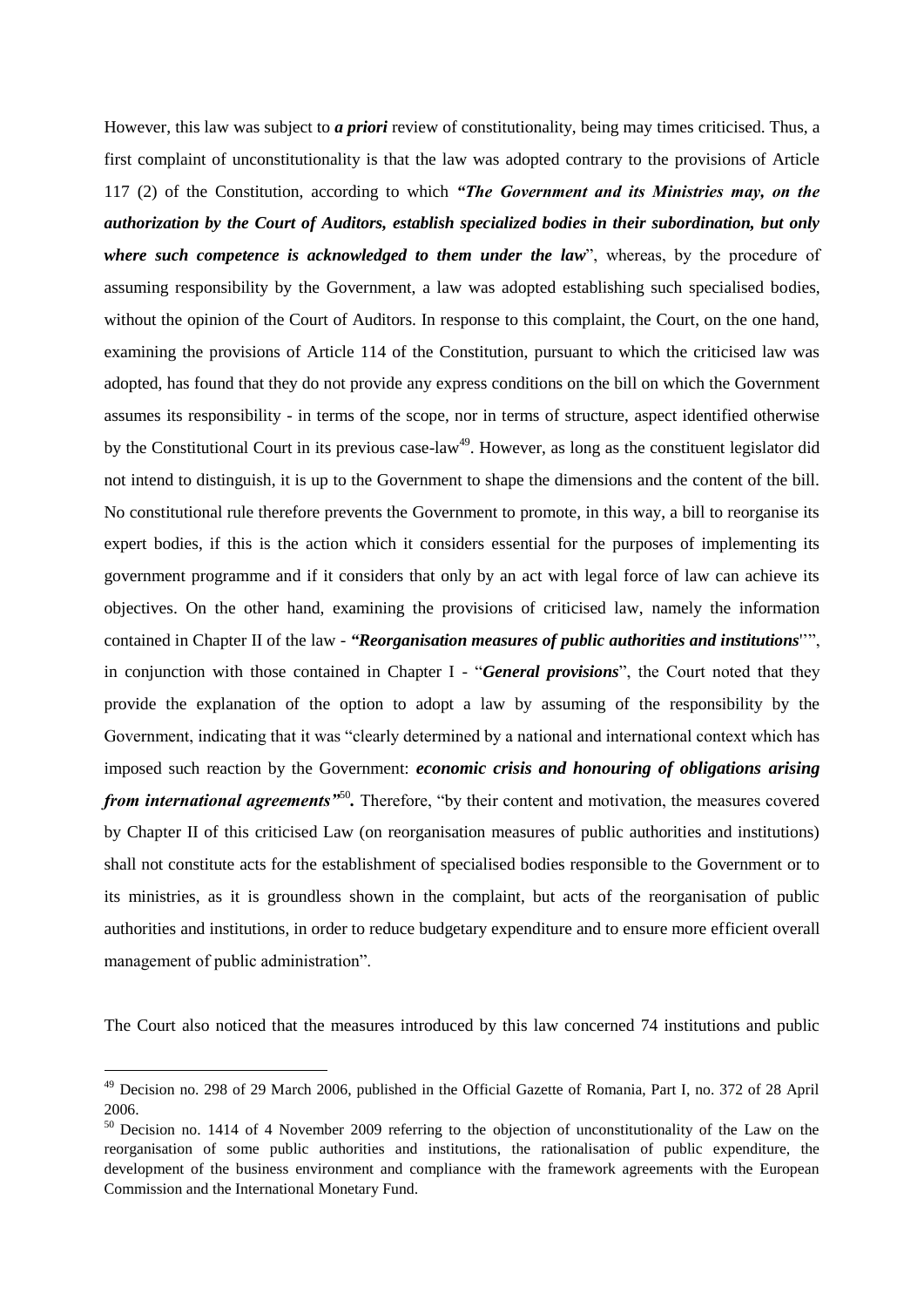authorities established by law, Government Emergency Ordinance and Government Ordinance, as well as a number of 50 institutions and public authorities established by Government decision - whether they are subordinated to the Government or to its ministries. In this context, the Court, examining the concrete way of reorganisation, has found that in the case of 65 of the 124 authorities subject to reorganisation, the measure concerns the reduction of posts. The law which formed the object matter of the referral was, therefore, a framework law designed to give a unitary character to institutional reform initiated by the Government. There is no constitutional rule prohibiting the Parliament to legislate in this area, as there is no constitutional rule which would require the opinion of the Court of Auditors in this situation. Thus, the Court has held that *"the setting of a short term* - *7 days from the date of entry into force of this law - for the submission to the Government for approval of decisions on entities resulting from the reorganisation of public authorities and institutions, is among the measures designed to ensure the speed of institutional reform, in order to reduce the economic crisis effects and to fulfil the obligations resulting from international agreements*".

Other provisions of the law subject to review have established measures with regard to **the cumulation of pensions with wages**, in order to reduce budgetary expenditure. The Court found, first of all, that such measures may not concern the persons for whom the term of office shall be expressly established in the Constitution, since "the Basic Law expressly lays down **the term of office of persons occupying certain functions of public authority,** and the termination of this mandate as a result of the non-fulfilment of the obligation to express the option on the suspension of the pension payments in the performance of the duties, under the contested law, is incompatible with the constitutional provisions". As a result, only in so far as the law does not refer to those categories of persons, the legal solution adopted by the legislator to regulate the cumulation of the pension with the wages or, as the case may be, assimilated to wages, is in line with constitutional provisions.

With regard to the determination of the net pension until which the cumulation can operate at the level of the gross average salary used to support the State social insurance budget and approved by the law on the State social insurance budget, the Court found that it is in conformity with the conditions of objectivity (it is expressly laid down by law, predictable and determinable) and affordability (the average gross salary in the economy is a fair and balanced option) imposed by the principle of nondiscrimination. **In terms of proportionality between the objective pursued by unequal treatment and used measures, it is noted that, according to the statement of reasons** which led to the adoption of this regulatory act, its purpose is fight against "*the economic crisis, global*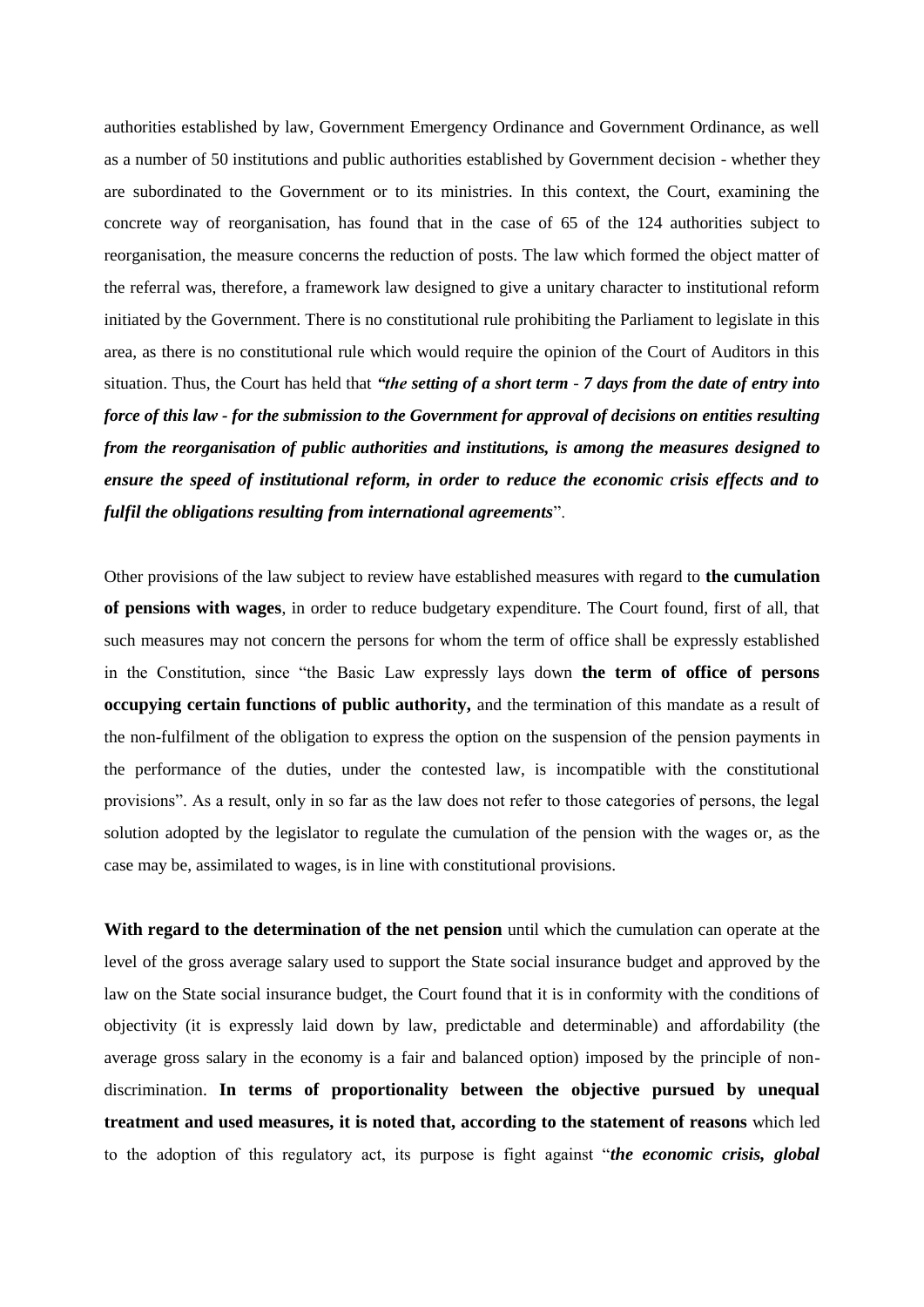*phenomenon structurally affecting the Romanian economy*", the financial data and the forecasts made by the competent authorities in this field by outlining the "*image of a deep economic crisis, which may endanger the economic stability of Romania and, thereby, public order and national security*". This situation called "the *adoption of certain exceptional measures which, by the efficiency and prompt application, leads to reducing its effects and to bring about the re-launch of national economy*". One of the measures covered by the legislator is restricting the right to cumulate wages to pensions, provided that two conditions are met: the employer is an authority or public central or local institution, regardless of the method of financing and subordination, or an autonomous, national or trade company in which share capital is held wholly or majority State owned or by an administrativeterritorial unit, on the one hand, and the net pension exceeds the average gross salary in the economy, on the other. The justification for such a restriction lies in the State budget reduction, respectively of the State social insurance budget, as that it does not affect the incomes of persons under the average gross salary in the economy. It follows that the measure taken is proportionate to the situation which has determined it, being the result of a balance between the stated aim of the law and the means employed to achieve it, and shall be applied in a non-discriminatory manner to all the persons covered by this provision. Indeed, as the Constitutional Court has stated on a number of occasions<sup>51</sup>, the legal solution establishing a certain threshold amount, judged as being reasonable, corresponds to an exclusive choice of the legislator, and therefore not being an issue of concern of constitutional nature. For the reasons outlined above, the Court found that these provisions are constitutional in so far as they do not relate to persons for whom the **term of office is expressly established by the Constitution**.

Another problem under the review of constitutionality had in view the criticised legal provisions which set out the obligation of public authorities and institutions' leaders, regardless of the method of financing, to reduce staff costs by an average of 15.5 % on a monthly basis, through a range of measures including measures whose way of application "*is agreed with the employee, after consultation with trade unions or, where appropriate, of employees' representatives*". Thus, by examining the criticised provisions by reference to the provisions of Article 53 of the Basic Law, which lay down the conditions restricting the exercise of certain rights or freedoms, the Court found that "*the restriction of the exercise of the right to work of the staff of public authorities and institutions which they cover satisfies the conditions of the constitutional text*. *Thus, the restriction measure is provided for by law, aims at the practice of law and not at its substance, is determined by a global financial crisis situation which could affect, in the absence of appropriate measures, the economic stability of the country and thus,* 

 $51$  For example, by Decision no. 358 of 30 September 2003 or Decision no. 4 of 18 January 2000).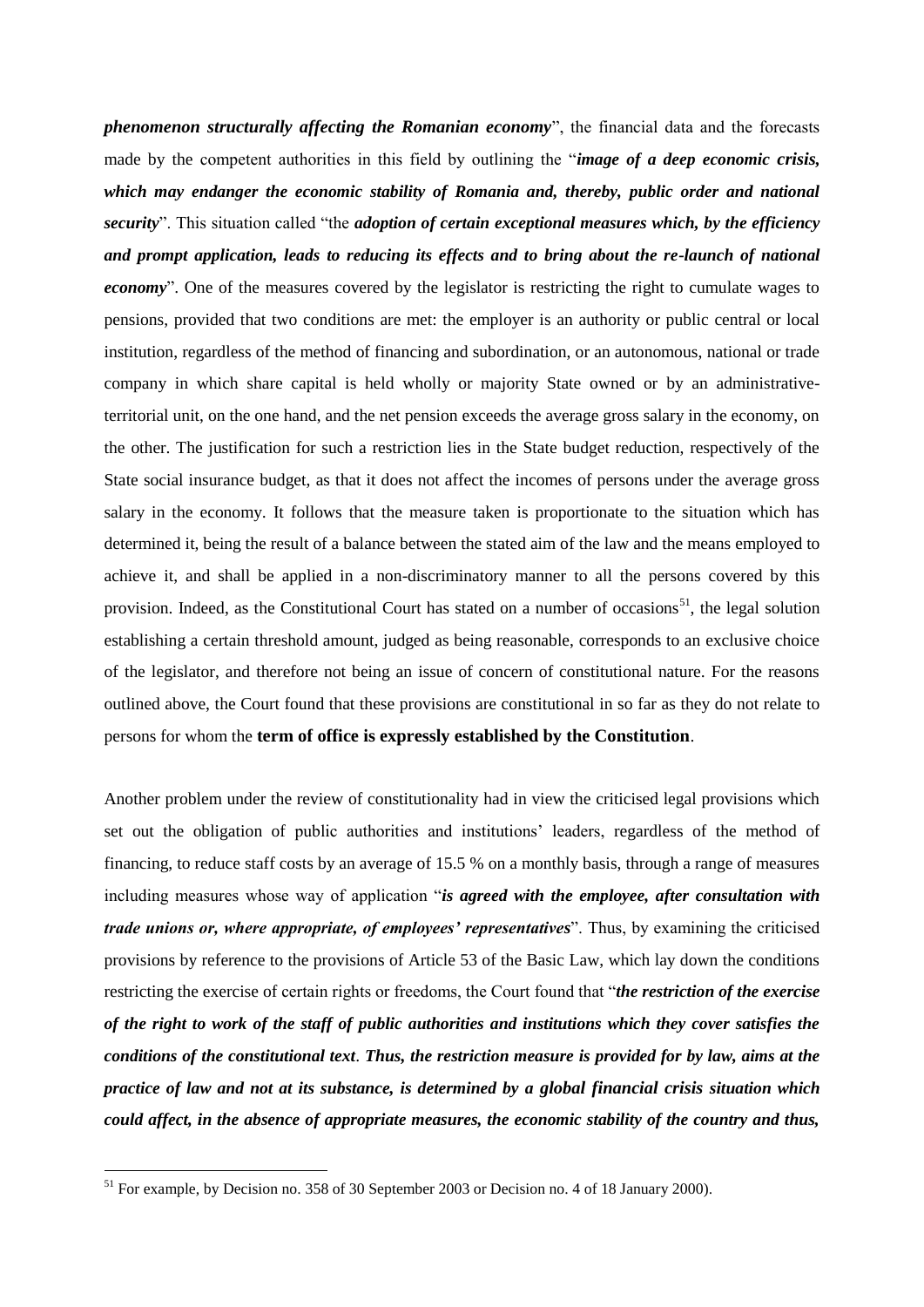#### *national security."*

Moreover, the Court held that *"the imposed restrictive measure is applied on a non- discriminatory manner to its addressees - employees of the public authorities or institutions, is temporary, reasonable and proportional to the situation that has caused it, joining other legislative measures, some of them under the same law, determined by the same cause and having the same purpose: inclusion in the budgetary constraints caused by a phenomenon of economic crisis. The reasonable and temporary reduction of salary of budget units' staff, with a number of measures for the management of the financial problems faced by the State budget in this period constitutes a restriction of the right to work of this category of employees, compatible with the Basic Law."*

In that context, the Court made a statement, which is extremely important, related to the respect of the rule of law, namely that "*however, it is important to emphasise that the essence of the constitutional legitimacy of restricting a right or a freedom is the exceptional and temporary character thereof. In a democratic society, the rule is that of unrestricted exercise of fundamental rights and freedoms, the restriction being provided only as an exception, when there is no other solution for protecting the State values that are under threat. The State has the duty to find solutions for overcoming economic crisis effects, through an appropriate economic and social policy. Reducing the incomes of the staff working for public authorities or institutions cannot in the long term be a measure that is proportional to the situation indicated by the author of the bill. On the contrary, a legislative intervention aimed at extending this measure may cause effects contrary to its objectives, by disrupting the functioning of the public institutions and authorities."*

Another issue subject to constitutional review was the **Law concerning certain measures relative to pensions that was also adopted in the context of the global economic crisis (see to that effect Decision no. 873 of 25 June 2010 on the objection of unconstitutionality of the provisions of the Law concerning certain measures relative to pensions).**

[The claim of unconstitutionality concerned the alleged infringement of the](http://idrept.ro/00033622.htm) provisions of Article [15 \(2\)](http://idrept.ro/00033622.htm)  [of the Constitution, whereas the High Court of Cassation and Justice \(as subject of](http://idrept.ro/00033622.htm) [referral to the](http://idrept.ro/00033622.htm)  Constitutional Court within the *a priori* [constitutional review\) took the view that](http://idrept.ro/00033622.htm) [the provisions of the](http://idrept.ro/00033622.htm)  [Law concerning certain measures relative to pensions which establish the](http://idrept.ro/00033622.htm) [recalculation of service](http://idrept.ro/00033622.htm)  [pensions by determining the average annual score and the amount of](http://idrept.ro/00033622.htm) [each pension using the calculation](http://idrept.ro/00033622.htm)  [algorithm laid down in Law no. 19/2000, violate the](http://idrept.ro/00033622.htm) [constitutional principle of non-retroactivity of the](http://idrept.ro/00033622.htm)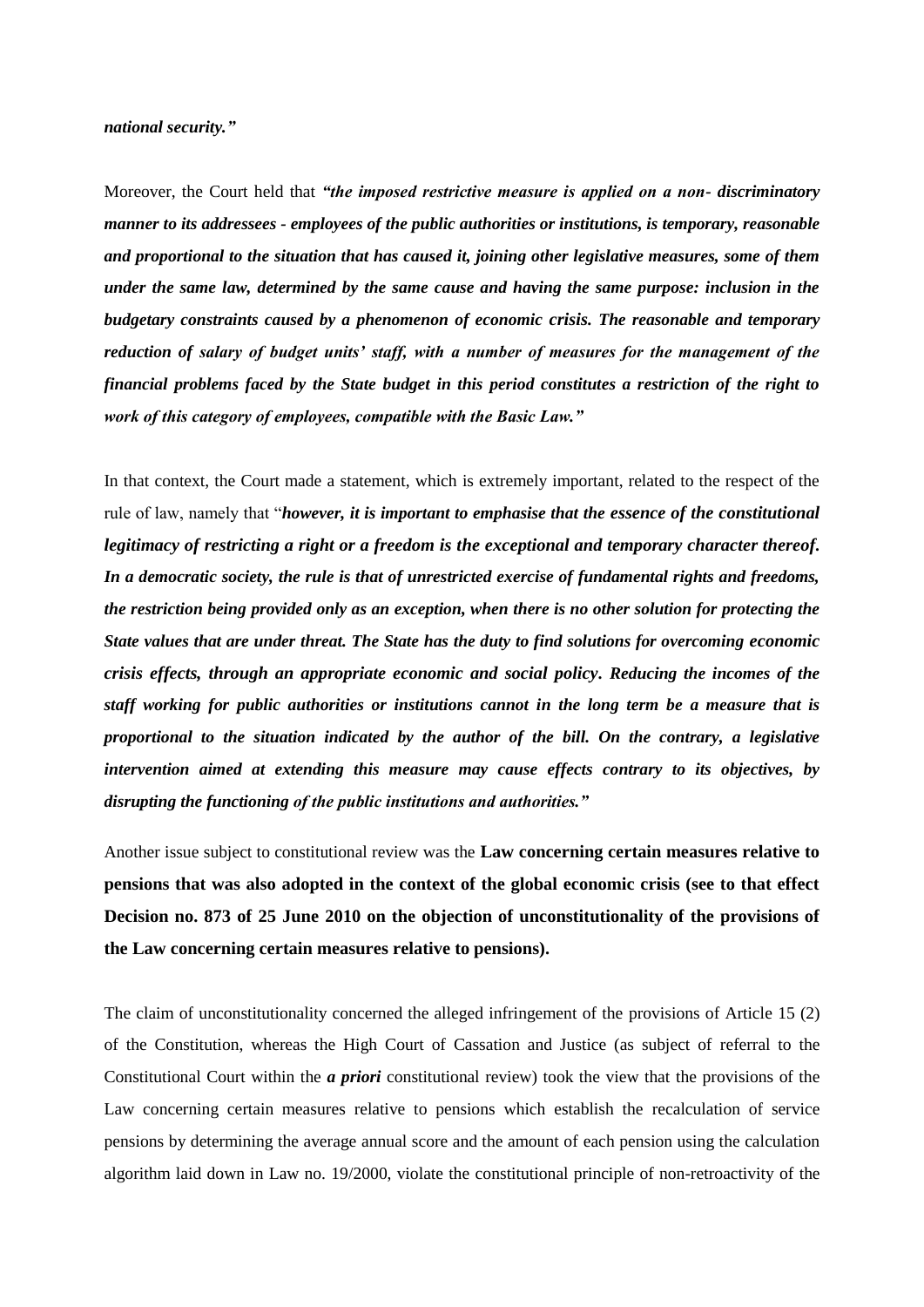[law, according to which](http://idrept.ro/00033622.htm) *"the law shall only [take effect for the future, except the more favourable law](http://idrept.ro/00033622.htm)  [which lays down penal or](http://idrept.ro/00033622.htm) [administrative sanctions"](http://idrept.ro/00033622.htm)*.

The Court, having examined the exception of unconstitutionality, noted that "**in principle, a professional category's service pension, governed by a special law, has two components, namely the contributory pension and supplement from the State**. The contributory part of the service pension is granted from the State social security's budget, whereas the part exceeding this amount is granted from the State budget. The granting of this supplement depends on the State policy in the field of social security and is not subsumed to the constitutional right to the pension, as governed by Article 47 (2) of the Constitutio[n. Si](http://idrept.ro/00068397.htm)nce **they do not constitute a privilege, being established by the legislator in the light of a given special status of the professional category** concerned, special pensions can be **eliminated only if there is a sufficiently strong reason to ultimately reduce the State social benefits in the** form of pension. However, in the present case, such a reason consists, as is apparent from the grounds of the contested law, **both of the serious economic and financial crisis**  faced by the State (the State budget and the State social security's budget) and the of need to reform the pension system, by eliminating the **inequalities in this system**".

As regards the **elimination of magistrates' service pension**, the Court noted that *"both the institutional independence of the judiciary (whereas the concept of judicial independence does not refer exclusively to judges, but covers the judiciary as a whole) and the independence of individual judges involve many aspects, such as: the absence of involvement of the other powers in the courts' activity, the fact that no other body than the courts can rule on their specific competencies prescribed by law, the existence of a procedure laid down by law relating to avenues of appeal against court rulings, the existence of sufficient monetary funds for conducting and managing courts' activity, the procedure for appointment and promotion of magistrates and, possibly, the period for which they are appointed, adequate working conditions, a sufficient number of judges of the respective in order to avoid an excessive workload and allow the settlement of cases within a reasonable period, a remuneration proportional to the nature of the activity, fair distribution of cases, possibility to form associations which have as their principal purpose to protect the magistrates' independence and interests, etc."*

Thus, it was emphasized that it is *"obvious that the principle of judicial independence cannot be limited only to the amount of magistrates' remuneration (including both salary and pension), this principle involves a set of safeguards, such as: the status of magistrates (conditions of access,*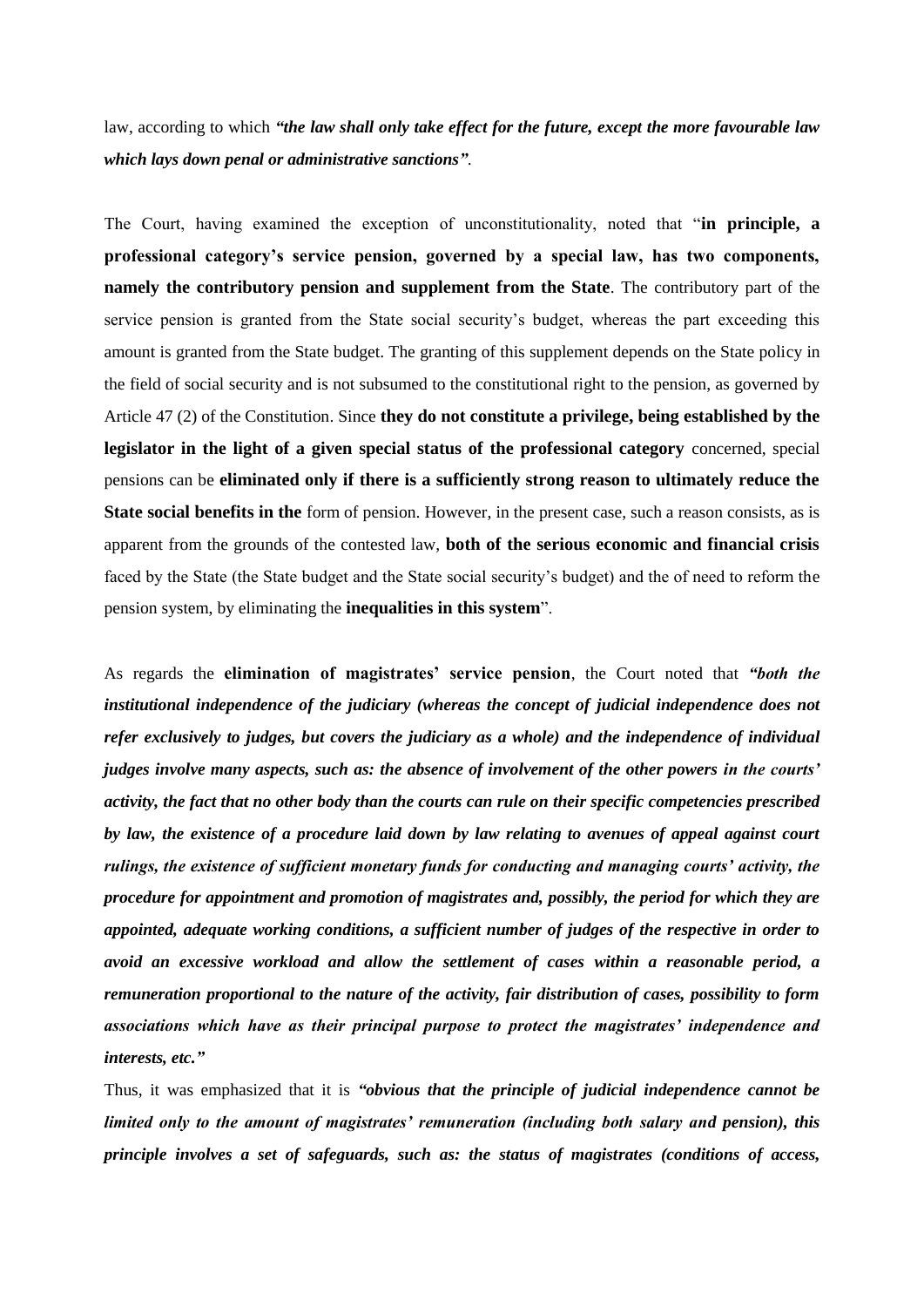*appointment procedure, robust safeguards to ensure transparency of the procedure under which magistrates are appointed, their promotion and transfer, suspension and termination of office or their removal), their stability and irremovability, the financial guarantees, the administrative independence of magistrates, as well as the independence of the judiciary from the other powers of the State. On the other hand, the judicial independence includes the judges' financial security, which also involves providing social safeguards, such as a service pension for magistrates."* **In conclusion, the Court found that the principle of judicial independence protects the magistrates' service pension, as an integral part of their financial stability. It has been held, both in the case-law of the Constitutional Court of Romania and in the case-law of other constitutional courts, that the financial stability of magistrates is one of the safeguards of judicial independence.**

In another case<sup>52</sup>, the Court found that the main reasons justifying the extraordinary situation are the increasing arrears recorded by the administrative-territorial units, the lack of correlation of legislation in the field of obtaining the advisory opinion of the local loans authorisation committee, and surplus staff in the local authorities.

[Since the invoked reasons, considered separately, did not justify the existence of exceptional](http://idrept.ro/00127119.htm) [circumstances, the Court proceeded to analyse the effects of those circumstances if](http://idrept.ro/00127119.htm) [cumulatively met,](http://idrept.ro/00127119.htm)  [namely, on the one hand, the financial blockage in local budgets of](http://idrept.ro/00127119.htm) [administrative-territorial units which](http://idrept.ro/00127119.htm)  [adversely affect the State budget by increasing budget](http://idrept.ro/00127119.htm) [deficit, and, on the other hand, the impossibility](http://idrept.ro/00127119.htm)  [of attaining the macroeconomic indicators](http://idrept.ro/00127119.htm) [agreed with the International Monetary Fund, the European](http://idrept.ro/00127119.htm)  [Commission and the World Bank,](http://idrept.ro/00127119.htm) [which may jeopardise the subsequent tranches of the stand-by](http://idrept.ro/00127119.htm)  [arrangement concluded by](http://idrept.ro/00127119.htm) [Romania. However, given the need for a policy to restrict budgetary](http://idrept.ro/00127119.htm)  [expenditure and strengthen](http://idrept.ro/00127119.htm) [financial discipline in order to reduce deficits between revenues and legal](http://idrept.ro/00127119.htm)  [commitments of local](http://idrept.ro/00127119.htm) [public expenditure and departing from the premises established by the Court by](http://idrept.ro/00127119.htm)  [Decision no.](http://idrept.ro/00127119.htm) [1414 of 4 November 2009, the Constitutional Court came to the conclusion that in the case](http://idrept.ro/00127119.htm)  [at](http://idrept.ro/00127119.htm) [issue there was an objective state of fact, quantifiable and independent of the will of the](http://idrept.ro/00127119.htm) [Government,](http://idrept.ro/00127119.htm)  [which threatens a public interest, namely the economic stability of the Romanian](http://idrept.ro/00127119.htm) [State.](http://idrept.ro/00127119.htm)

The Court also found that the emergency ordinance was adopted in order to mitigate the effects of a general economic **crisis**. Such economic purpose necessarily and unequivocally involves a primary,

<u>.</u>

<sup>&</sup>lt;sup>52</sup> [Decision no. 1105 of 21 September 2010 on the exception of unconstitutionality of](http://idrept.ro/00094597.htm) Government Emergency [Ordinance no. 63/2010 amending and supplementing Law no.](http://idrept.ro/00094597.htm) [273/2006 on local public finances and setting some](http://idrept.ro/00094597.htm)  [financial measures.](http://idrept.ro/00094597.htm)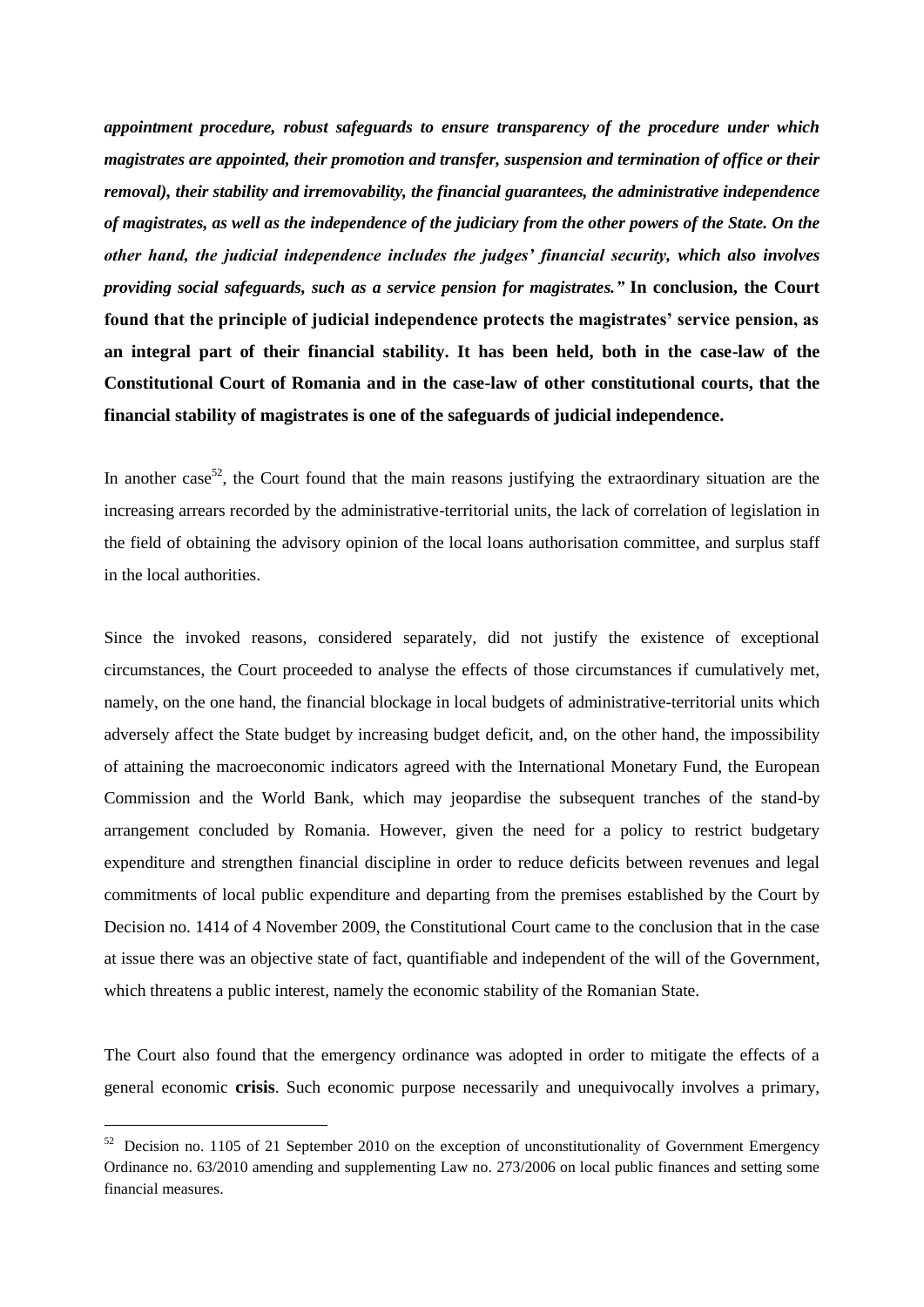timely, holistic and energetic legal regulation. Consequently, the adoption of the contested measure had unquestionably requested emergency; the urgent regulation of the situation resulting from economic **crisis** conditions could not have been rapidly and reasonably realized by Government's assumption of responsibility before the Chamber of Deputies and the Senate on a draft law or by adoption of a draft law under the urgency procedure. In those circumstances, as to preserve economic stability, the only instrument remained in the hands of the Government was the adoption of an emergency ordinance (see also Constitutional Court Decision no. 713 of 25 May 2010, published in the Official Gazette of Romania, Part I, no. 430 of 28 June 2010[\). The Court found that the legislation at issue did not come](http://idrept.ro/00068397.htm)  [against Article 115](http://idrept.ro/00068397.htm) [\(4\) of the Constitution, whereas it complied with requirements of urgency and](http://idrept.ro/00068397.htm)  [exceptional](http://idrept.ro/00068397.htm) [situation.](http://idrept.ro/00068397.htm)

### **8. International events and developments have had a repercussion on the interpretation of the rule of law in your country (e.g. migration, terrorism)?**

The international events and developments with possible consequences for the interpretation of the rule of law could be, for example, the global economic crisis, migration, terrorism, and organised crime.

With regard to the global economic crisis, as mentioned above, international developments have also had an impact on the domestic legal, economic and social order, and the Constitutional Court has penalised all legislative solutions subjected to its constitutional review which departed from the constitutional principles and values or, on the contrary, it found that they were in line with the Basic Law.

As regards, for example, migration, terrorism and organised crime, in Romania, there are infraconstitutional measures relating to the prevention and combating organised crime, the State borders of Romania, the establishment, organisation and functioning within the Public Prosecutor's Office of the Directorate for Investigating Organised Crime and Terrorism<sup>53</sup> measures relating to the prevention and penalising of money laundering and establishing measures for preventing and combating the financing of terrorism.<sup>54</sup> Thus, some of these regulations have, over time, been subject to constitutional review and

 $53$  Law no. 508 of 17 November 2004 on the establishment, organisation and functioning within the Public Prosecutor's Office of the Directorate for Investigating Organised Crime and Terrorism, published in Official Gazette of Romania no. 1089 of 23 November 2004, as subsequently amended

 $54$  Law no. 656/2002 on preventing and sanctioning money laundering and establishing measures for preventing and combating the financing of terrorism, republished in the Official Gazette of Romania, Part I, no. 702 of 12 October 201[2. See, for example, also Law no.](file:///C:/Users/ionita/sintact%204.0/cache/Legislatie/temp266000/00059842.htm) [623/2002 for the ratification of the International Convention for the](file:///C:/Users/ionita/sintact%204.0/cache/Legislatie/temp266000/00059842.htm)  [Suppression of the](file:///C:/Users/ionita/sintact%204.0/cache/Legislatie/temp266000/00059842.htm) [Financing of Terrorism, adopted in New York on 9 December 1999, published in the Official](file:///C:/Users/ionita/sintact%204.0/cache/Legislatie/temp266000/00059842.htm)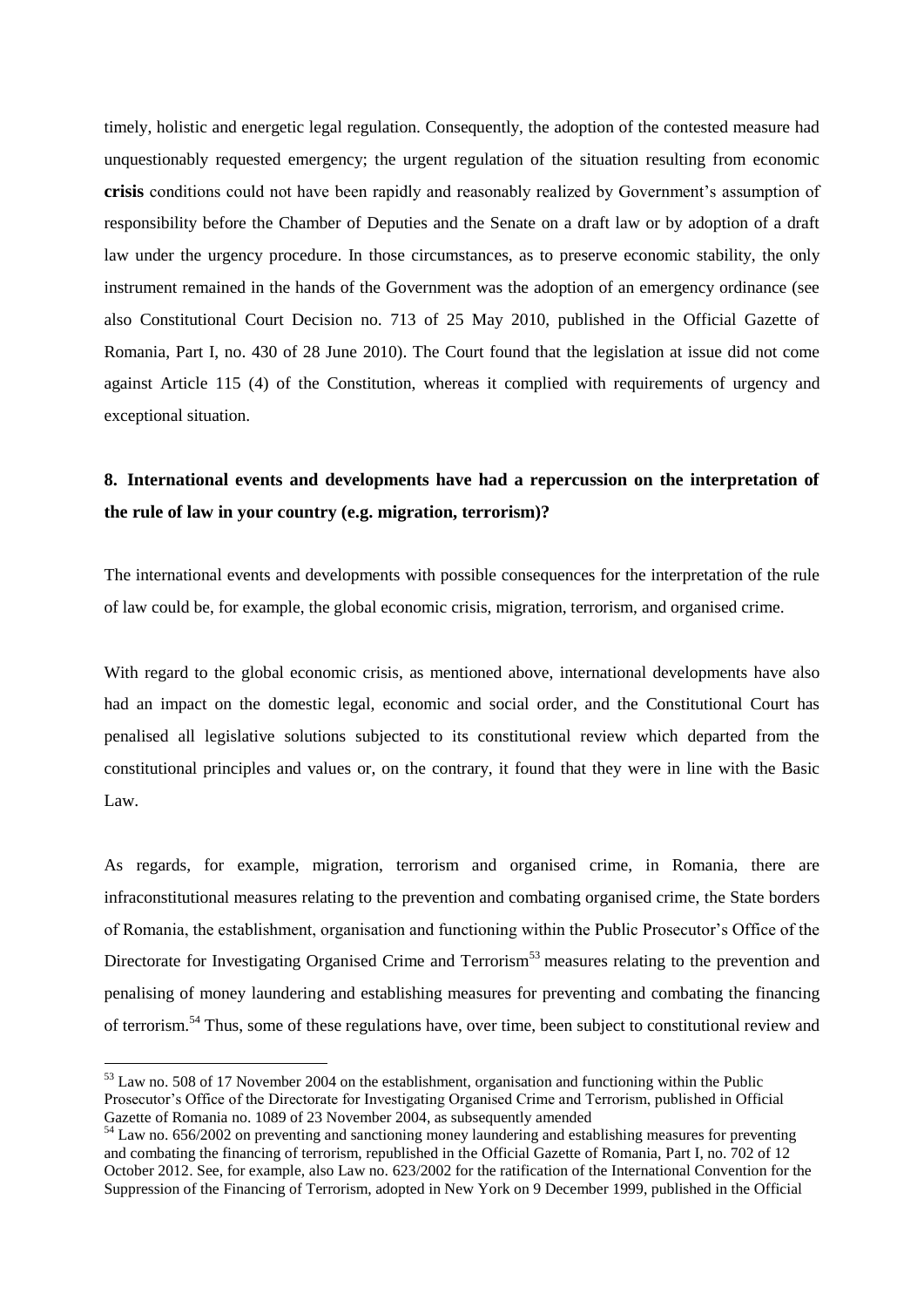we will now present some relevant examples with regard to the Constitutional Court's findings.

The Court, by Decision no. 148 of 16 April 2003 on the constitutionality of the legislative proposal for the revision of the Constitution of Romania, published in Official Gazette of Romania, Part I, no. 317 of May 2003, held that "in *order to give expression to some requirements of the acquis communautaire relating to the fight against terrorism, transnational crime, organised crime, trafficking in drugs and human beings, it is necessary to circumstantiate the constitutional interdiction relating to the extradition of Romanian citizens".*

It had been proposed the amendment of Article 19 (1) of the Constitution of Romania, as follows: "(1) *Romanian citizens cannot be extradited or deported from Romania. Romanian citizens may be extradited on the basis of international treaties to which Romania is a party, in accordance with the law and on a reciprocal basis'*'. With regard to this amendment, the Constitutional Court noted that this new wording of the provisions of Article 19 (1) of the Constitution is antinomical at first glance: *the first sentence stated that Romanian citizens cannot be extradited or deported. By contrast, the second sentence stated the opposite, i.e. that Romanian citizens may be extradited on the basis of international treaties to which Romania is a party, on a reciprocal basis, which reflects a defective wording.<sup>55</sup>*

Apart from that, ruling on certain provisions of Law no. 508 of 17 November 2004 on the establishment, organisation and functioning within the Public Prosecutor's Office of the Directorate for Investigating Organised Crime and Terrorism, published in Official Gazette of Romania no. 1089 of 23 November 2004, as subsequently amended, the Court held that *"in view of the need to step up the fight against organised crime and terrorism, as well as to adapt the means and methods of action to the structural developments in the manifestation of the main vectors operating within the organised crime and terrorism, it was necessary to adopt immediate measures to enhance the capacity of the Directorate for Investigating Organised Crime and Terrorism'*'. In this respect, the competences of the Directorate for Investigating Organised Crime and Terrorism had been reconfigured and the total number of position had been increased. These were therefore sound arguments justifying the issue of the emergency ordinance. Furthermore, the Court pointed out that *"as it can be seen, the measures ordered include changes that are not meant to be converted into structural issues which could substantiate the complaint relating to Article 73 (3) (l), in the sense that such measures concerned the organisation* 

[Gazette of Romania, Part I, no. 852 of 26 November 2002.](file:///C:/Users/ionita/sintact%204.0/cache/Legislatie/temp266000/00059842.htm)

 $55$  By Decision no. 148 of 16 April 2003 on the constitutionality of the legislative proposal for the revision of the Constitution of Romanian published in Official Gazette of Romania, Part I, no. 317 of May 2003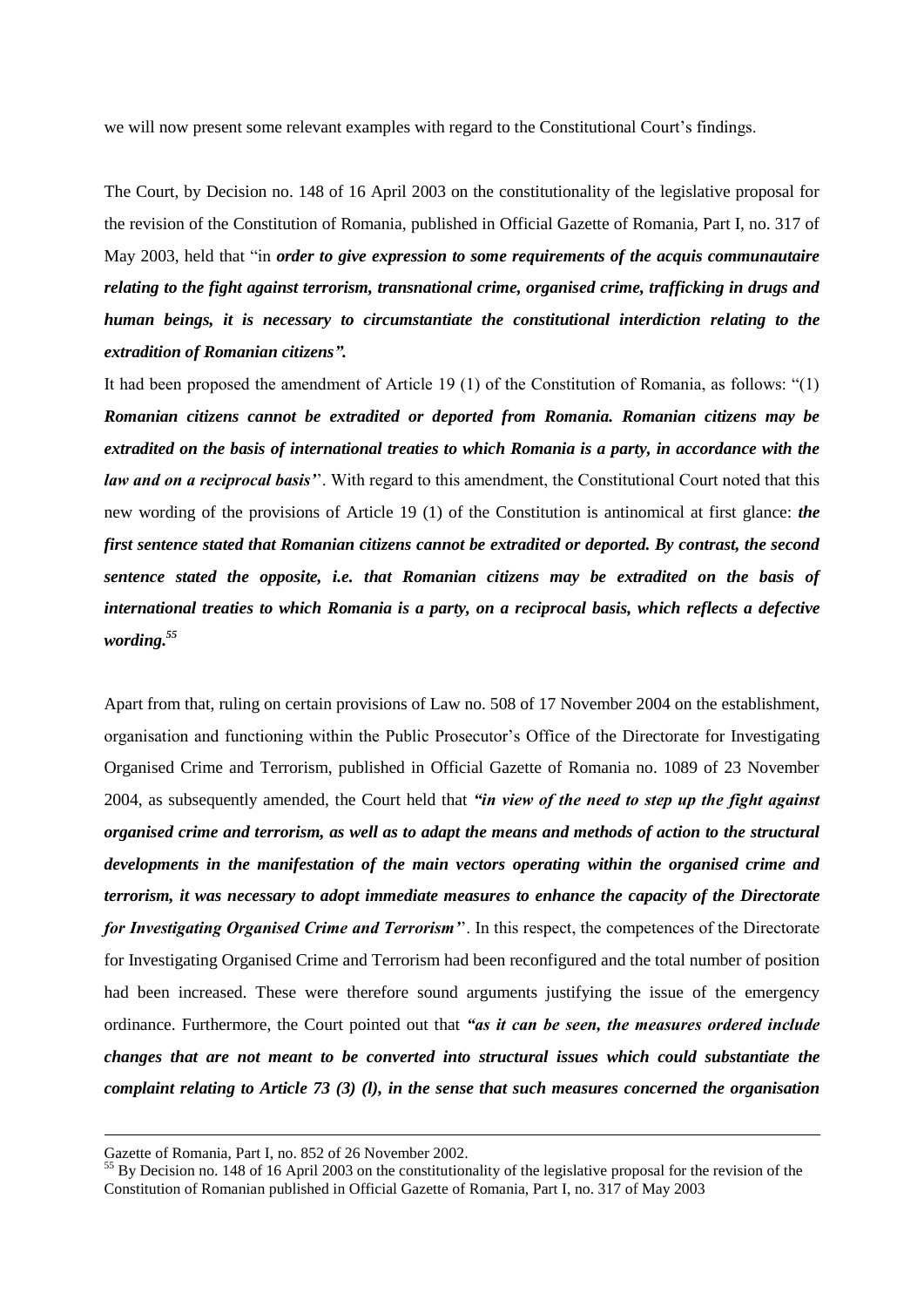*and functioning of the Public Ministr[y. On the contrary, the](http://idrept.ro/00068397.htm) [Directorate for Investigating Organised](http://idrept.ro/00068397.htm)  [Crime and Terrorism has been set up by Law no.](http://idrept.ro/00068397.htm) [508/2004, which is an organic law adopted in](http://idrept.ro/00068397.htm)  [accordance with Article 76 \(1\) of the](http://idrept.ro/00068397.htm) [Constitution".](http://idrept.ro/00068397.htm)*

On another occasion, for example, by Decision no. 1258 of 8 October 2009 on the exception of unconstitutionality of the provisions of Law no. 298/2008 on the retention of data generated or processed by providers of publicly available electronic communications services or of public communications networks, and amending Law no. 506/2004 on the personal data processing and the protection of privacy in the electronic communications sector, the Constitutional Court noted that "Law *no.298/2008 as a whole, establishes a rule regarding the processing of personal data, namely that of their retention continuously for a period of 6 months as from the time of their interception. The obligation of providers of publicly available electronic communications or public communications network has a continuous character. However, in the matter of personal rights such as the right to personal life and the freedom of expression, as well as of processing of personal data, the widely recognized rule is to ensure and guarantee their observance, respectively of confidentiality, the State having, in this respect, mostly negative obligations, of abstention, by which should be avoided, insofar possible, its interference in the exercise of such right or freedom*." To this end, Directive 2002/58/EC of the European Parliament and of the Council of 12 July 2002 concerning the processing of personal data and the protection of privacy in the electronic communications sector, Law no. 677/2001 on the protection of individuals with regard to the processing of personal data and on the free movement of such data, as well as Law no. 506/2004 on the personal data processing and the protection of privacy in the electronic communications sector, were enacte[d. Exceptions](http://idrept.ro/00078953.htm) [are permitted](http://idrept.ro/00078953.htm)  [only under the conditions expressly laid down by the Constitution and the](http://idrept.ro/00078953.htm) [applicable international legal](http://idrept.ro/00078953.htm)  [instruments. Law no. 298/2008 represents such an exception, as](http://idrept.ro/00078953.htm) [its very title indicates.](http://idrept.ro/00078953.htm)

The obligation to retain data covered by the Law no.298/2008 as an exception or derogation from the principle of protecting personal data and confidentiality thereof, by its nature, extent and scope, deprives of content that principle, as it was guaranteed by Law no. 677/2001 and Law no. 506/2004. However, it is widely recognized in the case-law of the European Court of Human Rights, for example in the Case Prince Hans-Adam II of Liechtenstein v. Germany, 2001, that the Contracting States under the Convention on Human Rights and Fundamental Freedoms have assumed such obligations to ensure that the rights guaranteed by the Convention are practical and effective not theoretical and illusory, the legislative measures adopted following the effective protection of rights. But the legal obligation that requires the continuous retention of personal data makes the exception to the principle of effective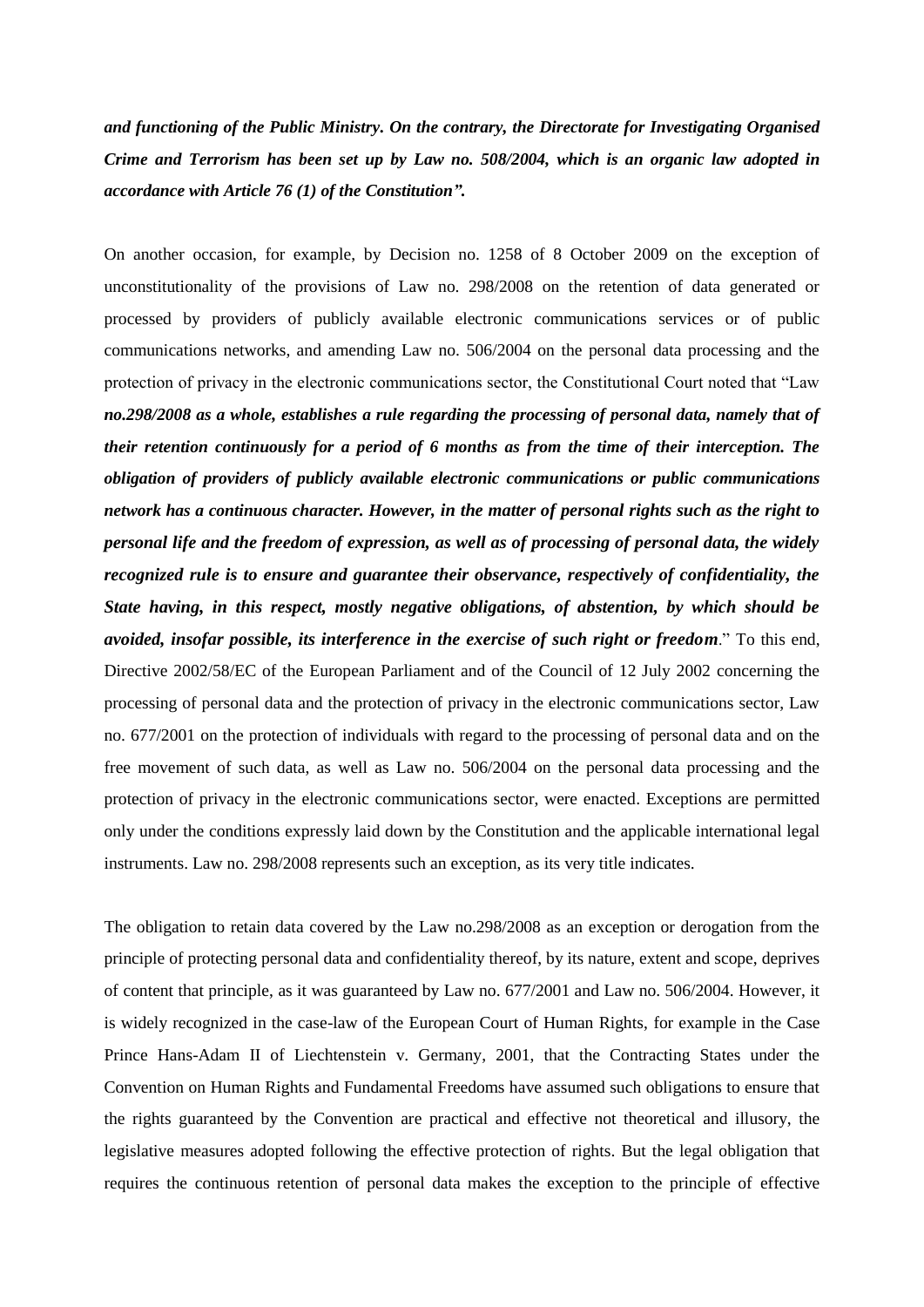protection of the right to personal life and freedom of expression, absolute as a rule. The right appears to be regulated in a negative fashion, its positive side losing its predominant character.

At the same time, the Court noted that "*another issue leading to unduly restriction of a person's right to privacy is that the Law no.298/2008 leads to the identification not only of the person who sends a message, an information through any means of communication, but as results from the text of Article 4, also of the recipient of that information. The person called is thus exposed in terms of retention of data related to his personal life, regardless of one's own act or a manifestation of will, but only according to the behaviour of another person - the caller - whose actions he cannot censor in order to protect himself against the other's bad faith or intention to blackmail, harassment, etc. Although he is a passive subject in the inter-communication relationship, the person called can become beyond his will, suspect in terms of the rigors under which the State authorities carry out their activity of criminal investigation. However, in this regard, interference in the personal life of individuals, governed by Law no.298/2008, appears to be excessive*."

In this context, the Constitutional Court has emphasised that *"not the justified use, under the terms covered by the Law no. 298/2008, is the one that in itself is in an unacceptable manner prejudicial to the exercise of the right to a private life or freedom of expression, but the continuous, generally applicable legal obligation of data storage. This operation equally concerns all recipients of the law, whether or not they have committed criminal acts or whether or not they are subject of criminal investigation, which is likely to overturn the presumption of innocence and a priori transform all users of electronic communications services or of public communications networks in persons likely to commit crimes of terrorism or serious crimes. However, Law no. 298/2008, although it uses specific concepts and procedures of criminal law has a broad scope - essentially, on all natural and legal users of publicly available electronic communications services or of public communications networks, and so cannot be regarded as in conformity with the provisions of the Constitution and the Convention on Human Rights and Fundamental Freedoms concerning the guarantees of the rights to private life, secrecy of correspondence and the freedom of expression*."

Therefore, the Constitutional Court did not **deny the purpose** itself envisaged by the legislature in adopting Law no. 298/2008, in the sense that it was imperative to ensure adequate and effective legal means compatible with the ongoing process of modernisation and technologization of media so that *crime can be prevented and controlle[d. It is precisely for this](http://idrept.ro/00116507.htm) [reason that individual rights cannot be](http://idrept.ro/00116507.htm)  [exercised in absurdum but may be subject to restrictions](http://idrept.ro/00116507.htm) [which are justified in the light of the](http://idrept.ro/00116507.htm)*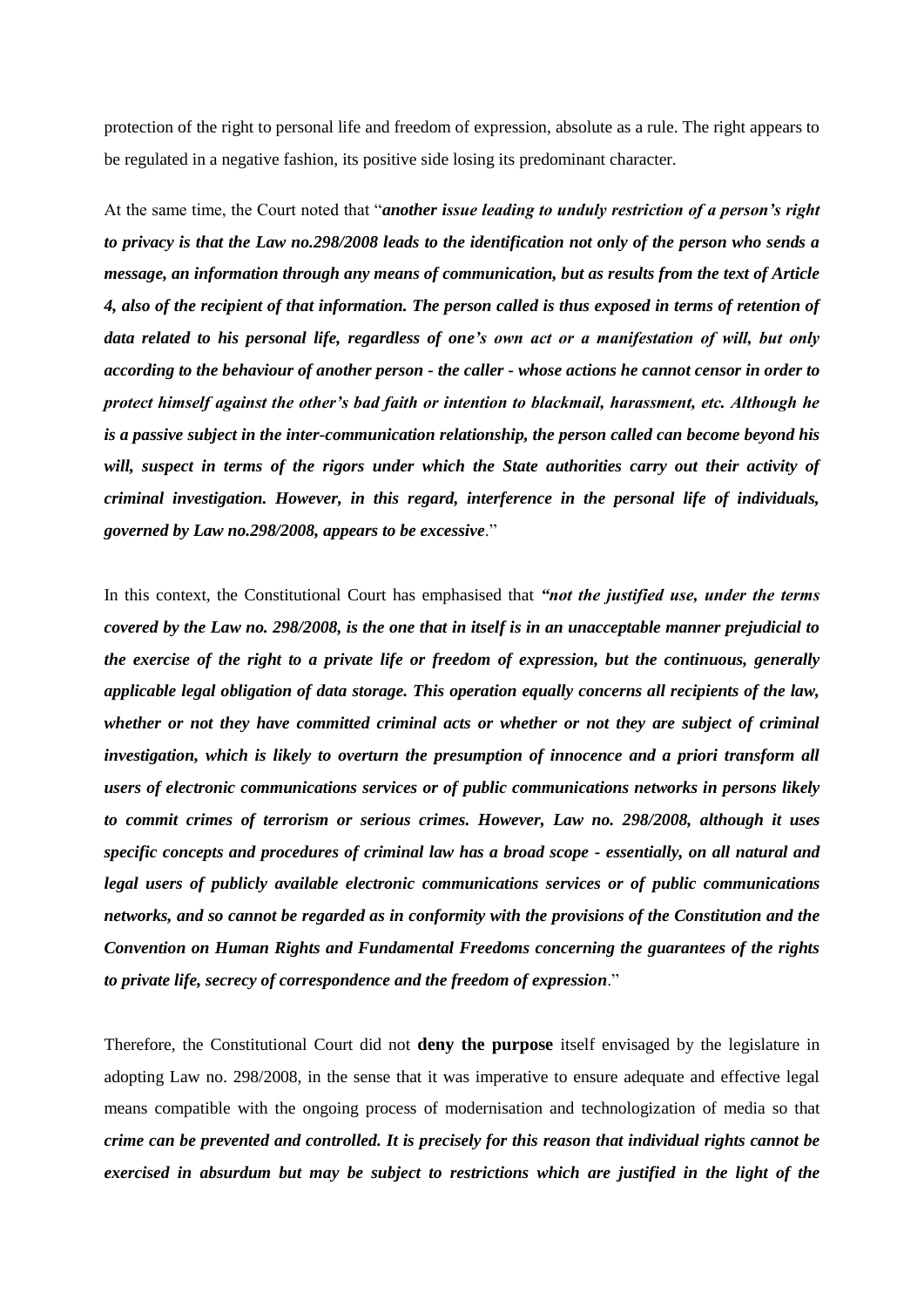*[objective pursued. Limiting the exercise of certain personal](http://idrept.ro/00116507.htm) [rights in consideration of collective rights](http://idrept.ro/00116507.htm) and [public interest, aimed at national security, public](http://idrept.ro/00116507.htm) [order or prevention of crime, was always a](http://idrept.ro/00116507.htm)  [sensitive operation in terms of regulation, so as to](http://idrept.ro/00116507.htm) [maintain a fair balance between the interests and](http://idrept.ro/00116507.htm)  [rights of the individual, on the one hand, and](http://idrept.ro/00116507.htm) [those of the society, on the other. It isn't less true, as](http://idrept.ro/00116507.htm)  [noted by the European Court of Human](http://idrept.ro/00116507.htm) [Rights in the case of Klass and others v. Germany, 1978, that](http://idrept.ro/00116507.htm)  [taking surveillance measures,](http://idrept.ro/00116507.htm) [without adequate and sufficient safeguards, can lead to "destruction of](http://idrept.ro/00116507.htm)  [democracy on the](http://idrept.ro/00116507.htm) [ground of defending it".](http://idrept.ro/00116507.htm)*

[In conclusion, in view, in essence, of the broad coverage of the Law no. 298/2008 on the](http://idrept.ro/00116507.htm) [continuous](http://idrept.ro/00116507.htm)  [nature of the obligation to retain traffic and location data of legal and natural persons](http://idrept.ro/00116507.htm) [as users of](http://idrept.ro/00116507.htm)  [publicly available electronic communications services or of public communications](http://idrept.ro/00116507.htm) [networks, and other](http://idrept.ro/00116507.htm)  ["related data", necessary to identify them, the Constitutional Court found](http://idrept.ro/00116507.htm) [that the law at issue was](http://idrept.ro/00116507.htm)  [unconstitutional as a whole.](http://idrept.ro/00116507.htm)

*Furthermore,* as regards, for example, "migration", in Romania, there is a legislative framework governing certain measures on asylum in Romania<sup>56</sup> and the social integration of aliens who have acquired a form of protection or a right of residence in Romania, as well as of citizens of the Member States of the European Union and the European Economic Area<sup>57</sup>, a framework continuously adapted to developments at international level on the "migration phenomenon", as, for example, Law no. 376/2013 amending and supplementing certain legislative acts in the area of migration and asylum<sup>58</sup>, Law no.  $331/2015$  amending and supplementing certain legislative acts with regard to aliens<sup>59</sup>.

Over time, some of the legislative acts **in matters of migration and asylum** have been subject to constitutional review. Thus, for example, adjudicating by Decision no. 679 of 26 June 2012, published in Official Gazette of Romania, Part I, no 681 of 2 October 2012, on some provisions of the Government Emergency Ordinance no. 194 of 12 December 2002 on the regime for aliens in Romania, which state that *"detention is a temporary measure which restricts freedom of movement on* 

<sup>56</sup> Law no. 122/2006 on asylum in Romania, published in the Official Gazette of Romania, Part I

<sup>&</sup>lt;sup>57</sup> Government Ordinance no. 44/2004 on the social integration of aliens who have acquired a form of protection or a right of residence in Romania, and of citizens of the Member States of the European Union and the European Economic Are[a. In this regard, we may recall,](file:///C:/Users/ionita/sintact%204.0/cache/Legislatie/temp137588/00071078.htm) [for example, the Agreement of 24 June 2004 between the](file:///C:/Users/ionita/sintact%204.0/cache/Legislatie/temp137588/00071078.htm)  [Government of Romania and the](file:///C:/Users/ionita/sintact%204.0/cache/Legislatie/temp137588/00071078.htm) [Federal Government of Austria on mutual data exchange in the field of migration](file:///C:/Users/ionita/sintact%204.0/cache/Legislatie/temp137588/00071078.htm)  [control and](file:///C:/Users/ionita/sintact%204.0/cache/Legislatie/temp137588/00071078.htm) [asylum or the Agreement of 8 May 2008 between the Government of Romania and the United](file:///C:/Users/ionita/sintact%204.0/cache/Legislatie/temp137588/00071078.htm) [Nations](file:///C:/Users/ionita/sintact%204.0/cache/Legislatie/temp137588/00071078.htm)  [High Commissioner for Refugees and the International Organisation for Migration on](file:///C:/Users/ionita/sintact%204.0/cache/Legislatie/temp137588/00071078.htm) [the temporary evacuation to](file:///C:/Users/ionita/sintact%204.0/cache/Legislatie/temp137588/00071078.htm)  [Romania of persons in urgent need of international protection and](file:///C:/Users/ionita/sintact%204.0/cache/Legislatie/temp137588/00071078.htm) [their onward resettlement](file:///C:/Users/ionita/sintact%204.0/cache/Legislatie/temp137588/00071078.htm)

<sup>58</sup> Published in the Official Gazette of Romania, Part I, no. 826 of 23 December 2013

<sup>59</sup> Published in the Official Gazette of Romania, Part I, no. 944 of 21 December 2015.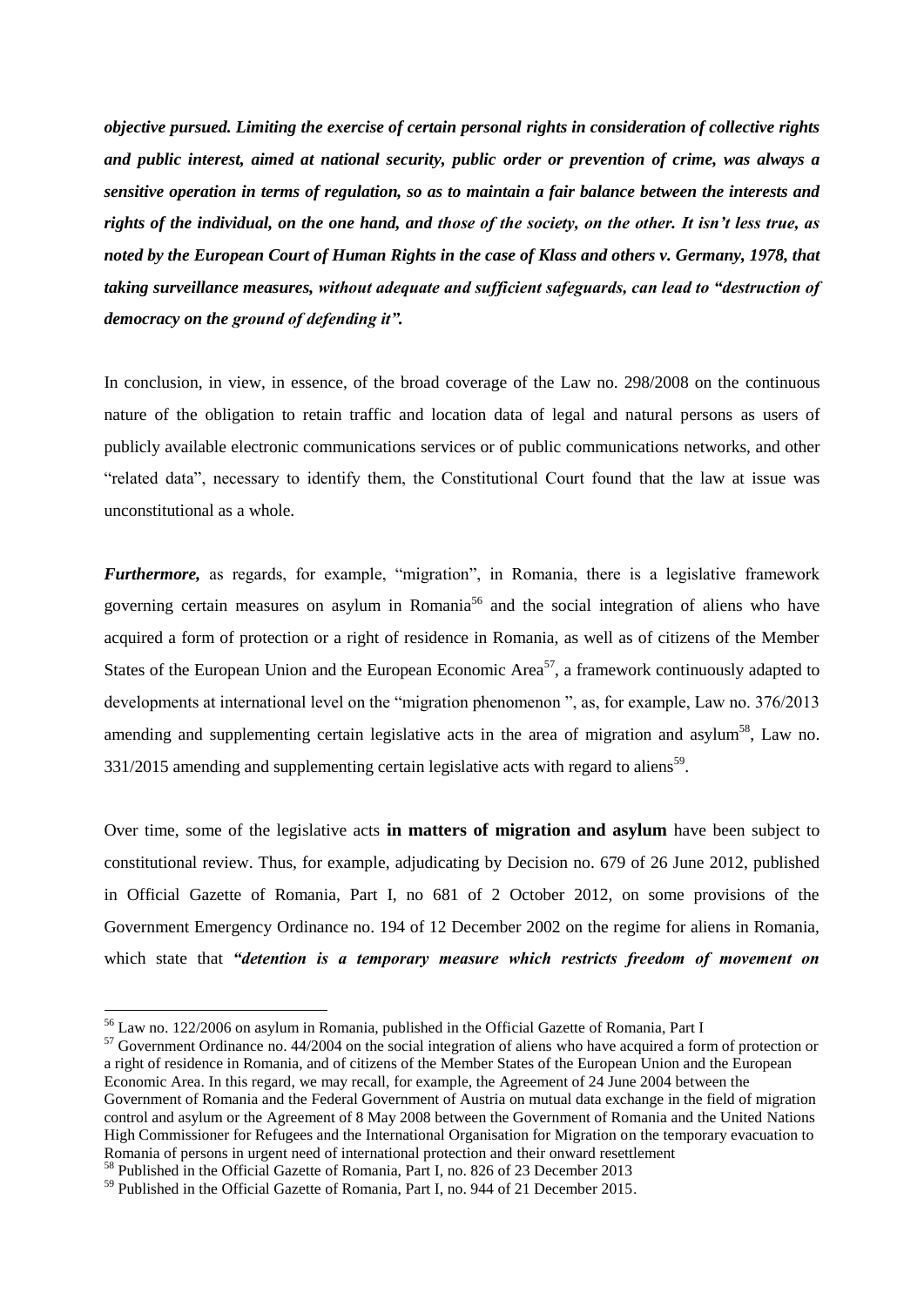*Romanian territory, ordered by the magistrate against aliens who could not be removed under escort within the period laid down by law, in one of the following situation[s: a\)](file:///C:/Users/ionita/sintact%204.0/cache/Legislatie/temp465952/00060319.htm) there is a risk of absconding of the removal process; b) the alien has not complied with the deadline for voluntary return set forth in the return decision; c) the alien has been declared undesirable person on the territory of Romania; d) the alien avoids or hampers the preparation of return or the removal process".* The Court stated that *"they define and describe clearly and unambiguously the measure of detention of certain categories of aliens (...) and it is clear from those provisions that the detention is not a sanction involving deprivation of liberty within the meaning of Romanian criminal law, but a temporary restriction of the freedom of movement on Romanian territory.*" In addition, the Constitutional Court [noted that in a landmark case of the](file:///C:/Users/ionita/sintact%204.0/cache/Legislatie/temp6693596/00067035.htm) [European Court of Human Rights -](file:///C:/Users/ionita/sintact%204.0/cache/Legislatie/temp6693596/00067035.htm) judgment of 27 November 2003 [in Case Shamsa v. Poland](file:///C:/Users/ionita/sintact%204.0/cache/Legislatie/temp6693596/00067035.htm) — [the European Court concluded that in order to detain an individual in a](file:///C:/Users/ionita/sintact%204.0/cache/Legislatie/temp6693596/00067035.htm)  [particular area](file:///C:/Users/ionita/sintact%204.0/cache/Legislatie/temp6693596/00067035.htm) [reserved for undesirable persons on the \(Polish\) territory for an indefinite and](file:///C:/Users/ionita/sintact%204.0/cache/Legislatie/temp6693596/00067035.htm)  [unpredictable](file:///C:/Users/ionita/sintact%204.0/cache/Legislatie/temp6693596/00067035.htm) [period without that detention to be based on a specific legal provision or a valid court](file:///C:/Users/ionita/sintact%204.0/cache/Legislatie/temp6693596/00067035.htm)  [decision](file:///C:/Users/ionita/sintact%204.0/cache/Legislatie/temp6693596/00067035.htm) [is in itself contrary to the principle of legal certainty, which is an implicit principle of the](file:///C:/Users/ionita/sintact%204.0/cache/Legislatie/temp6693596/00067035.htm) [Convention and constitutes one of the basic pillars of the rule of law \(paragraph 58\).](file:///C:/Users/ionita/sintact%204.0/cache/Legislatie/temp6693596/00067035.htm)

**9. Your Court has dealt with the collisions between national and international legal norms? Have there been cases of different interpretation of a certain right or freedom by your Court compared to regional/international courts (e.g. the Inter-American, African or European courts) or international bodies (notably, the Human Rights Committee)? Is there related difficulties in implementing decisions of such courts/bodies? What is the essence of these difficulties? Please provide examples.**

As outlined above, Romania, on the one hand, has ratified the European Convention for the Protection of Human Rights and Fundamental Freedoms by Law no. 30/1994, and the additional protocols thereto, and, on the other hand, in 2007 it joined the European Union. The Constitution of Romania establishes also the order of precedence of international legal rules in relation the national rules; the provisions of Articles 11, 20 and 148 of the Constitution establish the principle of priority of international human rights treaties and of European Union law.

As regards the relationship between the Constitutional Court and other courts, for example, European courts, on points of law, in the light of the aforementioned constitutional provisions, it is established a "judicial dialogue". This dialogue takes place, firstly, through the case-law to which the Constitutional Court refers when a matter of national law is brought into question, and such falls under the ambit of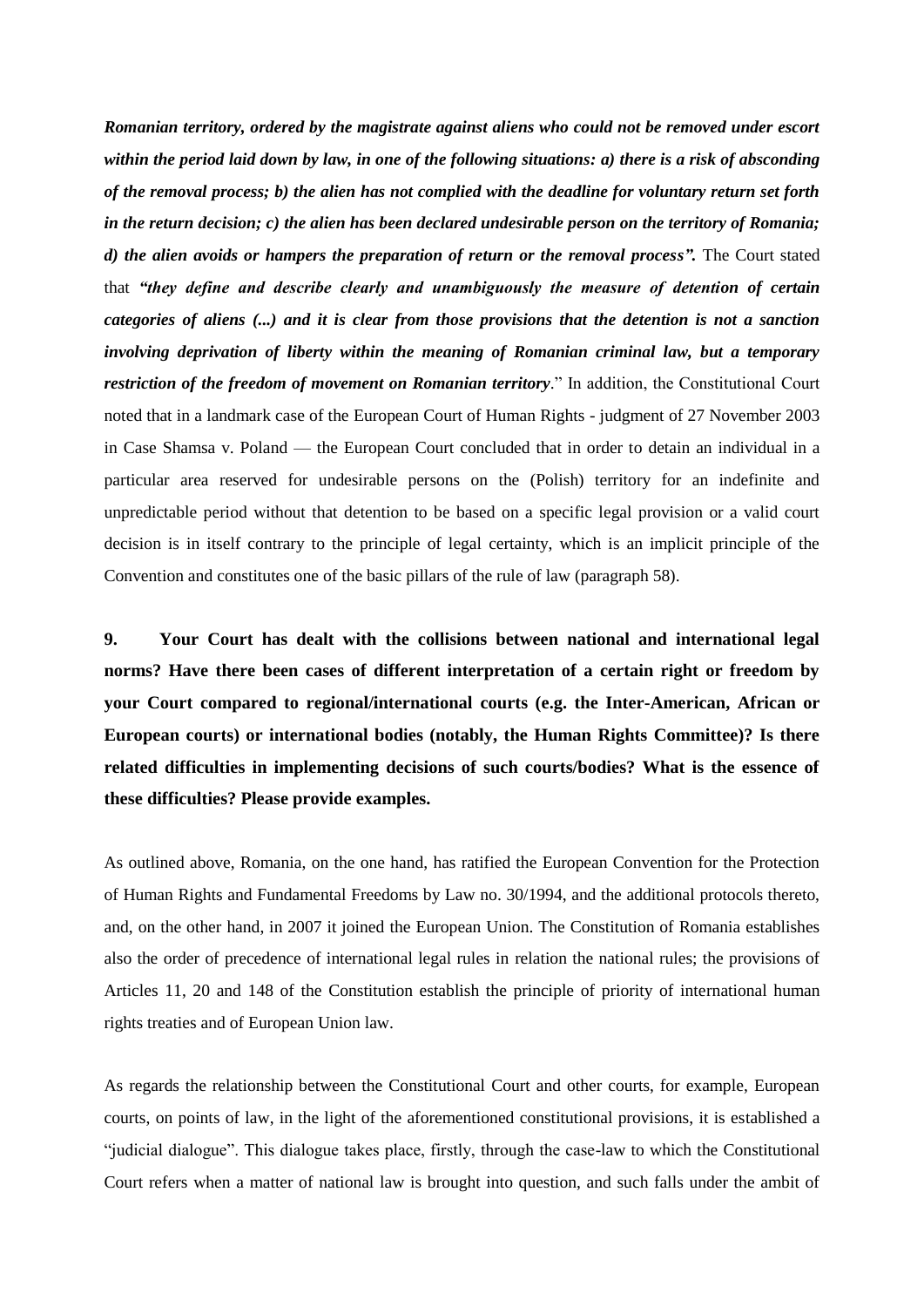international law. Secondly, the case-law of the Constitutional Court can be directly mentioned, for example, in the case-law of the European Court of Human Rights, or indirectly when the same points of law are interpreted in a different way by the Constitutional Court, the European Court of Human Rights or, as the case may be, by the Court of Justice of the European Union.

A. As concerns the case-law of the European Court of Human Rights being invoked within the constitutional review, this matter has gradually evolved, as the constitutional court has started including more and more the case-law of the Court of Strasbourg in the rationale of its documents (decisions, rulings, opinions). Thus, for example, through Decision no. 96 of 24 September 1996 $^{60}$ , the Court held that, with regard to *"the reason concerning the violation of the requirement referred to by Article 6 § 1 of the European Convention on Human Rights, to have a case settled within a reasonable time, it should be noted that both the European Commission and Court have constantly underlined in their practice that this requirement must not be examined in abstracto, but on a case-by-case basis, by taking into account the duration of the proceedings, the nature of the claims, the complexity of the trial, the behaviour of the authorities and parties, the difficulty of the debates, the caseload of the court, the legal remedies used etc.",* without, however, invoking a concrete case-law of the European Court of Human Rights.

Later on, the Constitutional Court has included concrete references to the case-law of the European Court of Human Rights, for example through Decision no. 81 of 15 July 1994 $^{61}$ , partially upholding the exception of unconstitutionality raised before it.

Thus, the Court stated that *"in many countries, there is currently the idea that same-sex relationships between adults having consented to this represent a dimension of individuals' private life and, therefore, they cannot be criminally sanctioned. Intense research has led to this idea. Thus, the European Court of Human Rights itself, in 1976, has dismissed the idea of general European morals, as the concept of good morals must be understood from the perspective of national legislations. However, later on, the Court turned back to this viewpoint (Case of Dudgeon - 1981, Case of Norris - 1987, Case of Modinas - 1993), considering that private same-sex relationships between consenting adults are not contrary to good morals and, therefore, they are not likely to violate Article 8 of the European Convention on Human Rights, which states that: "1. Everyone has the right to respect for his private and family life, his home and his correspondence. 2. There shall be no interference by a* 

<sup>60</sup> Published in the Official Gazette of Romania, Part I, no. 251 of 17 October 1996.

<sup>&</sup>lt;sup>61</sup> Published in the Official Gazette of Romania, Part I, no. 14 of 25 January 1995.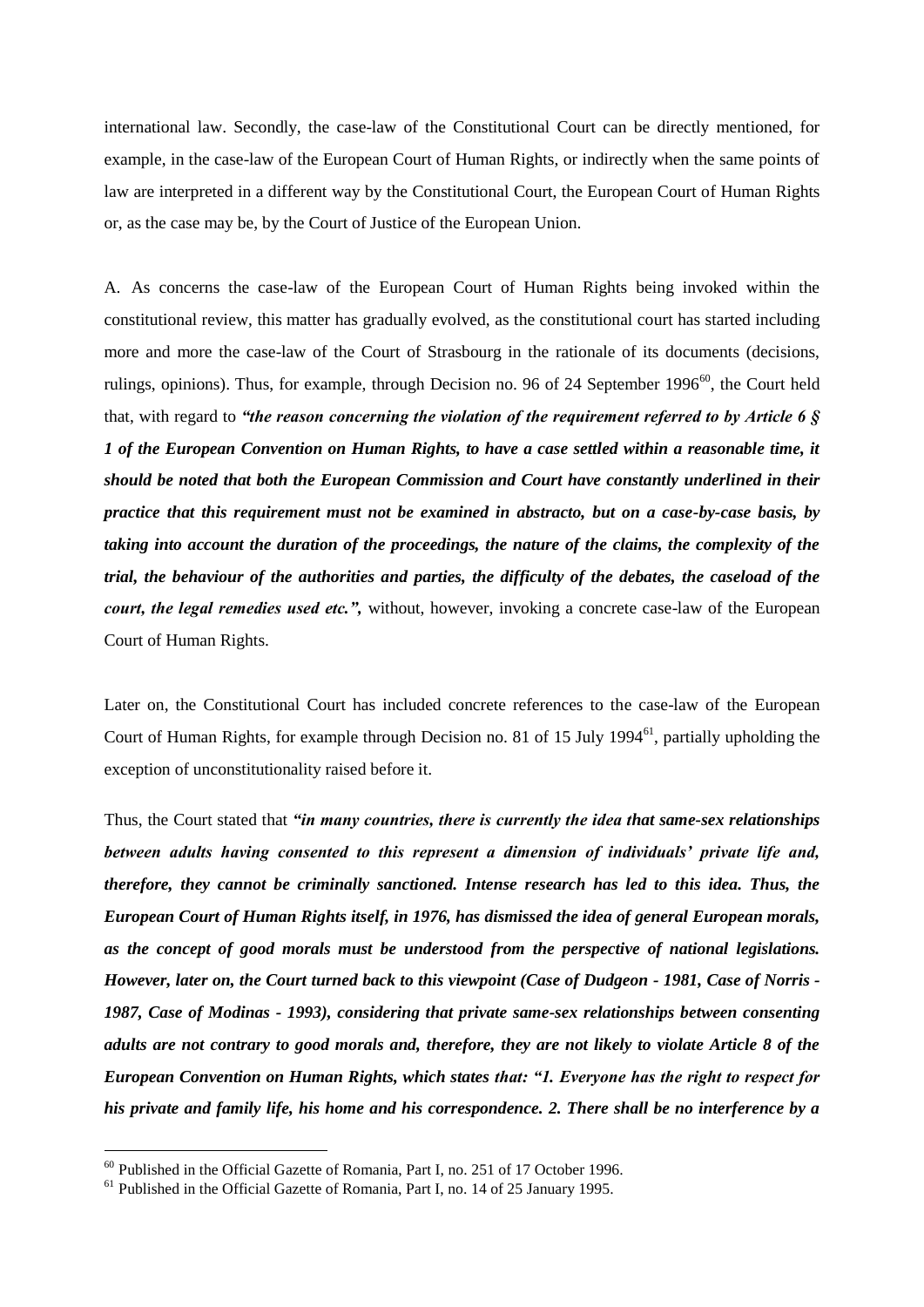*public authority with the exercise of this right except such as is in accordance with the law and is necessary in a democratic society in the interests of national security, public safety or the economic wellbeing of the country, for the prevention of disorder or crime, for the protection of health or morals, or for the protection of the rights and freedoms of others". Through these decisions, the European Court has suggested the amendment of the legislation of the Member States of the Council of Europe, in accordance with the new interpretation given to Article 8 of the Convention. The same idea can also be found in Amendment no. 8 of the Parliamentary Assembly of the Council of Europe to the Report on Romania's Application for Membership of the Council of Europe, which states the hope that Romania would not take long to amend its legislation so that Article 200 of the Criminal Code should no longer consider as criminal offences same-sex relationships between consenting adults.*

*The Court held that "the expression good morals can acquire different meanings, depending on religions and ideologies. The law, as a social phenomenon, cannot ignore the trends in the evolution of the contemporary society, including of human relations, even if, at a certain point, the legislative and case-law solutions might seem contrary to the traditional moral precepts".*

Or.<sup>62</sup> it has been noticed that *there is such an inconsistency between Article 8 of the European Convention on Human Rights, as interpreted by the European Court of Human Rights in Strasbourg and Article 200 (1) of the Romanian Criminal Code,* which forces the Constitutional Court of Romania to issue the appropriate decision. Removing the conflict between the national criminal law and the text of the European Convention on Human Rights, as interpreted by the European Court of Human Rights leads to a partial upholding of the exception of unconstitutionality concerning Article 200 (1) of the Criminal Code.

But, the upholding of the exception, in order to make the Romanian criminal law compliant with the international standard, is possible only by establishing a correlation between the interpretation of Article 8 of the European Convention on Human Rights and that of Article 26 of the Romanian Constitution, as, based on *the principle of subsidiarity,* the interpretation of the European court being binding for the national constitutional court as well. Based on these general guidelines, it must be accepted that *the national constitutional court has not only the right, but also the obligation to interpret the Constitution,* thus removing, through its solution, any inconsistency between the domestic text and the

 $62$  Idem.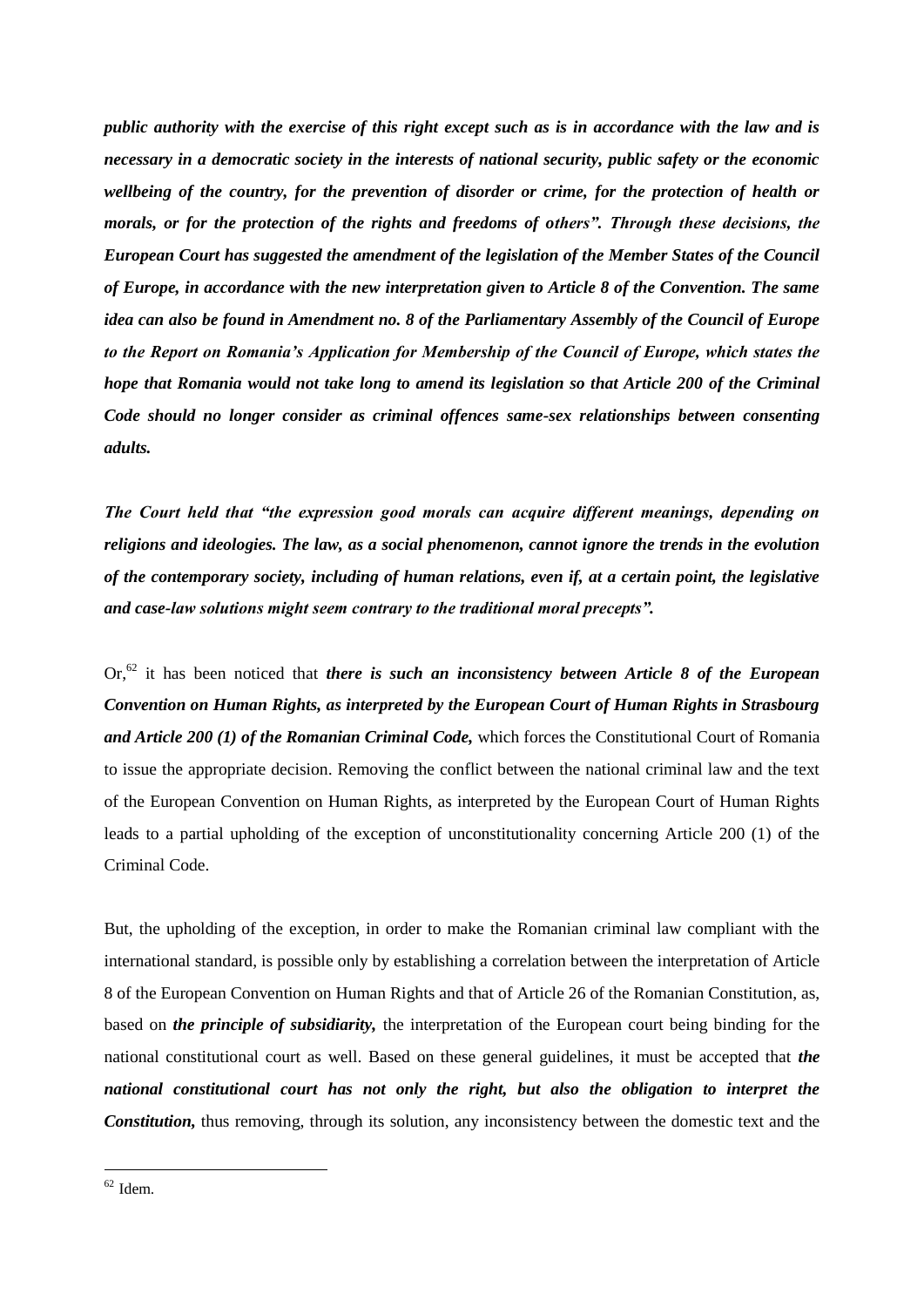European one, so that the national law be applicable, by using legal terms as defined by the legislator.

It should also be noted that the interpretation of Article 8 of the European Convention on Human Rights given by the European Court of Human Rights in Strasbourg does not concern, *tale quale,* all same-sex relationships, just as stated in Amendment no. 8 of the Parliamentary Assembly of the Council of Europe as well, but only those relationships between adults that take place in private, not in public places, and therefore without causing public scandal and, obviously, if the respective persons have consented to such relationships. *Per a contrario,* all relationships with minors or between adults, but by force, or in public places or in private places but having led to public scandals, are no longer covered by Article 8 of the European Convention on Human Rights and, consequently by Article 26 of the Romanian Constitution either, as relations that should continue being subject to criminal sanctions.

Consequently, the exception of unconstitutionality concerning Article 200 (1) of the Criminal Code has been partially upheld, only for the consented sexual relations between same-sex adults taking place in private, provided that they should not lead to a public scandal.

Moreover, the current case-law of the Constitutional Court includes frequent references to the case-law of the European Court of Human Rights, for example, from the recently given decisions we could mention Decision no. 363 of 7 May 2015, published in the Official Gazette no. 495 of 6 July 2015, in which the Court held that, "according to the first sentence of Article 7 - *No punishment without law* - of the Convention for the Protection of Human Rights and

Fundamental Freedoms, no one shall be held guilty of any criminal offence on account of any act or omission which did not constitute a criminal offence under national or international law at the time when it was committed. To this effect, through its Judgment of 22 June 2000, delivered in the case of *Coeme and Others v. Belgium* (paragraph 145), restating its previous case-law, the European Court of Human Rights shows that Article 7 of the Convention enshrines, among others, the principle that only the law can define a crime and prescribe a punishment *(nullum crimen, nulla poena sine lege)* and, moreover, the principle that criminal law must not be interpreted extensively and impair the accused. Consequently, all crimes and relevant punishments must be clearly defined by law, requirement met only if an individual can understand, from the content of the legal provision, which are the acts or omissions entailing his/her criminal liability."

B. There have also been matters of law upon which both the Constitutional Court and the European Court of Human Rights have ruled.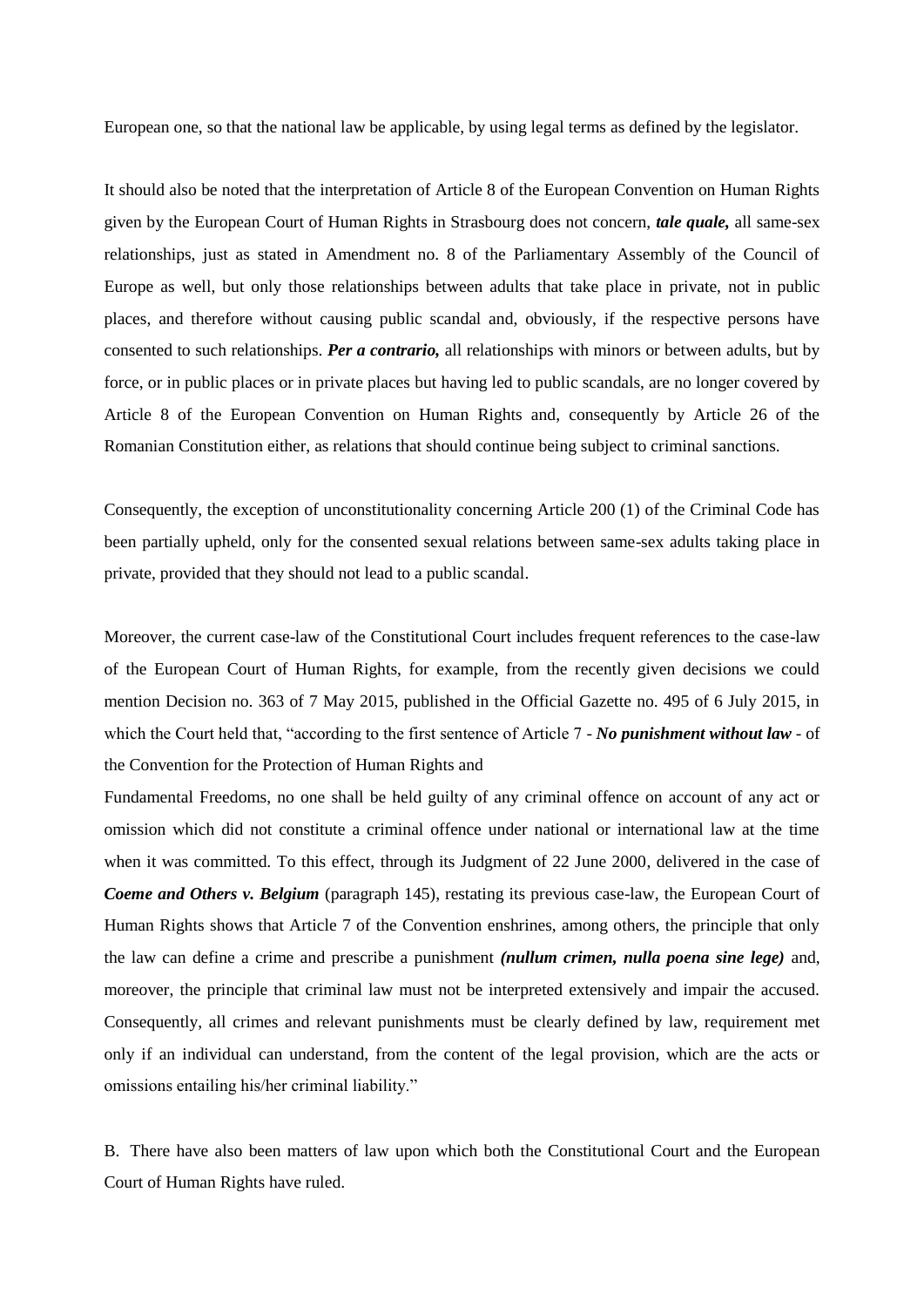For example, through Decision no. 1414 of 4 November 2009, published in the Official Gazette of Romania, Part I, no. 796 of 23 November 2009, the Constitutional Court found that the entire Chapter IV of Law no. 329/2009 was constitutional insofar as it did not apply to the persons for which the duration of the mandate was expressly set in the Constitution. Moreover, it stated that no constitutional provision prevented the legislator from discarding the combination of pensions with salaries, provided that such a measure be applied equally to all citizens, and that potential differences of treatment have a lawful reason.

Later on, through the Decision of 20 March 2012, rendered by the European Court of Human Rights in the Case of *Ionel Panfile v. Romania,* it was shown that such a measure was referred to by law, that it pursued a legitimate aim, it observed the fair balance between the general interests of the community and the protection of the fundamental rights of individuals, as well as the fact that, in social matters, the State enjoyed a wide margin of appreciation, which led to the conclusion that the impugned measure was not contrary to Article 1 of the Additional Protocol to the Convention (paragraphs 17-25).

Furthermore, the European Court of Human Rights, in paragraph 21, states that *"In its assessment of the public interest of the impugned measures, the Court takes account of the Constitutional Court's reasoning, which confirmed that the Romanian legislature had imposed new rules in the field of public-sector salaries for the purpose of rationalising public expenditure, as dictated by the exceptional context of a global crisis on a financial and economic level (see paragraph 11 above). Having also regard to the fact that this is a matter that falls to be decided by the national authorities, who have direct democratic legitimation and are better placed than an international court to evaluate local needs and conditions, the Court sees no reason to depart from the Constitutional Court's finding that the contested measures pursued a legitimate aim in the public interest*'. Next, the European Court of Human Rights considered that *"the criticised legal instrument did institute a difference in treatment between retired persons who were still active in the private sector and those who worked in the public sector, like the applicant; however, the two categories of persons can hardly be regarded as being in an analogous or relevantly similar situation within the meaning of Article 14, since the essential distinction, relevant to the context in which the impugned measures were taken, is that they draw their incomes from different sources, namely a private budget and the State budget respectively ".* Or "*concerning the difference in treatment based on the personal monthly income level, the Court considers, in line also with the Romanian Constitutional Court's decision, that the level referred to was foreseeable and reasonable, and was established in relation to objective factors*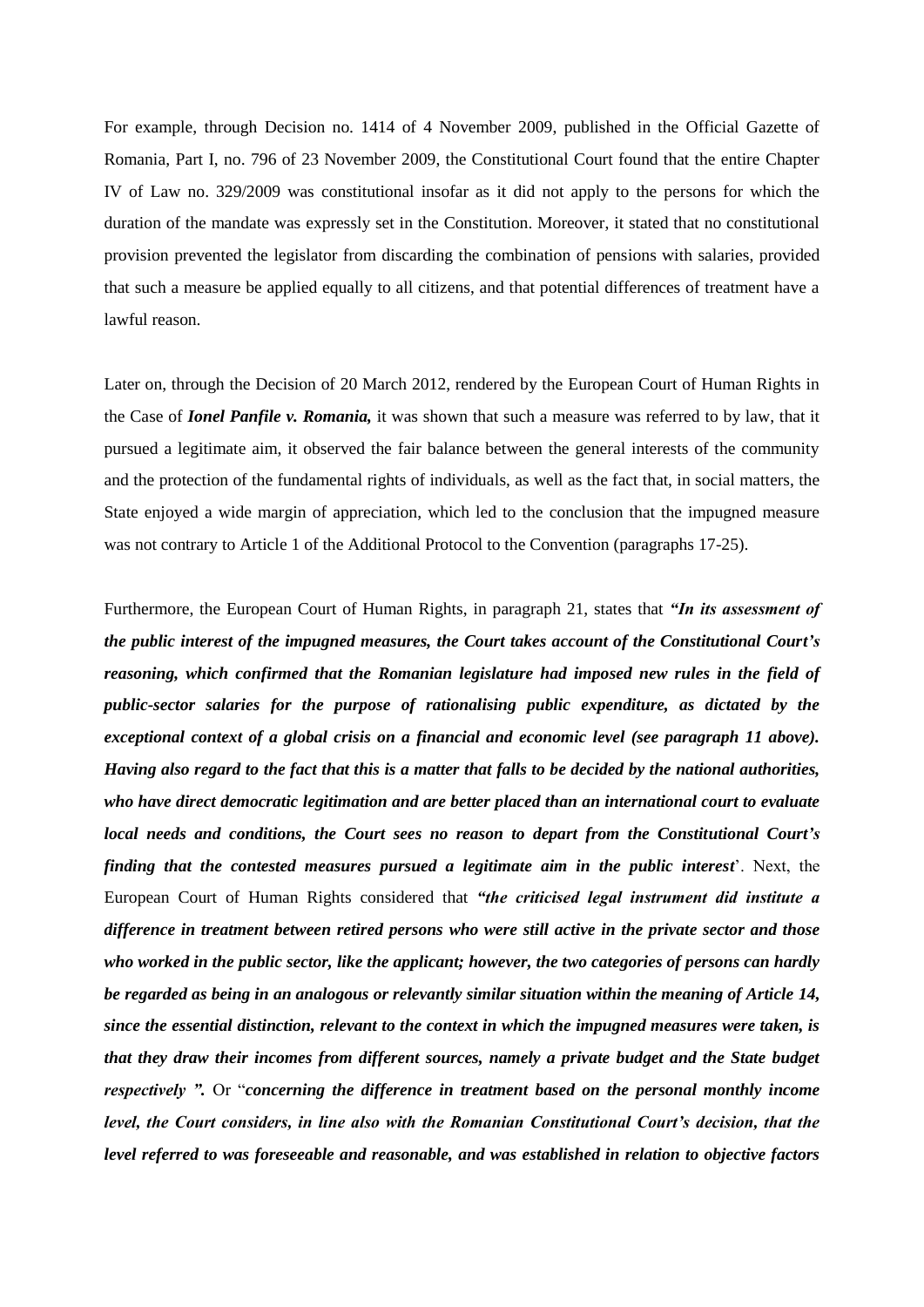*by the legislature, which acted within its discretionary power in the field of budgetary decisions, without transgressing the principle of proportionality*" (see paragraph 28 to this effect).

C. In what concerns the case-law of the Court of Justice of the European Union and the case-law of the Constitutional Court, we would like to show, first, that, through Decision no. 668 of 18 May 2011, published in the Official Gazette of Romania, Part I, no. 487 of 8 July 2011, the Constitutional Court stated that *"it is up to the Constitutional Court to apply, within the constitutional review, the judgments of the Court of Justice of the European Union or to address preliminary questions for establishing the content of the European norm. Such an attitude is a matter of cooperation between the national constitutional court and the European court, as well as of judicial dialogue between them, without referring to aspects related to the setting of a hierarchy between these courts*".

Moreover, within the constitutional review, for example Decision no. 887 of 15 December 2015, published in the Official Gazette no. 191 of 15 March 2016, the Constitutional Court made a reference to the case-law of the Court of Justice of the European Union noting that "In what concerns the field of competition, this is one where the Romanian State, just like any other Member State, has relinquished its powers, as this field falls under the category of the exclusive competences of the European Union, according to Article 3 (1) (b) of the Treaty on the Functioning of the European Union (the establishing of the competition rules necessary for the functioning of the internal market). Of course, the matter of State aids is subordinated to the field of competition. Therefore, the Court notes that the provisions of Article 2 (1) of the Treaty become applicable in this field, according to which, - **When the Treaties confer on the Union exclusive competence in a specific area, only the Union may legislate and adopt legally binding acts, the Member States being able to do so themselves only if so empowered by the Union or for the implementation of Union acts***." Or, "***ascertaining the compatibility of State aids is the exclusive competence of the European Commission, and the verification of the compliance of the Commission's act with the primary and secondary legislation of the European Union is carried out by the latter's courts (the General Court and the Court of Justice of the European Union). To this purpose, according to Article 108 (2) of the Treaty on the Functioning of the European Union, the Commission 'shall decide that the State concerned shall abolish or alter such aid'. Consequently, national courts do not have the competence to declare the compliance or non-compliance of a State aid with the European legislation (see the Judgment of 12 February 2008, issued in the cases C-199/06 CELF and Ministre de la Culture et de la Communication, paragraph 38, or the Judgment of 21 November 1991, issued in the case C-354/90 Federation Nationale du Commerce Exterieur des Produits Alimentaires and Others v.**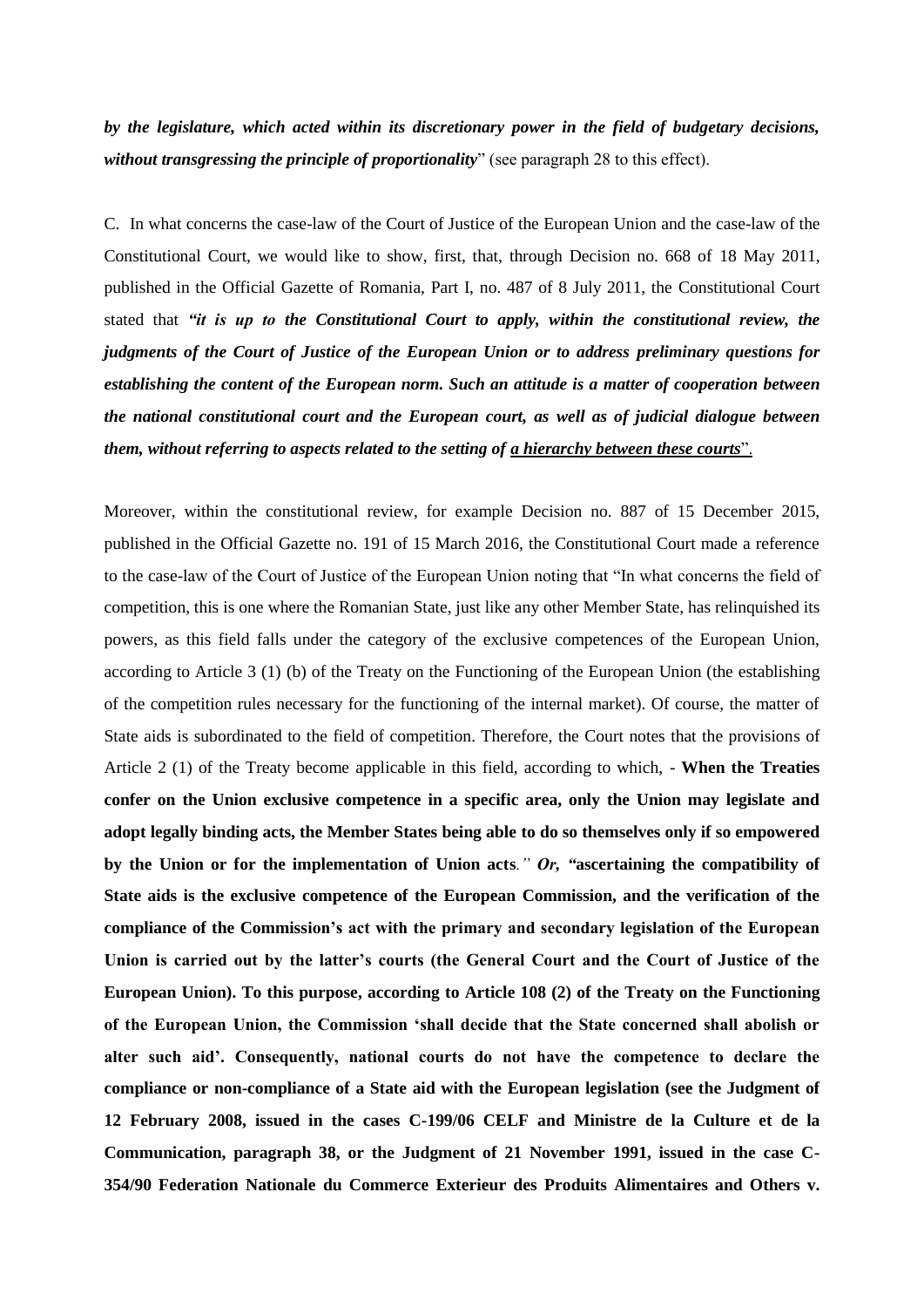**France, paragraph 14). In exchange, national courts have the competence to safeguard the rights of the persons impaired by an implementation, contrary to the fundamental treaties, of the State aid prior to the decision of the Commission and to enforce the decision of the Commission. Thus, in order to protect the interests of third parties, national courts have the competence to take ad interim measures (Federation Nationale du Commerce Exterieur des Produits Alimentaires and Others v. France, paragraphe 12, or Case C-39/94** *—* **SFEI and Others, paragraph 52) and, consequently, can transfer the amounts of the State aid to a blocked account***."*

D. Moreover, there have been matters of law upon which both the Constitutional Court and the Court of Justice of the European Union have ruled, for example, Article XV of Government Emergency Ordinance no. 8/2014 amending and supplementing certain legislative acts and other fiscal and budgetary measures, published in the Official Gazette of Romania, Part I, no. 151 of 28 February 2014, stating, mainly, that " *The payment of the sums determined by judicial decision relating to the restitution of the tax on pollution for motor vehicles and the tax on polluting emissions from motor vehicles, the interest calculated until the date of full payment and legal costs, and all other sums as may be determined by the court, which became enforceable by 31 December 2015, shall be paid over a period of five calendar years by means of an annual payment of 20% of the amount payable".* Thus, in relation to these legal provisions, through **Decision no. 676 of 13 November 2014**, published in the Official Gazette of Romania, Part I, no. 93 of 4 February 2015, the Constitutional Court held that *"the enforcement of a court ruling cannot be hindered, annulled or postponed for a long period of time. As concerns the modality of enforcement, the Court has stated that uno ictu enforcement is just another modality of enforcement, without this meaning that this is the one and only modality of enforcement possible that can be applied".* Thus, the legislator can establish certain measures, i.e. "the payment in instalments of certain amounts included in writs of execution, as also referred to in the provisions of Article XV of Government Emergency Ordinance no. 8/2014, by which the delegated legislator has introduced a measure intended to strengthen the purpose of the judiciary proceedings, in the sense that it represents a first important step taken by the debtor for the payment of the debt." In this context, restating its reasoning in Decision no. 190 of 2 March 2010, published in the Official Gazette of Romania, Part I, no. 224 of 9 April 2010, the Constitutional Court noted that "the mechanism of staggered payments, as a means of enforcement of a court ruling, can be deemed compliant to the principles enshrined by the case- law of the Constitutional Court and of the European Court of Human Rights, if certain conditions are met: clearly determined intermediary payments, reasonable time for a full payment, compensation of a potential depreciation of the amount due". Or, *the provisions of Article XV of Government Emergency Ordinance no. 8/2014 establishing the instalments, adjusts this five-*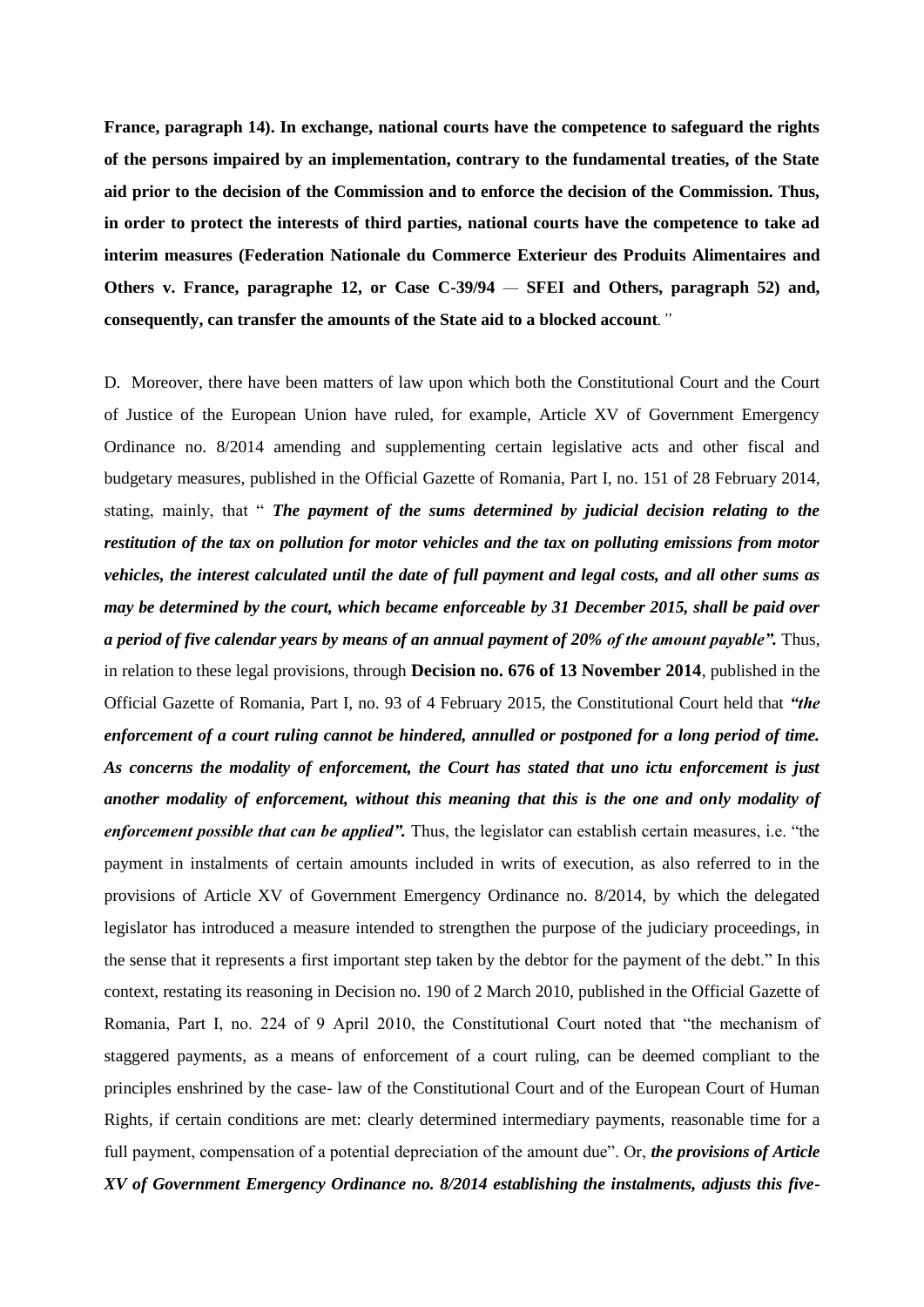*year payment on the basis of the consumer price index, thus meeting the requirements established in the case-law of the Constitutional Court.* Moreover, the Court noted that *"the Government does not refuse to implement court rulings but, on the contrary, it acknowledges them and firmly undertakes to enforce them according to the reasonable and objective criteria established in the impugned legislative act. Therefore, it is found that the emergency ordinance is not a measure prohibiting, not even temporarily, the enforcement of a court ruling and, consequently, it does not represent an interference of the legislative power in the achievement of justice."*

Also, the Constitutional Court has restated the fact that, as it *"is not a positive legislator or a court of law competent to interpret and apply European law in disputes involving subjective rights of citizens, the use of a European norm within the constitutional review as a norm interposed with the norm of reference implies, under Article 148 (2) and (4) of the Romanian Constitution, aggregated conditions: on the one hand, that this norm should be sufficiently clear, precise and unequivocal in itself or that its meaning should have been established in a clear, precise and unequivocal manner by the Court of Justice of the European Union and, on the other hand, that the norm must imply a certain level of constitutional relevance, so that its normative content should support the potential violation, by the national law, of the Constitution - the sole direct norm of reference for the constitutional review. In such a hypothesis, the approach of the Constitutional Court differs from the simple implementation and interpretation of the law, competence belonging to courts of law and administrative authorities, or from possible matters related to the legislative policy promoted by the Parliament or the Government, where appropriate".* Or, in what concerns the tax on pollution for motor vehicles and the tax on polluting emissions from motor vehicles, and the interest calculated until the date of adoption of Government Emergency Ordinance no. 8/2014, the Court of Justice of the European Union has stated as follows:

- In Case C-402/09 Ioan Tatu v. Statul roman prin Ministerul Finantelor si Economiei, Direcţia Generală a Finantelor Publice Sibiu, Administratia Finanțelor Publice Sibiu, Administrația Finanțelor Publice Sibiu, Administrația Fondului pentru Mediu, Ministerul Mediului, following the reference for a preliminary ruling lodged by the Tribunalul Sibiu on 18 June 2009, the European court stated that "Article 110 TFEU must be interpreted as precluding a Member State from introducing a pollution tax levied on motor vehicles on their first registration in that Member State if that tax is arranged in such a way that it discourages the placing in circulation in that Member State of second-hand vehicles purchased in other Member States without discouraging the purchase of second-hand vehicles of the same age and condition on the domestic market".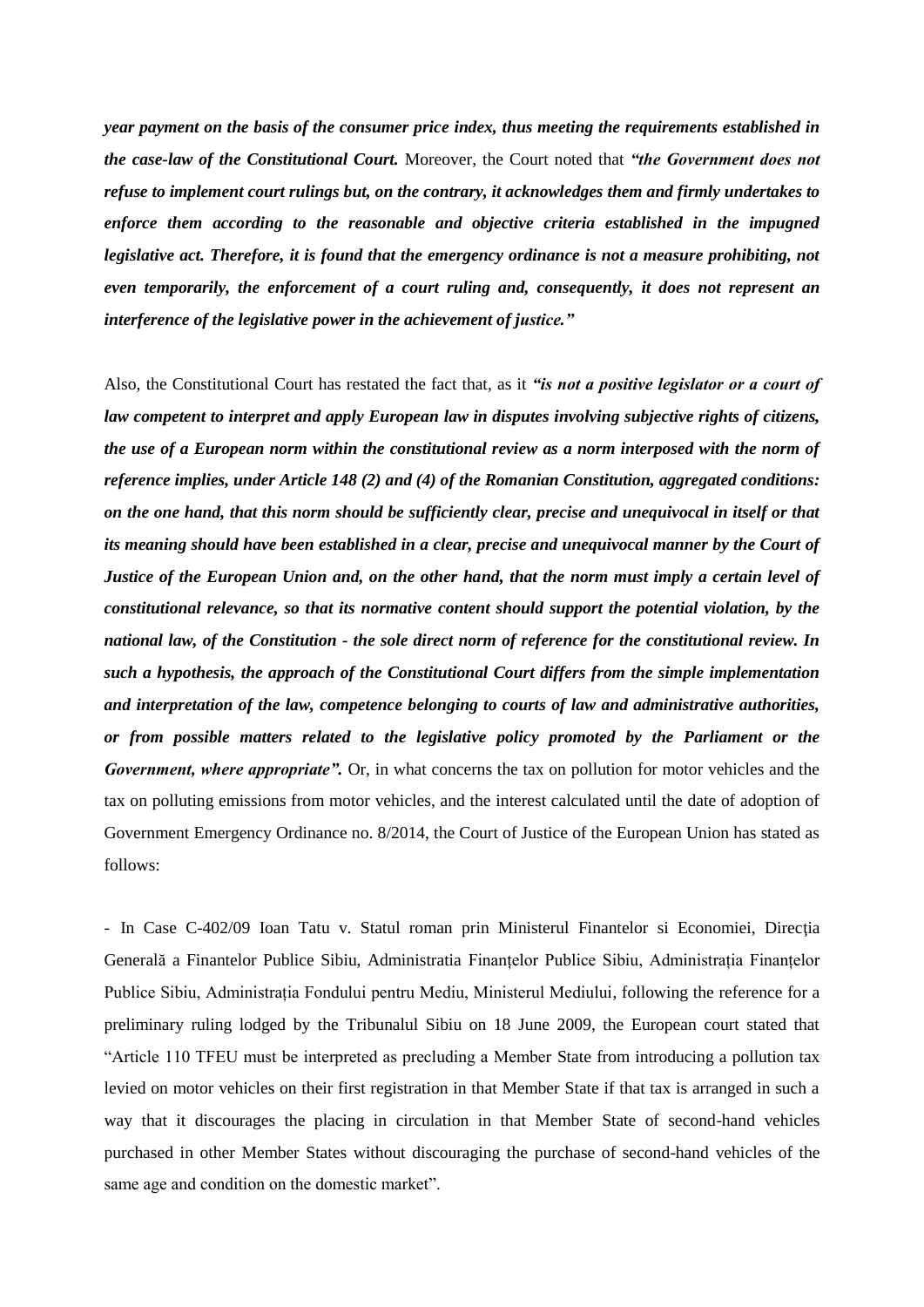- In Case C-565/11 - Mariana Irimie v. Administratia Finantelor Publice Sibiu, Administratia Fondului pentru Mediu [preliminary question lodged by the Tribunalul Sibiu - Romania] it was held that "European Union law must be interpreted in the sense that, if a Member State collects a tax incompatible with the European Union law, i.e. Article 110 TFEU, the respective State must reimburse the amount of the tax concerned and pay the interest on that sum from the date of payment of that tax".

Consequently, the Constitutional Court concluded that *"in this case, although the meaning of the European norm has been clarified by the Court of Justice of the European Union, the requirements resulting from this judgment have no constitutional relevance, being rather related to the legislator's obligation to issue norms compliant with the judgments of the Court of Justice of the European Union; otherwise, Article 148 (2) of the Romanian Constitution might be applicable. Therefore, the legislator has observed the judgment of the Court of Justice of the European Union precisely by issuing the legislative act, which the Constitutional Court deems compliant with the provisions of the Constitution".*

Ruling on the same matters, through the judgment issued in Case C-200/14, ["Reference for a preliminary ruling — Principle of sincere cooperation — Principles of equivalence and effectiveness — National legislation laying down the detailed rules for the repayment of taxes improperly levied with interest — Enforcement of judicial decisions relating to such rights to repayment stemming from the legal order of the Union — Refund payable over a period of five years — Repayment contingent on the existence of funds received from a tax — No possibility of enforcement"], the Luxembourg Court of Justice stated that "The principle of sincere cooperation must be interpreted as meaning that it *precludes a Member State from adopting provisions making repayment of a tax held to be contrary to EU law by a judgment of the Court, or whose incompatibility with EU law results from such a judgment, subject to conditions relating specifically to that tax which are less favourable than those that would have applied, in their absence, to such a repayment; it is for the referring court to determine whether that principle has been complied with in the present case".* Also, concerning the principle of equivalence, it held that it *"must be interpreted as precluding a Member State from providing procedural rules which are less favourable for applications for the repayment of a tax based on an infringement of EU law than those applicable to similar actions based on an infringement of domestic law. It is for the referring court to make the necessary checks to ensure compliance with that principle so far as concerns the legislation applicable to the dispute pending before it*'. It also considered that "the *principle of effectiveness must be interpreted as precluding a system of repayment with interest of taxes levied in breach of EU law, the amount of which was*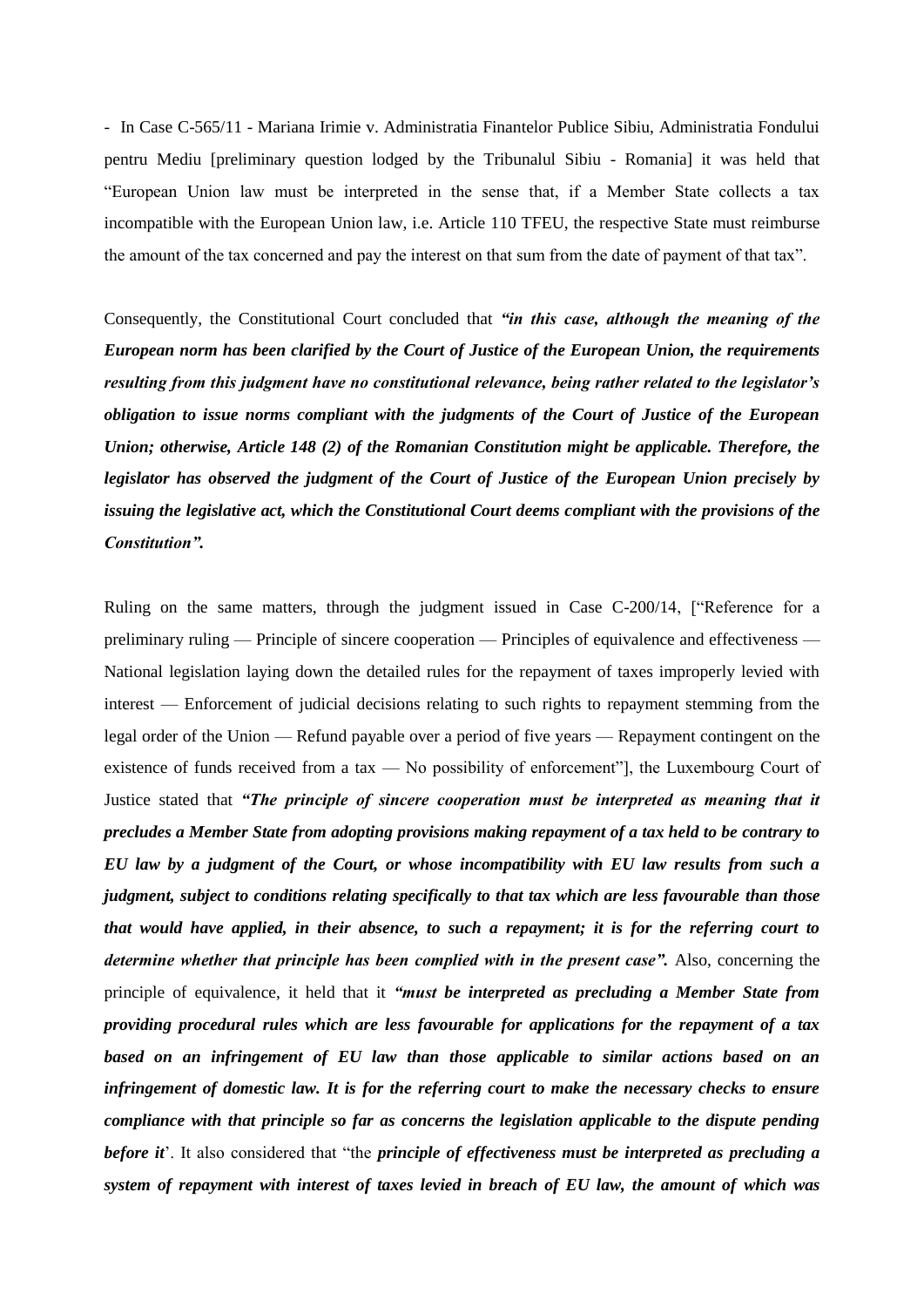*established by enforceable judicial decisions, such as the system at issue in the main proceedings, which provides for the repayment of such taxes by instalments over five years and which makes the execution of such decisions contingent on the availability of funds received in respect of another tax, without the individual having the right to compel public authorities to fulfil their obligations if they do not do so voluntarily. It is for the referring court to ascertain whether legislation such as that which would be applicable in the case at issue in the main proceedings in the absence of such a system of repayment meets the requirements of the principle of effectiveness*."

E. Distinctly from all the above, it is also worth mentioning the fact that, for example, within the constitutional review, the European Commission, as *amicus curiae,* has filed written notes. As concerns the intervention of the European Commission, the Court noted that *"under Article 23a (2) of Council Regulation (EC) no. 659/1999 of 22 March 1999 laying down detailed rules for the application of Article 93 of the EC Treaty, it filed, as amicus curiae, written observations concerning the exception of unconstitutionality raised, by which, it mainly requests the dismissal, as groundless, of the exception of unconstitutionality and, secondly, to the extent to which there are doubts concerning any aspects related to the interpretation of the European Union law in the field of State aids, it urges the Court to stay the proceedings in the case and address the Court of Justice of the European Union the preliminary questions that it deems necessary for settling the exception of unconstitutionality, under Article 267 of the Treaty on the Functioning of the European Union, and it does not lodge an explicit request to intervene as party in the proceedings"*. Thus, the Court held that "the *procedure for intervening as amicus curiae in the proceedings before the Constitutional Court does not represent an extension of the existing procedural framework, because the parties in the constitutional dispute are those holding this capacity in the a quo proceedings. Filing written notes, under these circumstances, does not amount to granting the European Commission a procedural capacity, as referred to in the Civil Procedure Code, combined with Article 14 of Law no. 47/1992 on the organisation and operation of the Constitutional Court, but represents the expression of an opinion/a position by a third party in relation to the constitutional dispute settling the matter referred to the a quo court, in order to support the constitutional court in settling the case*".

#### **III. THE LAW AND THE STATE**

# **10. What is the impact of the case-law of your Court on guaranteeing that State powers act within the constitutional limits of their authority?**

As we will further develop in the answers in this questionnaire, considering the general binding nature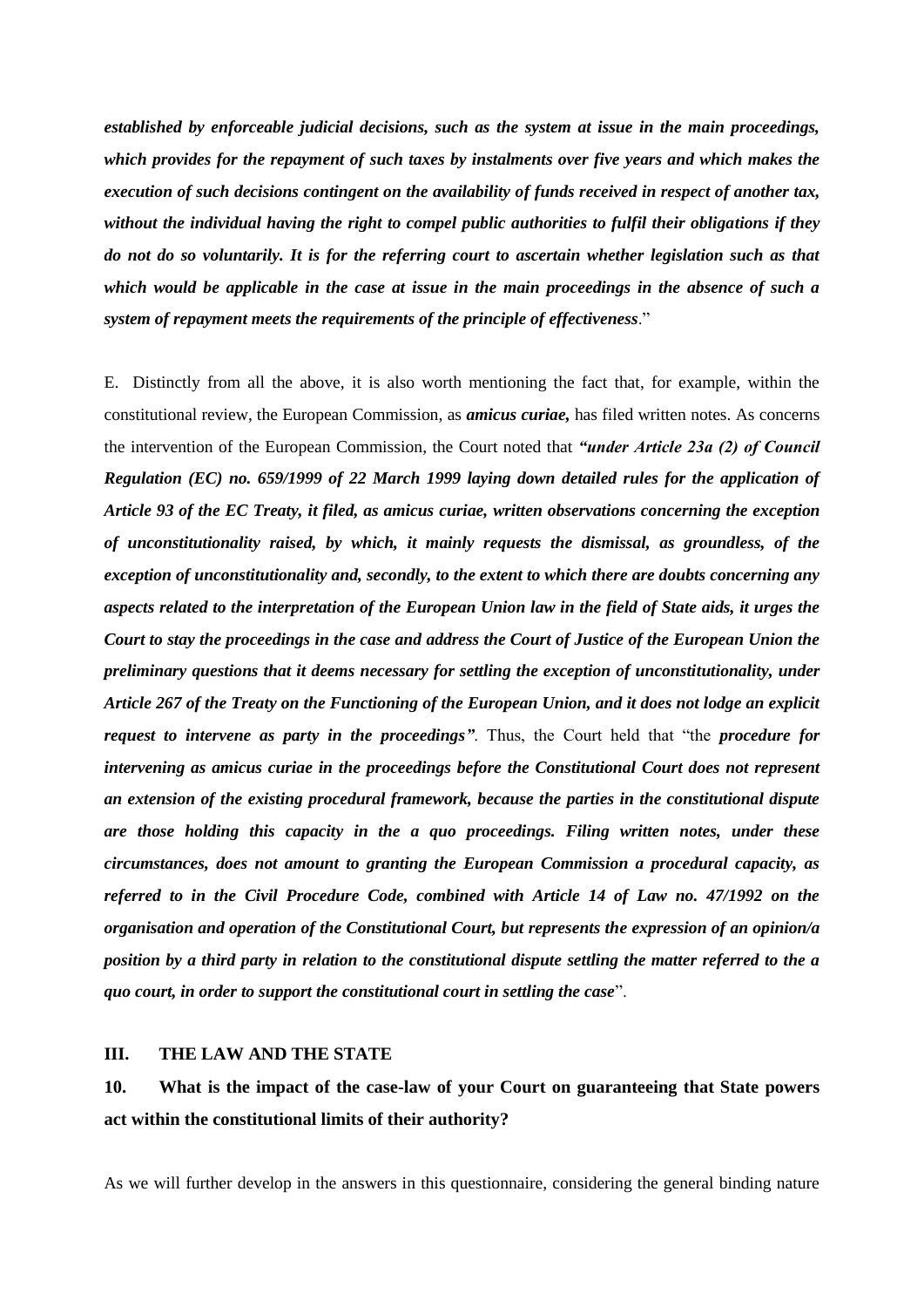of the decisions issued by the Constitutional Court, its role in defining the limits of the constitutional remit of State powers is a fundamental one. The way in which the Constitutional Court's powers have been regulated has configured effective legal instruments for fulfilling this role. We would like to highlight, in this context, an important power granted to the Constitutional Court following the revision of the Constitution, i.e. the settlement of legal conflicts of a constitutional nature between public authorities, where the Court is called to state on concrete actions or inactions by which an authority or more undertakes powers or competences that, according to the Constitution, belong to other public authorities or failure thereof consisting of declining competence or refusing to accomplish certain actions that are incumbent upon them. According to Article 146 (e) of the Romanian Constitution, the Court has the power to adjudicate on the merits of any legal conflict of a constitutional nature between public authorities, and not only on conflicts of competence arising between them. Therefore, according to the Court's case-law, legal conflicts of a constitutional nature are not limited only to conflicts of competence, positive or negative, which could lead to institutional deadlocks, but also cover any legal conflicts arising directly from the text of the Constitution<sup>63</sup>. But all the powers granted to the Constitutional Court lead, mainly, to ensuring that instating, maintaining, exercising State power are done within the limits of the Constitution, as the Constitutional Court is the guarantor of its supremacy.

# **11. Do the decisions of your Court have binding force on other courts? Do other /ordinary courts follow / respect the case-law of your Court in all cases? Are there conflicts between your Court and other (supreme) courts?**

The Romanian Constitution enshrines, in Article 147 (4), the *erga omnes* binding nature of the Constitutional Court's decisions, which means that they should be imposed on all legal subjects, therefore on courts of law as well, just like a normative act. The *erga omnes* binding nature concerns both the rationale and the operative part of the decisions. In its constant case-law, starting with the Plenum's Decision no. 1/1995, the Court stated that the *res iudicata* accompanying jurisdictional acts, therefore also the decisions of the Constitutional Court, is attached not only to the operative part, but also to the rationale on which it relies. Therefore - the Court retained - both the Parliament and the Government, respectively public authorities and institutions must fully observe the rationale, as well as the operative part of the decisions rendered by the Constitutional Court. The *"res iudicata*" referred to by the Constitutional Court, attached to the rationale, as well as to the operative part of its decisions, is the expression of the *erga omnes* binding nature of the Court's interpretation of the Constitution,

 $^{63}$  Decision no. 901/2009, Official Gazette no. 503 of 21 July 2009.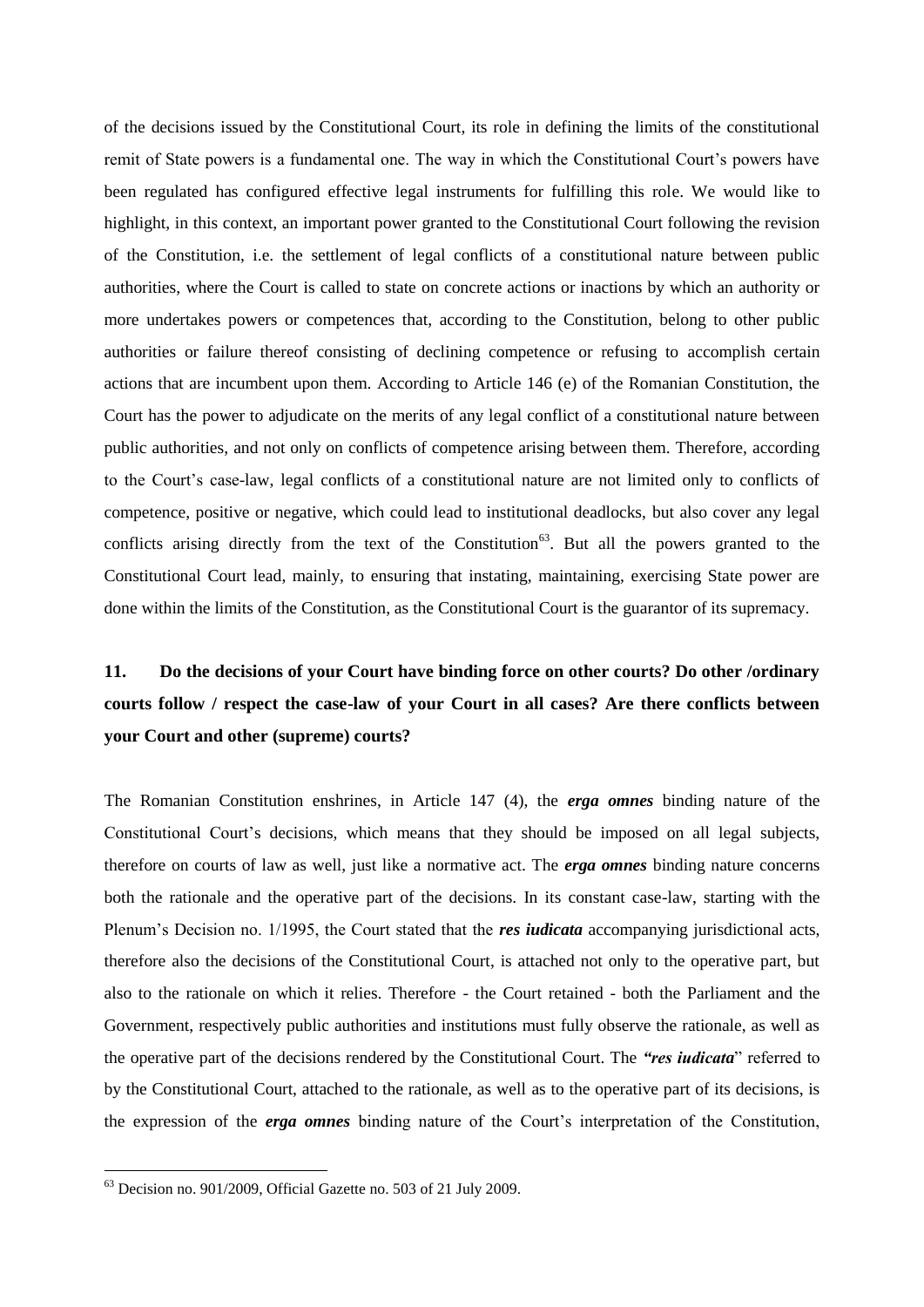binding nature based on the constitutional provisions of Article 1 (3) and (5), enshrining the principle of the rule of law and the supremacy of the Constitution, of Article 142 (1) enshrining the role of the Constitutional Court as guarantor for the supremacy of the Constitution and of Article 147 (4) enshrining the generally binding nature of the Constitutional Court's decisions.

Non-observance, by the courts of law, of the case-law of the Constitutional Court, is also a disciplinary misconduct under the law. Thus, according to Article 99 (ş) of Law no. 303/2004 on the status of judges and prosecutors<sup>64</sup> "Are disciplinary misconducts:[...] *s*) non-observance of the decisions of the *Constitutional Court or of the decisions issued by the High Court of Cassation and Justice when settling the appeals in the interest of the law ".*

There have been rare discrepancies in terms of case-law between the Constitutional Court and the High Court of Cassation and Justice. In such cases, in the referrals settled, the Constitutional Court has stated the binding nature of its decisions, including in relation to the supreme court in the hierarchy of courts of law, i.e. the High Court of Cassation and Justice. Thus, for example, when, through the settlement of an exception of unconstitutionality concerning the provisions of Article  $414<sup>5</sup>$  (4) of the Criminal Procedure Code, the situation determined by the rendering, by the High Court of Cassation and Justice, in an appeal in the interest of the law, of a solution binding for the courts of law, according to the impugned text of law, but contrary to a decision previously issued by the Constitutional Court<sup>65</sup> (decision generally binding, according to Article 147 (4) of the Constitution, therefore for the High Court of Cassation and Justice as well) was brought before the Constitutional Court, the latter has stated on the limits of the powers of courts of law, as well as on their obligation to observe its decisions.

Thus, the Court retained that *"Where there are conflicting decisions - however, equally binding on the courts - delivered by the Constitutional Court, on the one hand, and by the High Court of Cassation and Justice, on the other hand, the question concerns the distinction between the legal effects of the decisions of the two courts, as well as the legal ground substantiating the primacy of one or the other. The issue is particularly sensitive as both types of decisions are binding on the courts, i.e. the decision of the Constitutional Court under Article 147 (4) of the Constitution, and the decision of the High Court of Cassation and Justice under Article 414<sup>5</sup>(4) of the Code of Criminal Procedure ".* The Court

<sup>64</sup> Republished in the Official Gazette of Romania, Part I.

<sup>&</sup>lt;sup>65</sup> Decision no. 62/2007, published in the Official Gazette of Romania, Part I no. 104 of 12 February 2007, in which the Court found that the provisions of Article I (56) of Law no. 278/2006 amending and supplementing the Criminal Code, as well as amending and supplementing other laws, the part referring to the repealing of Articles 205, 206 and 207 of the Criminal Code, were unconstitutional (ascertaining the unconstitutionality of a repealing norm regulating insult and slander).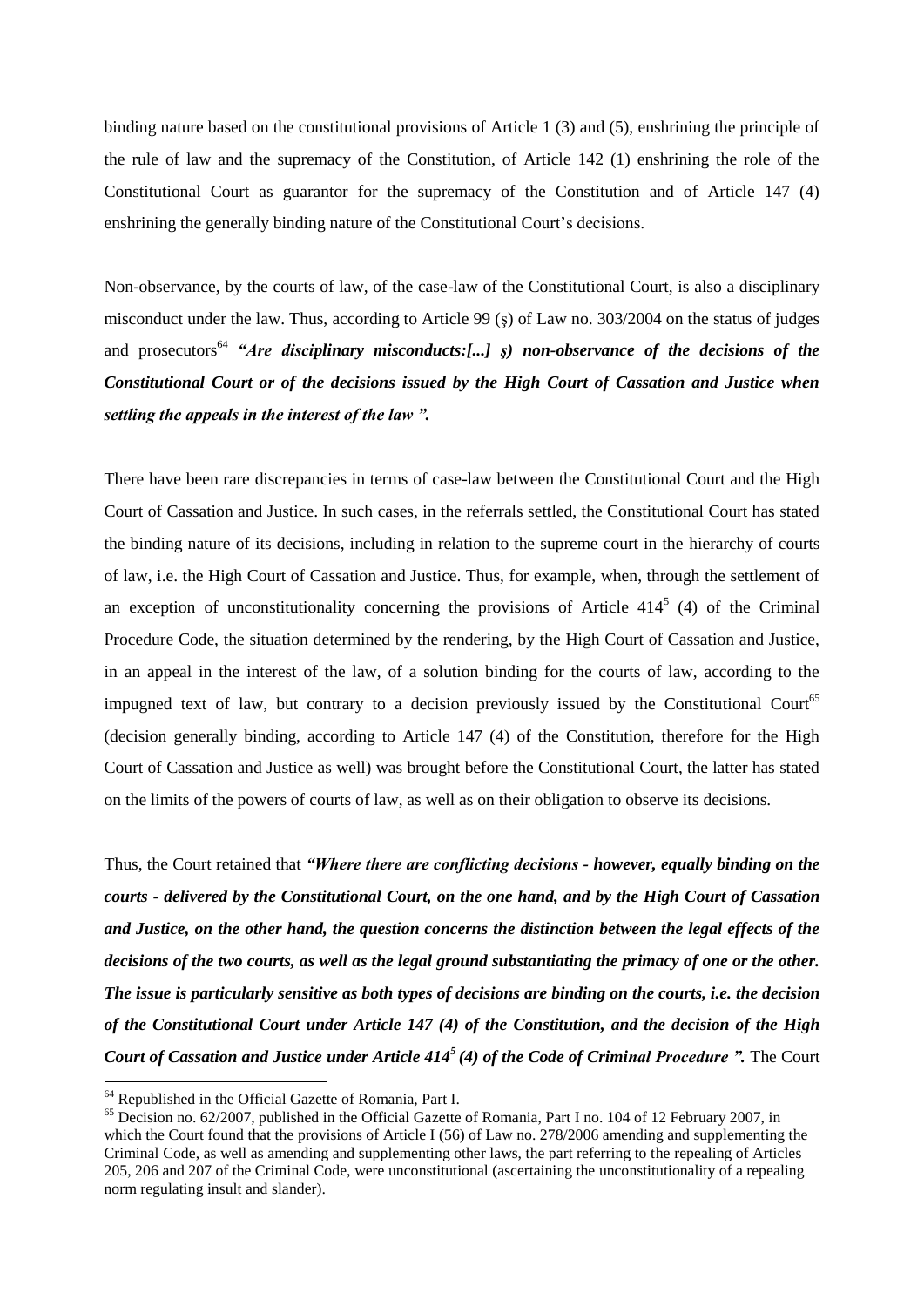found that '*both types of decisions [...] give expression to a specific competence, strictly provided by law. Therefore, [...] their compliance does not prevent the exercise of legal powers of the courts.'* In other words, the different competence of those two courts, established by the framers and developed in infraconstitutional law eliminates the possibility of conflicting solutions and ensures compliance with both the decisions of the Constitutional Court in the exercise of constitutional review and the decisions of the High Court of Cassation and Justice when settling appeals in the interest of the law. According to the Constitutional Court, *'in the exercise of the power envisaged by Article 126 (3) of the Constitution, the High Court of Cassation and Justice has an obligation to ensure consistent interpretation and application of the law by all courts of law, in compliance with the basic principle of separation and balance of powers enshrined in Article 1 (4) of the Romanian Constitution. The High Court of Cassation and Justice has no constitutional power to establish, alter or abolish legal rules laid down by law or to carry out the constitutional review thereof.' Thus, the power of the High Court of Cassation and Justice concerning the settlement of appeals in the interest of the law has double limitation - only concerning the 'interpretation and application of the law ' and only with respect to 'all other courts of law '. The Constitutional Court decides on the constitutionality of laws, while the High Court of Cassation and Justice, by means of the appeal in the interest of the law, decides on the interpretation and application of legal norms. On the other hand, through their effects, the decisions of the Constitutional Court are generally binding according to Article 147 (4) of the Constitution, including for the legislator, while decisions delivered by means of an appeal in the interest of the law are directed at the common judge. Therefore, in relation to the constitutional text of reference of Article 126 (3), the phrase 'interpretation of the points of law adjudicated upon', set forth in Article 414<sup>5</sup> (4) of the Criminal Procedure Code, on the one hand, can only concern the uniform interpretation and application of the content of the legal rules, in the sense of normative acts, and not of the decisions of the Constitutional Court and of the effects they produce, and, on the other hand, it can only concern the uniform interpretation and application of the law by the courts of law and not by the Constitutional Court, which is a distinct authority in relation to the judicial system. In other words, only in these circumstances 'the interpretation of the points of law adjudicated upon' can be binding, because only in these circumstances there can be a compatibility with constitutional rules. Any other interpretation is inconsistent with the provisions of Article 147 (1) and (4) of the Constitution, because it deprives of effects the decisions of the Constitutional Court, and the appeal in the interest of the law is thus transformed, in violation of the Constitution, in a form of control of the Constitutional Court's acts."* The Court also held that, *"Because, in relation to the constitutional text of Article 126 (3), the phrase 'the interpretation of the points of law adjudicated upon, included in Article 414<sup>5</sup> (4) of the Code of Criminal Procedure can only regard the uniform interpretation and*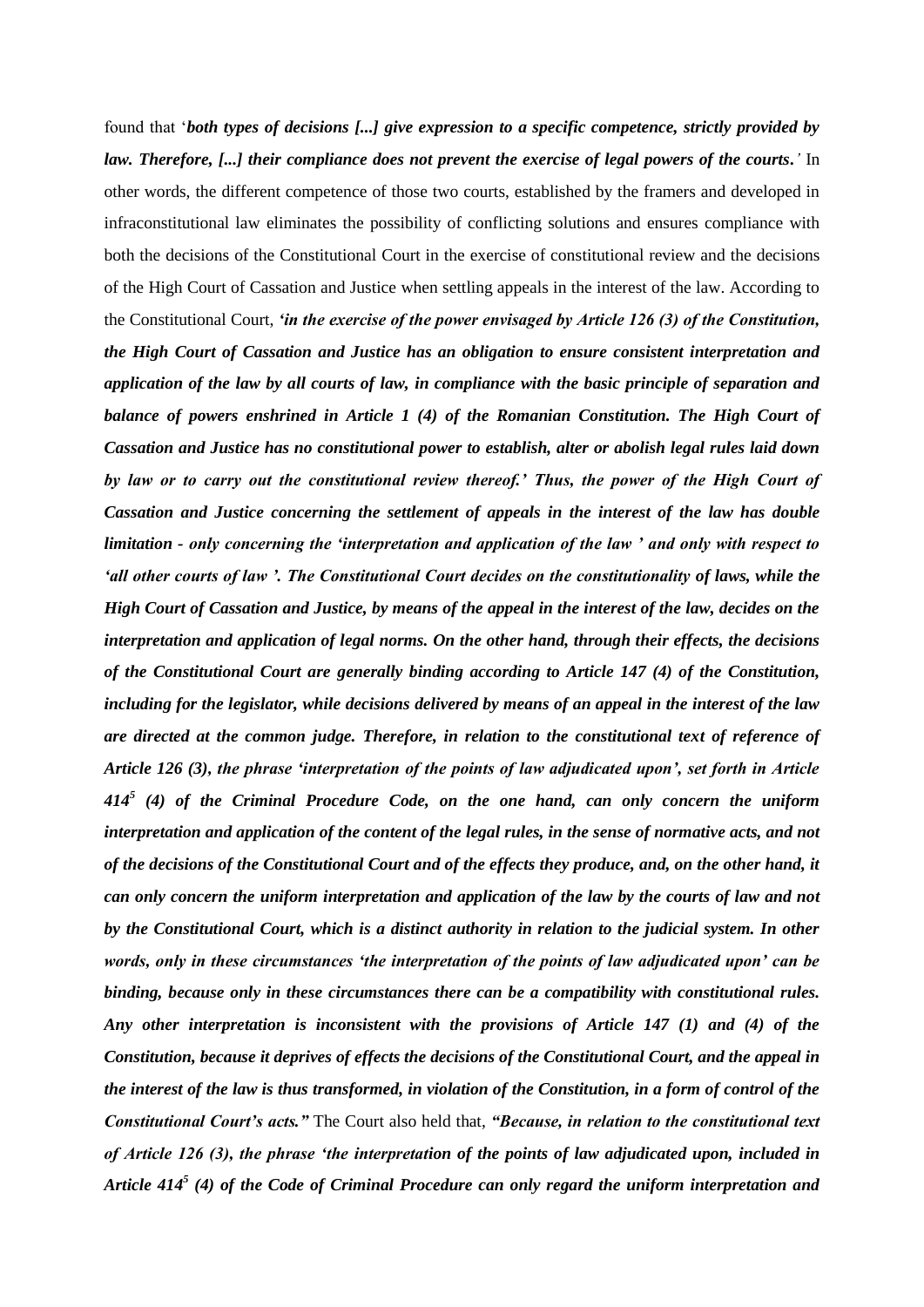*application of legal provisions by the courts of law, the interpretation given to this phrase by the High Court of Cassation and Justice through Decision no. 8/2010 is unconstitutional, being contrary to the constitutional provisions of Article 1 (3) and (5) that enshrine the principle of legal certainty, those of Article 1 (4) on the principle of separation and balance of powers - legislative, executive and judicial in the framework of constitutional democracy, those of Article 126 (3) on the role of the High Court of Cassation of Justice, those of Article 142 (1) stating that 'The Constitutional Court shall be the guarantor for the supremacy of the Constitution' and those of Article 147 (1) and (4) on the effects of the decisions of the Constitutional Court. Proceeding to such interpretation, the High Court of Cassation and Justice posed in a court of judicial review for the Decision no. 62/2007 delivered by the Constitutional Court. Since this legal precedent seriously affects legal certainty and the role of the Constitutional Court, the Court found it necessary to penalise any interpretation of the provisions of Article 414<sup>5</sup> (4) of the Code of Criminal Procedure, governing the mandatory nature of the interpretations of the points of law adjudicated upon by the High Court of Cassation and Justice by means of the appeal in the interest of the law, in that it would give this court the possibility, in this way, under an infraconstitutional rule, to give mandatory interpretations contrary to the Constitution and to the decisions of the Constitutional Court."* Therefore, the Court upheld the exception of unconstitutionality covering the provisions of Article  $414<sup>5</sup>$  (4) of the Code of Criminal Procedure and found that 'the interpretation of the points of law adjudicated upon' by the Decision of the High Court of Cassation and Justice - United Sections no. 8 dated 18 October 2010, published in the Official Gazette of Romania, Part I, no. 416 of 14 June 2011, was unconstitutional, contrary to the provisions of Article 1 (3), (4) and (5), Article 126 (3), Article 142 (1) and Article 147 (1) and (4) of the Constitution, as well as to the Constitutional Court Decision no. 62 of 18 January 2007, published in the Official Gazette of Romania, Part I, no. 104 of 12 February 2007. The Court has also stated that the decision thus rendered "*causes - from the date of its publication in the Official Gazette of Romania, Part I - the restoration, for the future, of the generally binding effect of the Constitutional Court Decision no. 62/2007 and the application of the rules of criminalisation of insult and slander contained in Articles 205 and 206 of the Criminal Code, as well as of the provisions of Article 207 of the Criminal Code on truth-inevidence*, *in compliance with the provisions of Article 15 (2) of the Constitution*", text enshrining the principle of non- retrospectively of laws, except for the more favourable criminal and administrative  $law<sup>66</sup>$ .

### **12. Has your Court developed / contributed to standards for law-making and for the**

 $66$  Decision no. 206/2013, published in the Official Gazette no. 350 of 13 June 2013.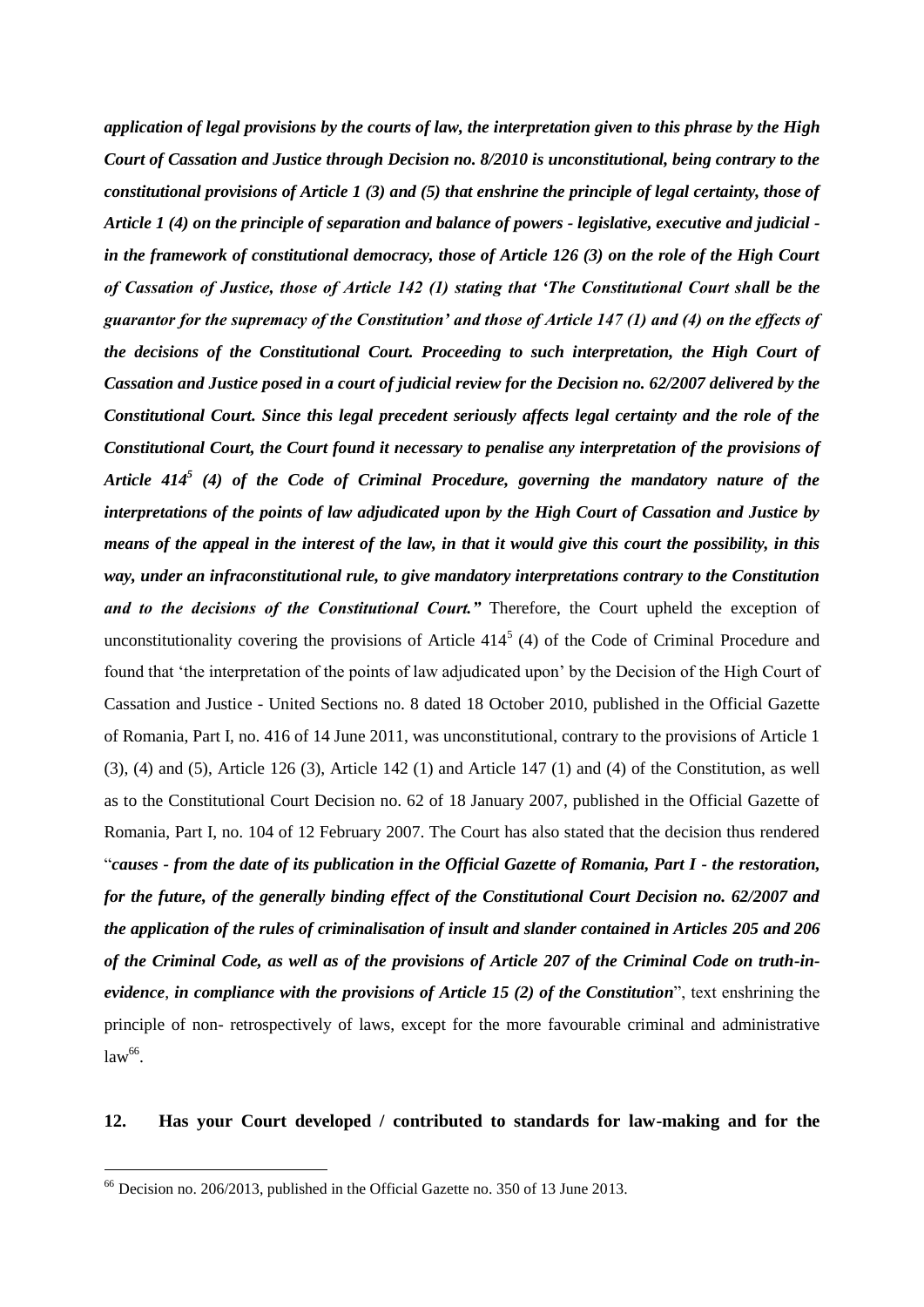# **application of law? (e.g. by developing concepts like to independence, impartiality, acting in accordance with the law, non bis in idem, nulla poena sine lege, etc.).**

The Constitutional Court is the guarantor for the supremacy of the Constitution. Therefore, it has the exclusive power to carry out the constitutional review and, within this framework, to interpret the provisions and principles of the Constitution, respectively the standards that it establishes.

A significant development in the context of the review of constitutionality regards *the principle of legality*<sup>67</sup>, also in terms of incorporating the rules of legislative technique for drafting normative acts. The constitutional basis for relying on the rules of legislative technique within the review of constitutionality has been identified in Article 1 (3) *"Romania is a* [...] *State governed by the rule of law*", and in Article 1 (5), "Observance of the Constitution, of its supremacy, and the laws shall be *obligatory in Romania*". The Constitutional Court made the following correlation between the two rules contained in Article 1 of the Constitution: *"the principle of legality is a principle of constitutional rank" <sup>68</sup>* so that "law *breaking has as immediate consequence the overriding of Article 1 (5) of the Constitution of Romania, which provides that observance of the law shall be mandatory. The breach of this constitutional duty would implicitly result in the infringement of the principle of the rule of law enshrined in Article 1 (3) of the Constitution". <sup>69</sup>* The Court also stated that "*although the rules of legislative technique do not have a constitutional value, [...] by their regulation, the legislator has imposed a number of binding criteria for the adoption of any normative act, and the compliance therewith is necessary in order to ensure the systematisation, harmonisation and coordination of legislation, as well as the content and legalform appropriate for each legislative act". <sup>70</sup>* Thus the Court has referred expressly to the provisions of Law no. 24/2000, bearing in mind that: *"in accordance with Article 1 (2) of Law no. 24/2000 on the legislative technique rules for drafting normative acts, [...] 'Normative acts shall be initiated, drawn up, adopted and implemented in accordance with the provisions of the Constitution of Romania, republished, with the provisions of this law, as well as with the principles of the legal order', and, according to Article 3 (1) of the same Law, 'The legislative* 

 $67$  Topic developed in the Report of the Constitutional Court of Romania for the XVII<sup>th</sup> Congress of the Conference of European Constitutional Courts, Part I, rapporteurs: Judge Simona-Maya Teodoroiu, First Assistant-Magistrate Marieta Safta, [http://constcourt.ge/congress2015-2017/downloads/landesberichte/romania S](http://constcourt.ge/congress2015-2017/downloads/landesberichte/romania_S_EN.pdf)  [EN.pdf;](http://constcourt.ge/congress2015-2017/downloads/landesberichte/romania_S_EN.pdf) see also M. Safta, *The evaluation of the legislative technique rules within the constitutional review,* in *Buletin de informare legislativa* no. 2/2016, ISSN 1583-3178, pp.3-23.

<sup>&</sup>lt;sup>68</sup> Decision no. 901 of 17 June 2009, published in the Official Gazette of Romania, Part I, no. 503 of 21 July 2009.

<sup>69</sup> Decision no. 783 of 26 September 2012, published in the Official Gazette of Romania, Part I, no. 684 of 3 October 2012.

 $70$  Decision no. 26 of 18 January 2012, Decision no. 681 of 27 June 2012, published in the Official Gazette of Romania, Part I, no. 477 of 12 July 2012, Decision no. 447 of 29 November 2013, cited above, Decision no. 448 of 29 October 2013, published in the Official Gazette of Romania, Part I, no. 5 of 7 January 2014.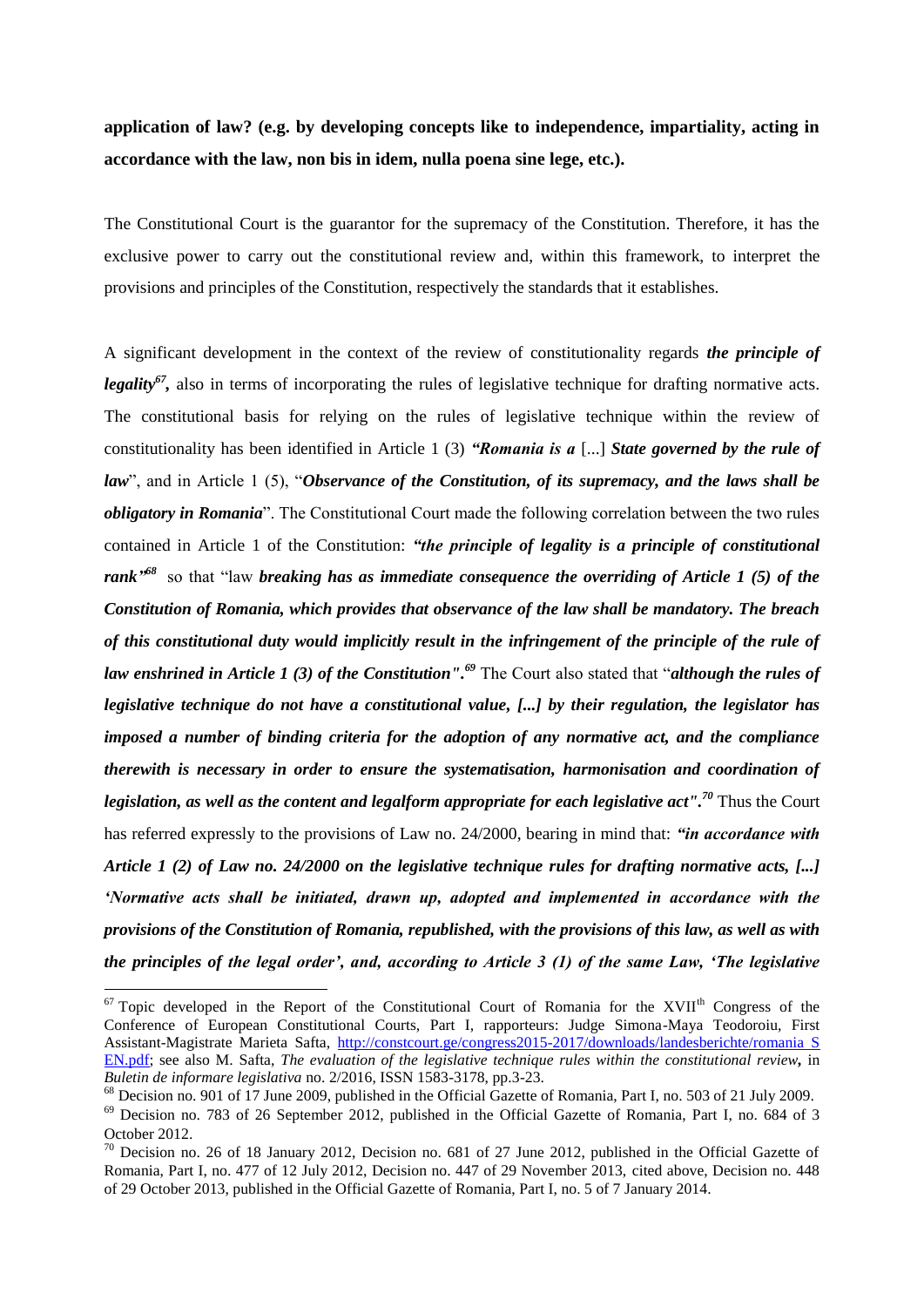*technique rules shall be mandatory upon drawing up the draft law by the Government and the legislative proposals made by Deputies, Senators, or citizens upon exercising the right of legislative initiative [...] '. The obligation to comply with these legal provisions also follows from the provisions of Article 1 (5) of the Constitution, according to which, 'In Romania, observance of the Constitution,*  of its supremacy, and the laws shall be obligatory'.<sup>"</sup> Developing further the aforementioned reasoning, the Court also found that "*in its case-law, it has held that 'The essential feature of the rule of law is the supremacy of the Constitution and the obligation to respect the law '<sup>72</sup> [...] and that 'the rule of law ensures the supremacy of the Constitution, correlating all laws and normative acts with the Constitution'<sup>73</sup> [...] which means that it 'entails, as a matter of priority, observance of the law, whilst the democratic State is essentially a State governed by the rule of law'<sup>74</sup> [...] and therefore, compliance with the provisions of Law no. 24/2000 on the legislative technique rules for drafting normative acts is a genuine criterion of constitutionality through the application of Article 1 (5) of Constitution (ad similis, see Decision no. 1 of 10 January 2014, cited above, and Decision no. 17 of 21 January 2015, published in Official Gazette of Romania, Part I, no. 79 of 30 January 2015, paragraphs 95 and* 96)." *<sup>75</sup>*

Supporting this interpretation of the principle of legality, highlighting, in particular, *the quality of the law*, the Court has stated that it is a "*fundamental State institution acting as guarantor for the supremacy of the Constitution, the rule of law and the principle of separation and balance of*  powers<sup>, y76</sup>. All these "*include, inter alia, the Court's competence, certainly within the limits of the Constitution, to ensure compliance of the entire legislation with the fundamental rules and principles*".*<sup>77</sup>*

This special development of the principle of legality in the case-law of the Constitutional Court was carried out by including the case-law of the European Court of Human Rights whereby the latter has

<u>.</u>

 $^{71}$  Decision no. 666 of 16 July 2007, published in the Official Gazette of Romania, Part I, no. 514 of 31 July 2007.

 $^{72}$  See, to this effect, Decision [no. 232 o](http://lege5.ro/Gratuit/gmydknzw/decizia-nr-232-2001-referitoare-la-exceptia-de-neconstitutionalitate-a-dispozitiilor-art-1-lit-a-din-legea-nr-12-1990-privind-protejarea-populatiei-impotriva-unor-activitati-comerciale-ilicite-republi/7?pid=&d=2)f 5 July 2001, published in the Official Gazette of Romania, Part I, no. 727 of 15 November 2001, Decision [no. 234 o](http://lege5.ro/Gratuit/gmydmnjv/decizia-nr-234-2001-referitoare-la-exceptia-de-neconstitutionalitate-a-prevederilor-art-305-si-312-din-codul-de-procedura-civila/7?pid=&d=2016-04-17)f 5 July 2001, published in the Official Gazette of Romania, Part I, no. 558 of 7 September 2001, Decision [no. 53 o](http://lege5.ro/Gratuit/ge2danruhe/decizia-nr-53-2011-referitoare-la-admiterea-sesizarii-de-neconstitutionalitate-a-hotararii-plenului-senatului-nr-43-din-22-decembrie-2010-privind-validarea-magistratilor-alesi-ca-membri-ai-consiliului/7?pid=&d)f 25 January 2011, published in the Official Gazette of Romania, Part I, no. 90 of 3 February 2011, or Decision [no. 1 o](http://lege5.ro/Gratuit/gm4taobzha/decizia-nr-1-2014-asupra-obiectiei-de-neconstitutionalitate-a-legii-privind-stabilirea-unor-masuri-de-descentralizare-a-unor-competente-exercitate-de-unele-ministere-si-organe-de-specialitate-ale-admi/7?pid=&d)f 10 January 2014, published in the Official Gazette of Romania, Part I, no. 123 of 19 February 2014.

<sup>&</sup>lt;sup>73</sup> Decision [no. 22 o](http://lege5.ro/Gratuit/guzdanbu/decizia-nr-22-2004-referitoare-la-respingerea-exceptiei-de-neconstitutionalitate-a-dispozitiilor-art-26-alin-3-din-legea-nr-112-1995-pentru-reglementarea-situatiei-juridice-a-unor-imobile-cu-destinati/7?pid=&d=2)f 27 January 2004, published in the Official Gazette of Romania, Part I, no. 233 of 17 March 2004.

 $74$  Decision [no. 13 o](http://lege5.ro/Gratuit/gizdinzx/decizia-nr-13-1999-referitoare-la-exceptia-de-neconstitutionalitate-a-art-2-pct-11-din-legea-nr-61-1991-pentru-sanctionarea-faptelor-de-incalcare-a-unor-norme-de-convietuire-sociala-a-ordinii-si-linis/7?pid=&d=2)f 9 February 1999, published in the Official Gazette of Romania, Part I, no. 178 of 26 April 1999

<sup>75</sup> Decision no. 22/2016 cited above.

<sup>&</sup>lt;sup>76</sup> Decision no. 738 of 19 September 2012, published in the Official Gazette of Romania, Part I, no. 690 of 8 October 2012.

 $^{77}$  Decision no. 728 of 9 July 2012, published in the Official Gazette of Romania, Part I, no. 478 of 12 July 2012.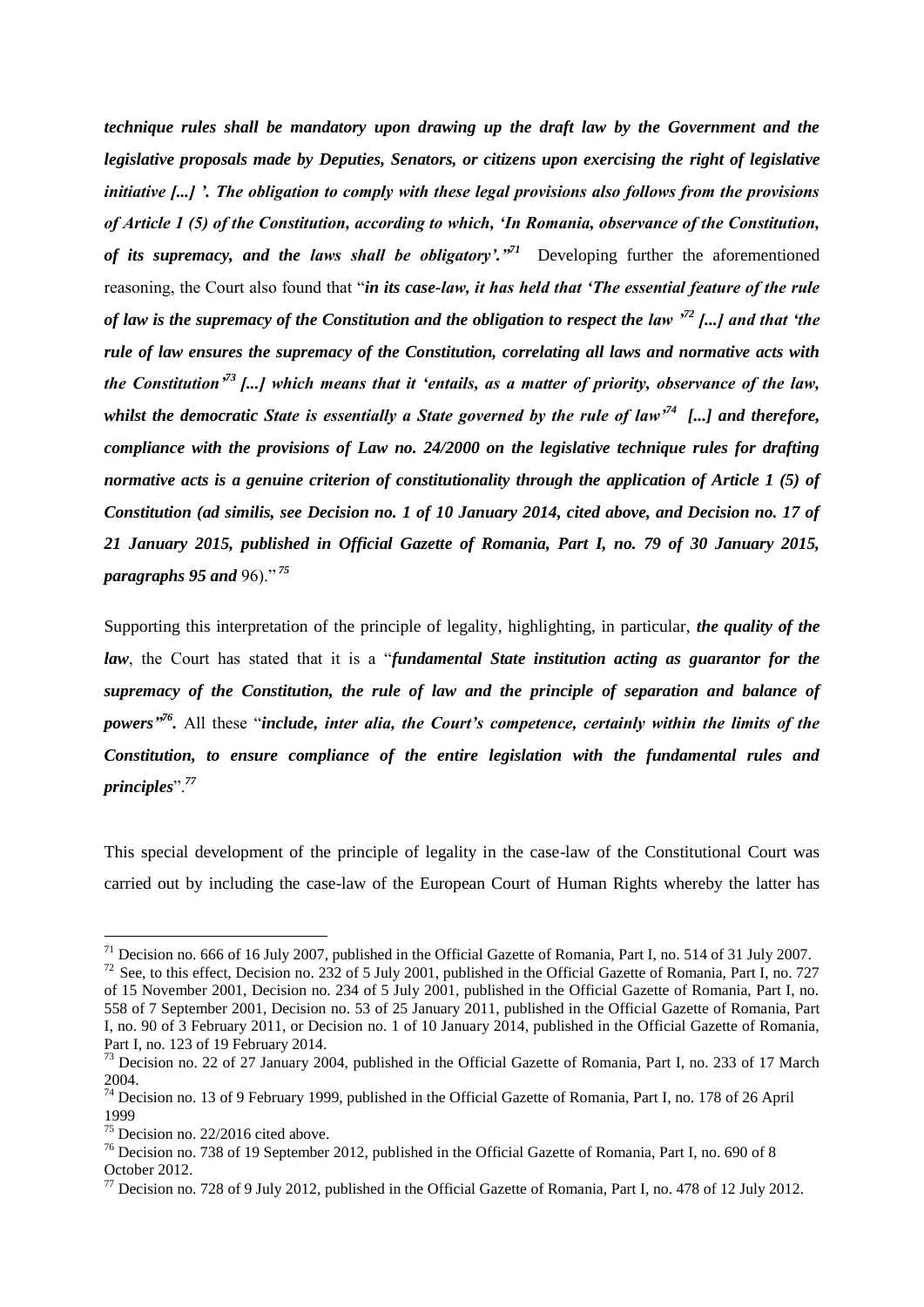ruled on **the concept of "law", which appears in a number of articles of the Convention, in the sense that it encompasses both law of legislative origin and that deriving from case-law, and that it implies some qualitative conditions,** *inter alia***, those of accessibility and foreseeability**  (see, *inter alia,* Judgment of 15 November 1996 in the case of *Cantoni v. France,* paragraph 29, Judgment of 22 June 2000 in the case of *Coeme and Others v. Belgium,* paragraph 145, Judgment of 7 February 2002 in the case of *E.K. v. Turkey,* paragraph 51). According to its settled case-law, the term "prescribed by law" requires firstly that the adopted measure should have a basis in national law, but it also refers to the quality of that law: it must be **accessible to the persons concerned and formulated with sufficient precision to enable the applicants looking for appropriate legal advice, if need be, to foresee, to a degree that is reasonable in the circumstances of the case, the consequences which a given action may entail** (see, *inter alia,* Judgment of 8 June 2006 in the case of *Lupşa v. Romania,* paragraph 32). In other words, **only a rule formulated with sufficient precision to enable an individual to regulate his or her conduct could can be considered a "law"**. The individual must be able to foresee the consequences which a given action may entail (see, *inter alia,* Judgment of 26 April 1979 in the case of *Sunday Times v. the United Kingdom).* The significance of the notion of foreseeability depends to a large extent on the context of the text at issue, the field it is designed to cover and the number and status of those to whom it is addressed (see, *inter alia,* Judgment of 28 March 1990 in the case of *Groppera Radio AG and Others v. Switzerland,* paragraph 68, Judgment of 8 June 2006 in the case of *Lupşa v. Romania,* paragraph 37). The foreseeability of the law does not preclude the concerned person to request proper advice in order to assess, to a degree that is reasonable in the circumstances of the case, the consequences which a given action may entail (see, *inter alia,* Judgment of 13 July 1996 in the case of *Tolstoy Miloslavsky v. the United Kingdom,* paragraph 37). This is usually the case with professionals, who are used to having to proceed with a high degree of caution when pursuing their occupation. It may also be expected from them to pay particular attention to the assessment of the risks involved *(Cantoni,* cited above, paragraph 35). According to the same court, precisely because of the principle of generality of laws, their content cannot provide absolute precision. One type of regulatory technique is to use broad categories rather than exhaustive lists. Likewise, many laws use the effectiveness of more or less vague formulas, to avoid excessive rigidity and to adapt to changing situations. Interpretation and application of such texts depends on practice (see, *inter alia,* Judgment of 25 May 1993 in case *Kokkinakis v. Greece,* paragraph 40, Judgement Cantoni, cited above, paragraph 31, Judgement *Dragotoniu and Militaru* — *Pidhorni v. Romania,* and Judgment of 24 May 2007, paragraph 36). The decisional function entrusted to courts serves precisely to remove the doubts that might exist in relation to the interpretation of rules, taking into account the evolution of the daily practice, provided that the result be consistent with the substance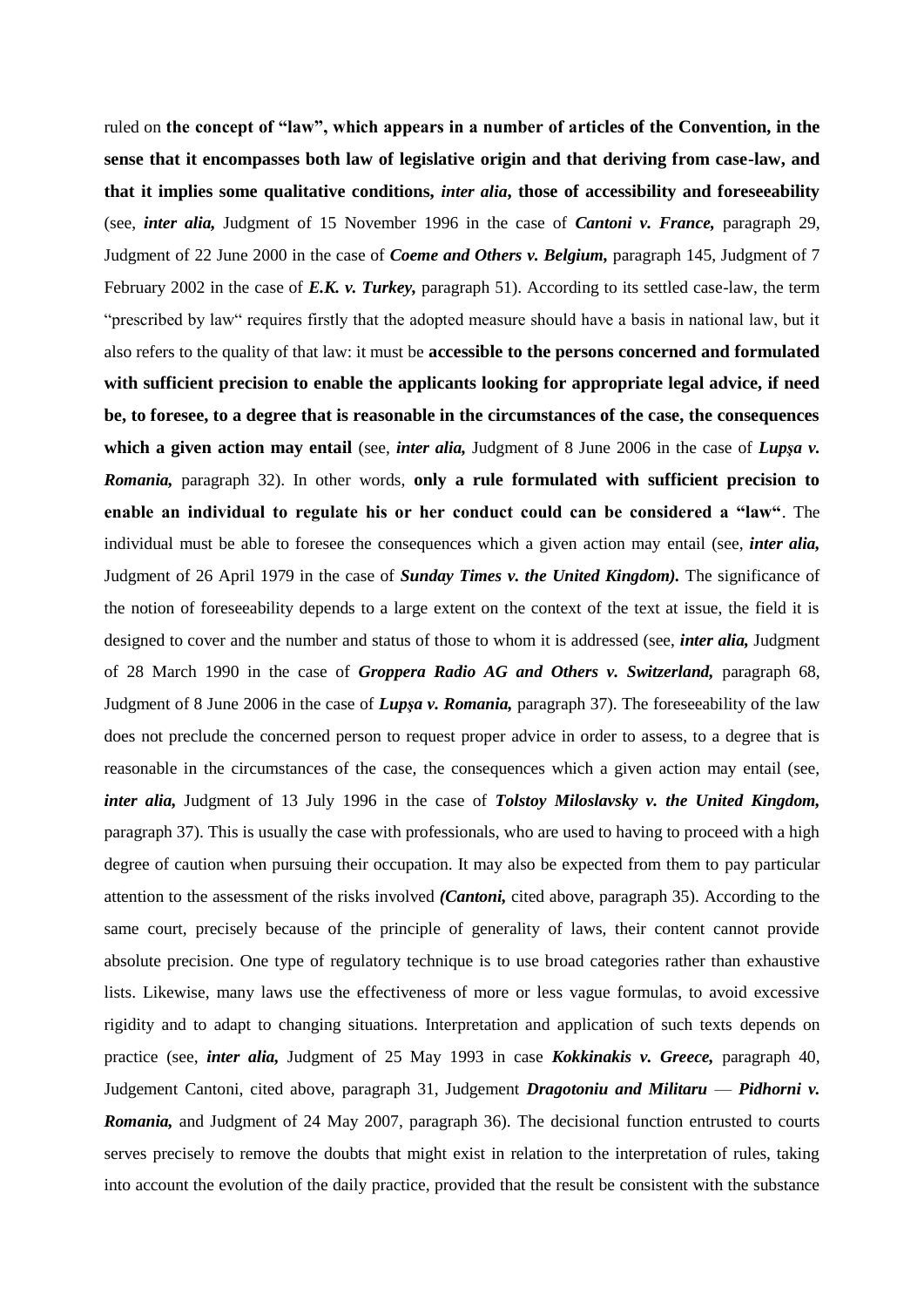of the offence and clearly foreseeable" (see, *inter alia,* Judgment of 22 November 1995 in the case of *S.W. v. the United Kingdom,* paragraph 36, and *Dragotoniu and Militaru* — *Pidhorni v. Romania,* cited above, paragraph 37).

**On the grounds of Article 20 of the Constitution, in many cases the Constitutional Court has applied the case-law of the European Court of Human Rights relating to the requirements of accessibility and foreseeability of the law, noting the unconstitutionality of the regulations that did not meet these requirements**. <sup>7881</sup> The Court has held that *"in order to be compatible with the principle of the rule of law, the law must meet the requirements of accessibility (the rules governing the matter of interception of communications must be regulated by law), clarity (the rules must have a fluent and comprehensible wording, without syntactic difficulties or obscure or ambiguous phrases, being formulated in a specific legal normative language and style, concise, understandable, with strict compliance with the rules of grammar and spelling), precision and foreseeability (lex certa, the rule should be clearly and precisely drafted so as to enable any individual* – *if need be, with appropriate advice* – *to regulate his or her conduct and to be able to foresee, to a reasonable extent, the consequences which a certain act may entail*)" 79 .

Thus, for example, ascertaining the unconstitutionality of the provisions of Article II (1) and (3) of Law no. 249/2006 amending and supplementing Law no. 393/2004 on the status of local elected officials, the Court stated that "*the legal provisions under review, due to their improper wording, do not comply with the requirements of legislative technique specific to legal norms. [...]";* in that case, the conclusion of the Court was that *"the legal texts under review do not comply with the four criteria of clarity, precision, foreseeability and predictability so as to enable an individual to regulate his or her conduct and, therefore, avoid the consequences of the breach thereof."* 80

Developing its case-law in the same vein, in a case  $81$  in which it found the unconstitutionality of the

<sup>78</sup> See, *inter alia,* Decision [no. 61 o](http://lege5.ro/Gratuit/geydgmjqge/decizia-nr-61-2007-referitoare-la-admiterea-exceptiei-de-neconstitutionalitate-a-dispozitiilor-art-ii-alin-1-si-3-din-legea-nr-249-2006-pentru-modificarea-si-completarea-legii-nr-393-2004-privind-stat?pid=&d=2)f 18 January 2007, published in the Official Gazette of Romania, Part I, no. 116 of 15 February 2007, Decision [no. 604 o](http://lege5.ro/Gratuit/geytanrzhe/decizia-nr-604-2008-referitoare-la-exceptia-de-neconstitutionalitate-a-prevederilor-art-121-din-legea-nr-122-2006-privind-azilul-in-romania?pid=&d=2016-05-14)f 20 May 2008, published in the Official Gazette of Romania, Part I, no. 469 of 25 June 2008, Decision [no. 26 o](http://lege5.ro/Gratuit/gmytemrtge/decizia-nr-26-2012-referitoare-la-admiterea-obiectiei-de-neconstitutionalitate-a-dispozitiilor-art-5-alin-2-art-49-alin-2-art-54-si-art-56-din-legea-privind-amplasarea-si-autorizarea-mijloacelor-de-pu?pid=&d=2)f 18 January 2012, published in the Official Gazette of Romania, Part I, no. 116 of 15 February 2012, Decision [no. 1.258/2009,](http://lege5.ro/Gratuit/gezdsobqgq/decizia-nr-1258-2009-referitoare-la-admiterea-exceptiei-de-neconstitutionalitate-a-prevederilor-legii-nr-298-2008-privind-retinerea-datelor-generate-sau-prelucrate-de-furnizorii-de-servicii-de-comunic?pid=&d=2) published in the Official Gazette of Romania, Part I, no. 798 of 23 November 2009, Decision [no. 440 o](http://lege5.ro/Gratuit/gqydimryg4/decizia-nr-440-2014-referitoare-la-respingerea-exceptiei-de-neconstitutionalitate-a-dispozitiilor-legii-nr-82-2012-privind-retinerea-datelor-generate-sau-prelucrate-de-furnizorii-de-retele-publice-de-?pid=&d=2)f 8 July 2014, published in the Official Gazette of Romania, Part I, no. 653 of 4 September 2014, or Decision [no. 17 o](http://lege5.ro/Gratuit/guzdomrqha/decizia-nr-17-2015-asupra-admiterii-obiectiei-de-neconstitutionalitate-a-dispozitiilor-legii-privind-securitatea-cibernetica-a-romaniei?pid=&d=2016-05-14)f 21 January 2015, published in the Official Gazette of Romania, Part I, no. 79 of 30 January 2015.

<sup>&</sup>lt;sup>79</sup> Decision no. 51 of 16 February 2016, published in the Official Gazette of Romania, Part I, no. 190 of 14 March 2016.

<sup>&</sup>lt;sup>80</sup> For example, through Decision no. 61 of 18 January 2007, published in the Official Gazette of Romania, Part I, no. 116 of 15 February 2007.

<sup>&</sup>lt;sup>81</sup> Decision no. 1258 of 8 October 2009, published in the Official Gazette of Romania, Part I, no. 798 of 23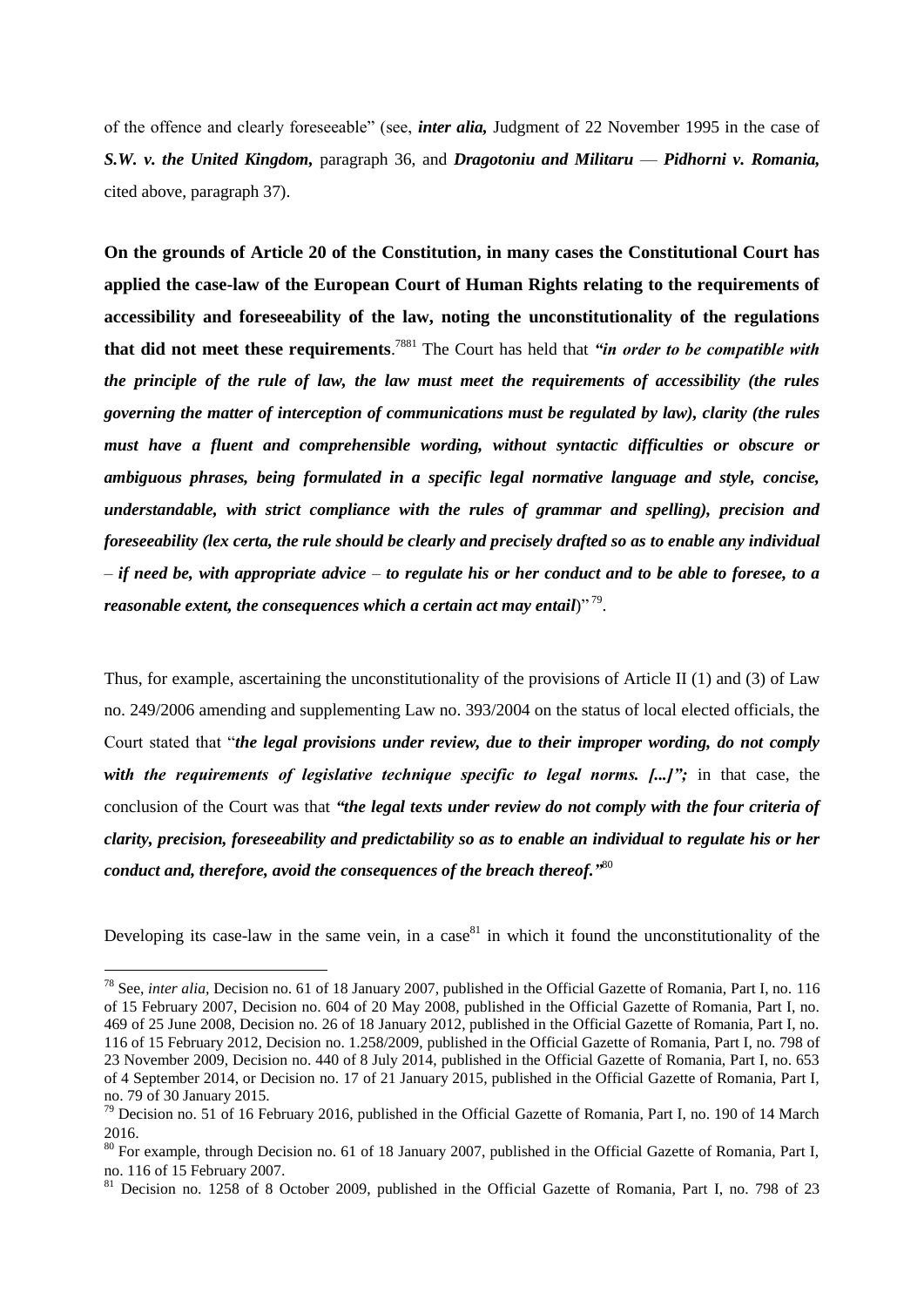provisions of Law no. 298/2008 on the retention of data generated or processed by providers of publicly available electronic communications services or of public communications networks, and amending Law no. 506/2004 concerning the processing of personal data and the protection of privacy in the electronic communications sector, transposing into national law a European Directive, the Court held that *"the lack of a precise legal regulation, which would determine with accuracy the scope of the data necessary to identify the users - natural or legal persons, opens the door to abuses in the activity of retention, processing and use of data stored by providers of publicly available electronic communications services or of public communications networks. The restriction on the exercise of the right to private life, secrecy of correspondence and freedom of expression, [...] must occur in a clear, foreseeable and unequivocal manner so as to remove, if possible, the authorities' arbitrariness or abuse in this area. The addressees of the legal norm [...] must have a clear understanding of the applicable legal rules in order to adapt their conduct and to foresee the consequences arising from the breach thereof.*" The Court sanctioned "the ambiguous wording" non- compliant with the rules of legislative technique, the lack of a definition of certain terms of the law, the use of unclear phrases. In its analysis, the Court found that *"compliance with the rules of legislative technique, within the set of rules specific to the law-making activity, is a key factor in the implementation of all drafting requirements deriving from the obligation to respect the fundamental human rights. [...] an accurate regulation of the scope of Law no. 298/2008 is all the more necessary given, in particular, the complex nature of the rights subject to limitation, and the consequences that a potential abuse of the public authorities would have on the private life of the persons to whom the law is addressed [...]*." The follow-up case-law, having as object rules by which the legislator sought to transpose the same Directive was found unconstitutional due to the breach, *inter alia,* of Article 1 (5) of the Constitution, in terms of lack of precision of the legislation*<sup>82</sup>* .

In another case, the Court found that, "*as it is the most intrusive of all the preventive measures, the measure of pre-trial detention must be ordered in a clear, precise and foreseeable regulatory framework both for persons subject to this measure and for the prosecution and the courts of law. Otherwise, one of the essential rights in a State governed by the rule of law, i.e. individual freedom, could be randomly/subjectively restricted. Therefore, in this regulatory context, the requirements on quality, precision and foreseeability directly and immediately influence the individual right to a fair trial, regarded, in this case, as a guarantee of individual freedom (...). In conclusion, the Court holds* 

November 2009.

 $82$  See, for example, Decision no. 440 of 8 July 2014, published in the Official Gazette of Romania, Part I, no. 653 of 4 September 2014.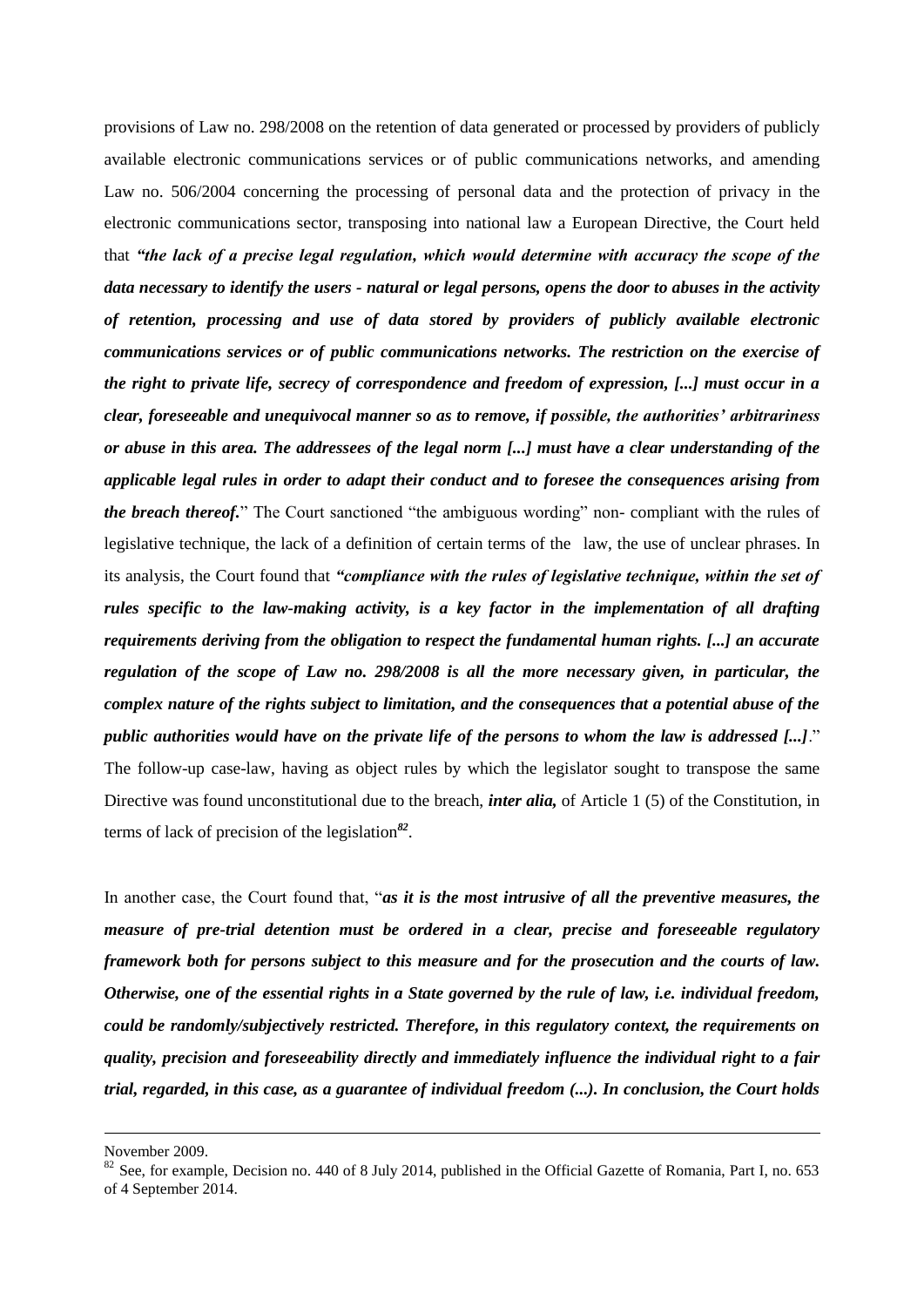*that the lack of clarity, precision and foreseeability of the provision complained of is likely to infringe the provisions of Article 21 (3) of the Constitution, given that the person subject to the pre-trial detention measure may not benefit of a fair trial, since the rule in question can be interpreted by the courts of law with a wide margin of discretion in terms of the scope of the offences for which this measure can be ordered. However, purely subjective statements should be excluded from the legislative hypothesis under examination*."*<sup>83</sup>*

Similarly, in another case, the Court found that, "*given the intrusive nature of the technical supervision measures, it is essential that this be carried out in a clear, precise and foreseeable regulatory framework, both for the person subject to this measure and for the prosecution and the courts of law. Otherwise, this would result in the possibility of random/abusive violation of some basic fundamental rights in a State governed by the rule of law: personal, family and private life and the secrecy of correspondence. It is generally accepted that the rights referred to in Articles 26 and 28 of the Constitution are not absolute, but the restriction thereof must be carried out in compliance with the provisions of Article 1 (5) of the Basic Law, and the degree of precision of the terms and concepts used should be high, given the nature of the fundamental right restricted. Therefore, the constitutional standard of protection of personal, family and private life and of the secrecy of correspondence requires that limitation thereof take place within a legislative framework setting out, in a clear, precise and foreseeable manner, the bodies authorised to carry out operations which constitute interference in the protected scope of the rights. Therefore, the Court deems justified the legislator's choice that the technical supervision warrant be enforced by the public prosecutor and the criminal investigation authorities, which are judicial bodies according to Article 30 of the Code of Criminal Procedure, as well by specialised police officers, to the extent they may receive the assent to act as judicial police officers, under the terms of Article 55 (5) of the Code of Criminal Procedure. This option is not justified, however, as concerns the inclusion, in Article 142 (1) of the Code of Criminal Procedure, of the phrase 'other specialised State bodies', which are not specified in the*  Code of Criminal Procedure or in other special laws."<sup>84</sup> For all of those reasons, the Court found that the provisions subject to criticism violated the constitutional provisions contained in Article 1 (3) on the rule of law in its component relating to guaranteeing citizens' rights and in Article 1 (5) which enshrines the principle of legality.*<sup>85</sup>*

<sup>&</sup>lt;sup>83</sup> Decision no. 553 of 16 July 2015 concerning the exception of unconstitutionality of the provisions of Article 223 (2) of the Code of Criminal Procedure.

<sup>&</sup>lt;sup>84</sup> Decision no. 51 of 16 February 2016, published in the Official Gazette no. 190 of 14 March 2016.

<sup>85</sup> For a selection of case-law, see T. Toader, M. Safta, CONSTITUŢIA ROMÂNIEI – decizii CCR, hotărâri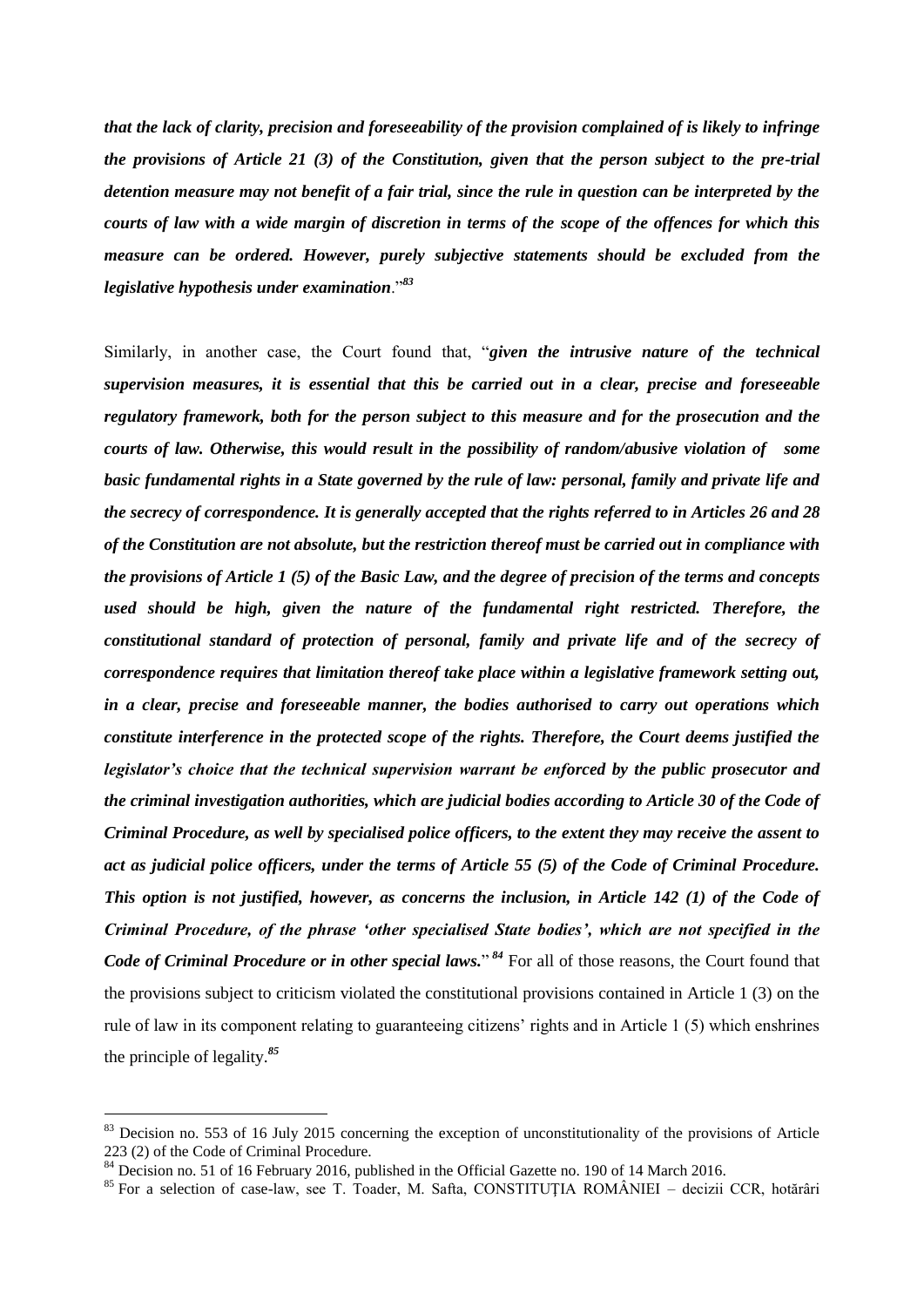As regards law enforcement, distinguishing in relation to the powers of courts of law in this field, according to the principles of the rule of law, the Court has stated, for example, that the provisions granting the courts of law the power to remove legal norms set out through laws and to create other norms instead or to replace them with norms included in other normative acts were unconstitutional, as they violated the principle of separation of powers enshrined in Article 1 (4) of the Constitution, as well as the provisions of Article 61 (1), according to which the Parliament is the sole legislative authority of the country $86$ .

## **13. Do you have case-law relating to respect for the rule of law by private actors exercising public functions?**

If we refer here to the liberal professions exercising a public function, we would like to mention the case-law of the Constitutional Court concerning notaries, mediators, judicial officers, where it stated on the need to observe the rule of law in what concerns the regulation and exercise of their activity.

Thus, while examining, within the *a priori* constitutional review, the objection of unconstitutionality of the provisions of Article II  $(1)$ ,  $(5)$  and  $(15)$  of the Law supplementing Government Emergency Ordinance no. 119/2006 on certain measures necessary for enforcing certain community regulations from the date of Romania's accession to the European Union, as well as amending and supplementing the Law of notaries public and notarial activity no. 36/1995<sup>87</sup>, the Court held, *inter alia*, that "according to the provisions of Articles 2 and 3 of Law no. 36/1995, the notarial activity is carried out by the notaries public through notarial deeds and notarial legal counselling, under the law, as the notary public is vested to provide a service of public interest. The office of notary public shall be carried out only by the notaries public members of the National Union of Notaries Public from Romania and it has the status of an autonomous office, in the exercise of the profession and in relation thereto, the notary public being protected by law. In other words, the status of notaries is protected by law, including through means pertaining to criminal law, and they are professionals vested by the State with the exercise of the public authority and for whose loyalty towards the fulfilment of the public office the State is held responsible. The fact that the notary exercises this public authority results from the nature and content of the activity provided, as State proxy, beyond any qualification of the law. The exercise of the public

CEDO, hotărâri CJUE, legislaţie conexă, Hamangiu Publishing House, Bucharest, 2016.

<sup>&</sup>lt;sup>86</sup> Decision no. 1325 of 4 December 2008, published in the Official Gazette of Romania no. 872 of 23 December 2008.

 $87$  Decision no. 582 of 20 July 2016, published in the Official Gazette of Romania, Part I, no. 731 of 21 September 2016.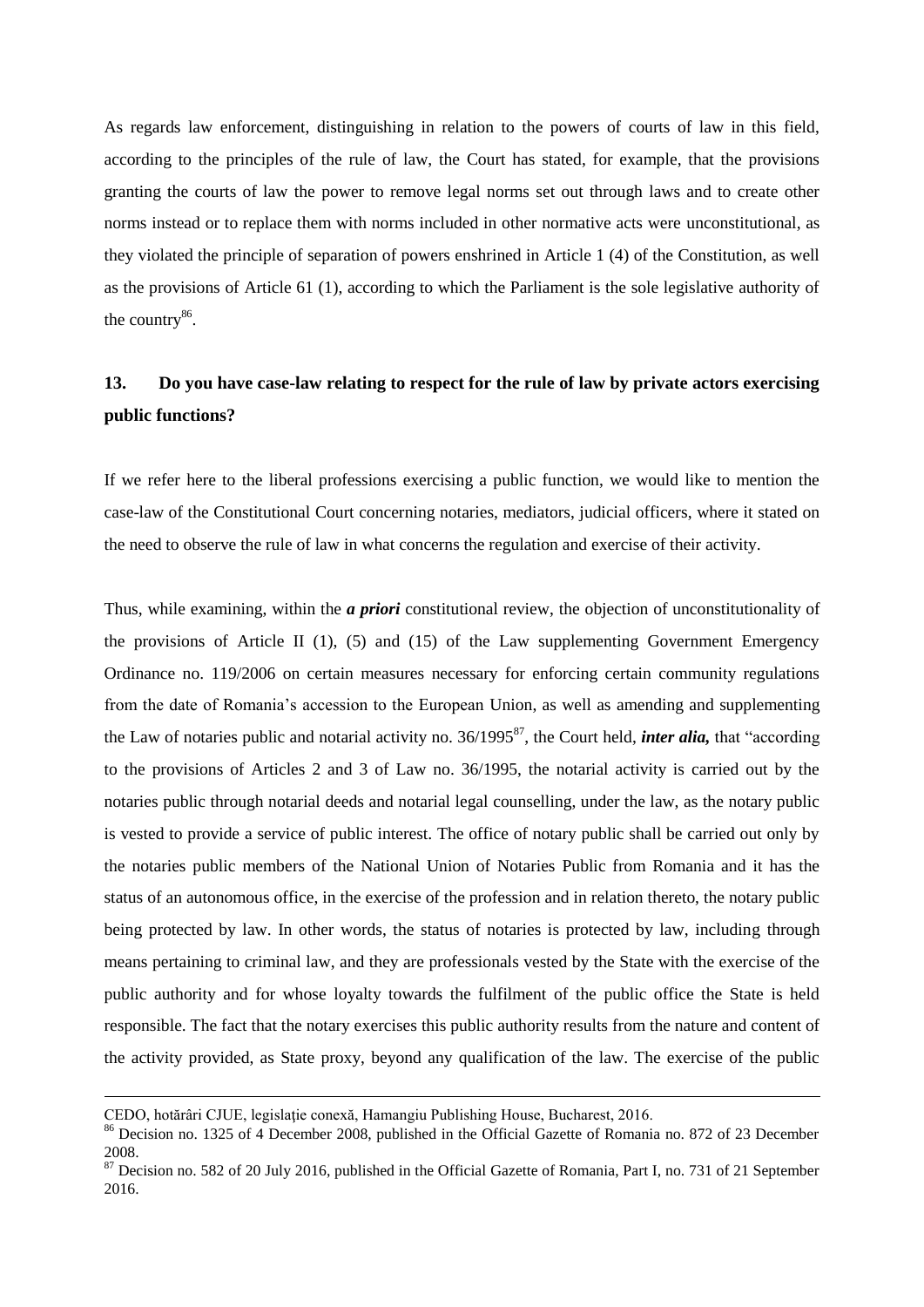authority by the notary public, especially through document authentication, sets out requirements related to professional quality and standards of moral integrity identical to those of all other public servants, as the State entrusts this professional category with the review of legality and the presumption of truthfulness of the documents signed before the notary public. Moreover, Article 7 of Law no. 36/1995 states that "the act fulfilled by the notary public, bearing the latter's seal and signature, entails public authority and has probative force and, where appropriate, the binding nature referred to by law". Under the public authority that the notary public is vested with, his/her deeds are applied in the civil circuit, with the presumption of truthfulness, until their forgery, thus fulfilling the State's need to provide this public service for the proper administration of the legal relations between citizens, public authorities and the State. Consequently, there must be a direct link between the nature of the notarial activity and the forms of liability applicable to the notary public, the latter's legal status relying upon a series of obligations, whose non-observance might entail even criminal liability for acts of corruption or offenses committed while in office, offences with a qualified active subject and which, through their nature, are serious facts precisely because their author uses the trust granted to him together with the public authority, thus overturning the presumption of loyalty in the exercise of his/her function. Although these people are not public servants within the meaning of civil law, they exercise powers of public authority, delegated through an act of the competent State authority and are subject to its review, which justifies their assimilation with public servants within the meaning of the criminal law "[...] Consequently, the exclusion of notaries public from the category of civil servants 'for the decisions and organisational and administrative activity conducted at the notarial office and within the other structures of the notarial organisation' does not rely on objective and rational criteria, the distinction made by the legislator lacking a logical justification, as it leads to the setting up of two different legal systems concerning the activity of notaries public, these being on the one hand public servants and on the other hand natural persons, within the same legal entity - the notarial office or any other structure of the notarial organisation - and while fulfilling the powers specific to their capacity as notaries public. The decisions and the organisational and administrative activity are closely related to the activity of public authority conducted by the notary and they cannot be separated, in terms of responsibilities, from it. Moreover, the profession of notary and the entire legal status associated thereto, including the forms of exercise of this function in a notarial office - individual office or professional corporation -, are regulated in a unitary and unequivocal manner, so that any amendment of the legal framework as intended by the legislator would not only entail a privileged regime for notaries public, but also a violation of the provisions of Article 54 (2) of the Constitution, according to which "Citizens entrusted with a public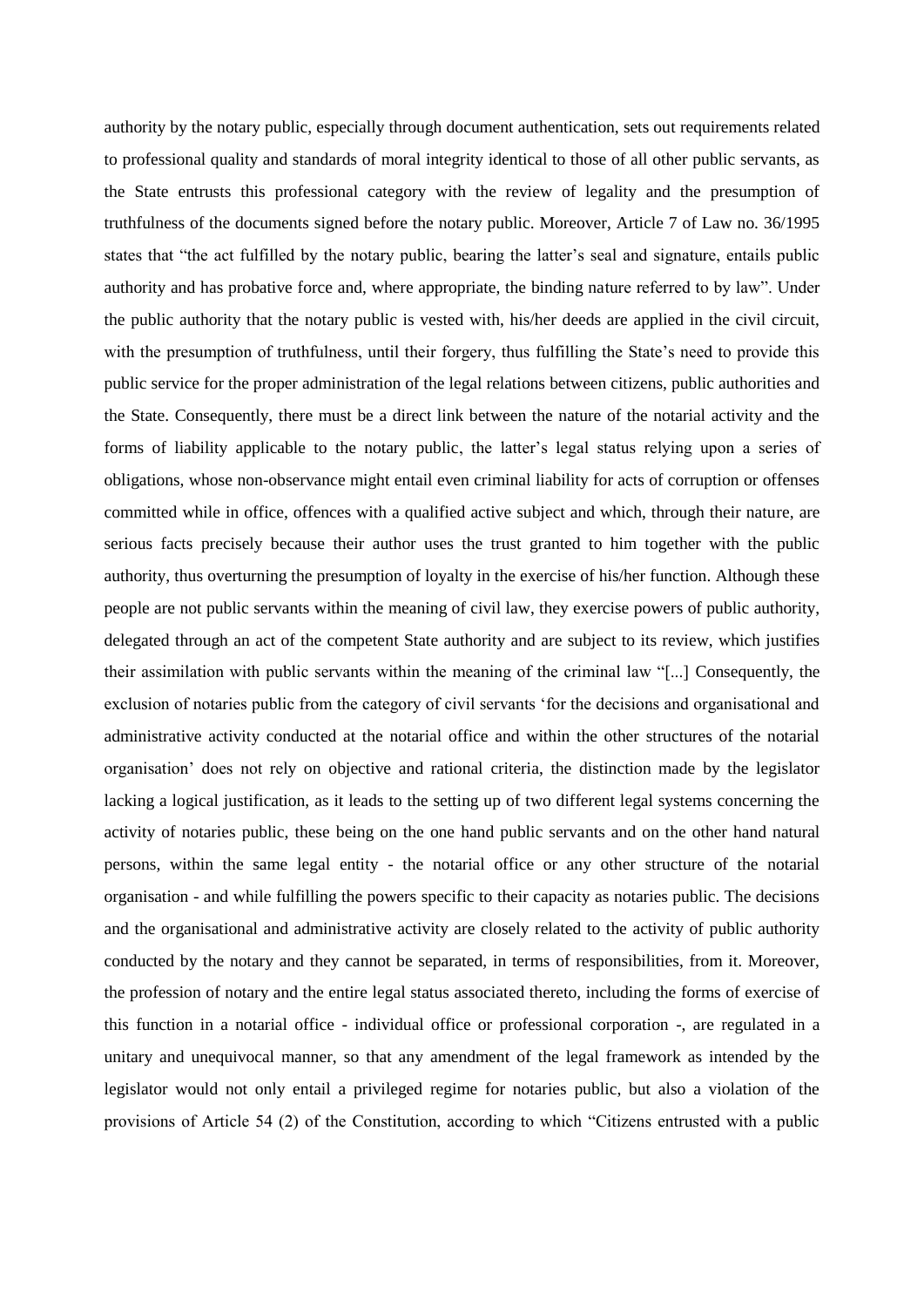office [...] are answerable on account of failure to loyally fulfil the obligations assigned to them  $[...]^{388}$ .

Through the same decision, the Court also held that, concerning the cessation of the capacity as notary public in case of a criminal conviction, "the protected social value is the integrity/probity of the person holding this capacity and providing a public service, exercising the public authority with which (s)he was vested by the State. Finding criminal unlawfulness through a final court ruling discards the presumption of innocence of the accused and places it, through itself, outside the legal framework for exercising this office. Therefore, conviction in itself leads to the loss of integrity/probity, the basic element of the exercise of public authority without which the person holding the respective public office no longer has the legitimacy to continue his/her activity. The method to carry out the sentence applied by the court of law is only a means to individualise the carrying out of the sentence which, although has a direct, negative impact on the activity of the notary public, should the sentence be imprisonment, as it is just a consequence of the conviction, indirectly concerns the protected value, i.e. the integrity/probity of the person holding the capacity as notary public. Therefore, the amendment of the Law of notaries public and notarial activity no. 36/1995 establishes a different legal treatment for persons in the same legal situation, and the distinction criterion, although it can be qualified as objective, it is not a reasonable one, because, as shown before, it cannot justify, in itself, the loss of integrity, as the value protected by the norms concerned. Conviction alone leads to a change in the legal situation of the person exercising public authority thus disqualifying him/her, from a legal and moral point of view, from holding the position to which (s)he has been vested. The presumption of innocence, of good will and loyalty of the this person have been discarded as an effect of the final ruling of conviction so that, regardless of how the sentence has been carried out, the State can no longer entrust such a person with the exercise of public authority because, through the criminal conviction, the respective person loses legitimacy and stops being in line with the general interests that (s)he is called upon to protect, according to the law. The concept of "rule of law", enshrined by Article 1 (3) of the Constitution states, on the one hand, the State's power to endure high-quality services to its citizens and to create the means to enhance their trust in the public institutions and authorities. This entails the State's obligation to set ethical and professional standards especially for those called upon to fulfil activities or provide services of public interest and even more so for those carrying out acts of public authority, i.e. for those public or private agents vested and authorised to invoke State's authority when fulfilling certain acts or tasks. The State must create all the prerequisites - and the legislative framework in one of them - for the exercise of its offices by professionals meeting professional criteria and the criteria of moral probity. From this

<sup>&</sup>lt;sup>88</sup> Decision no. 582 of 20 July 2016, published in the Official Gazette of Romania, Part I, no. 731 of 21 September 2016.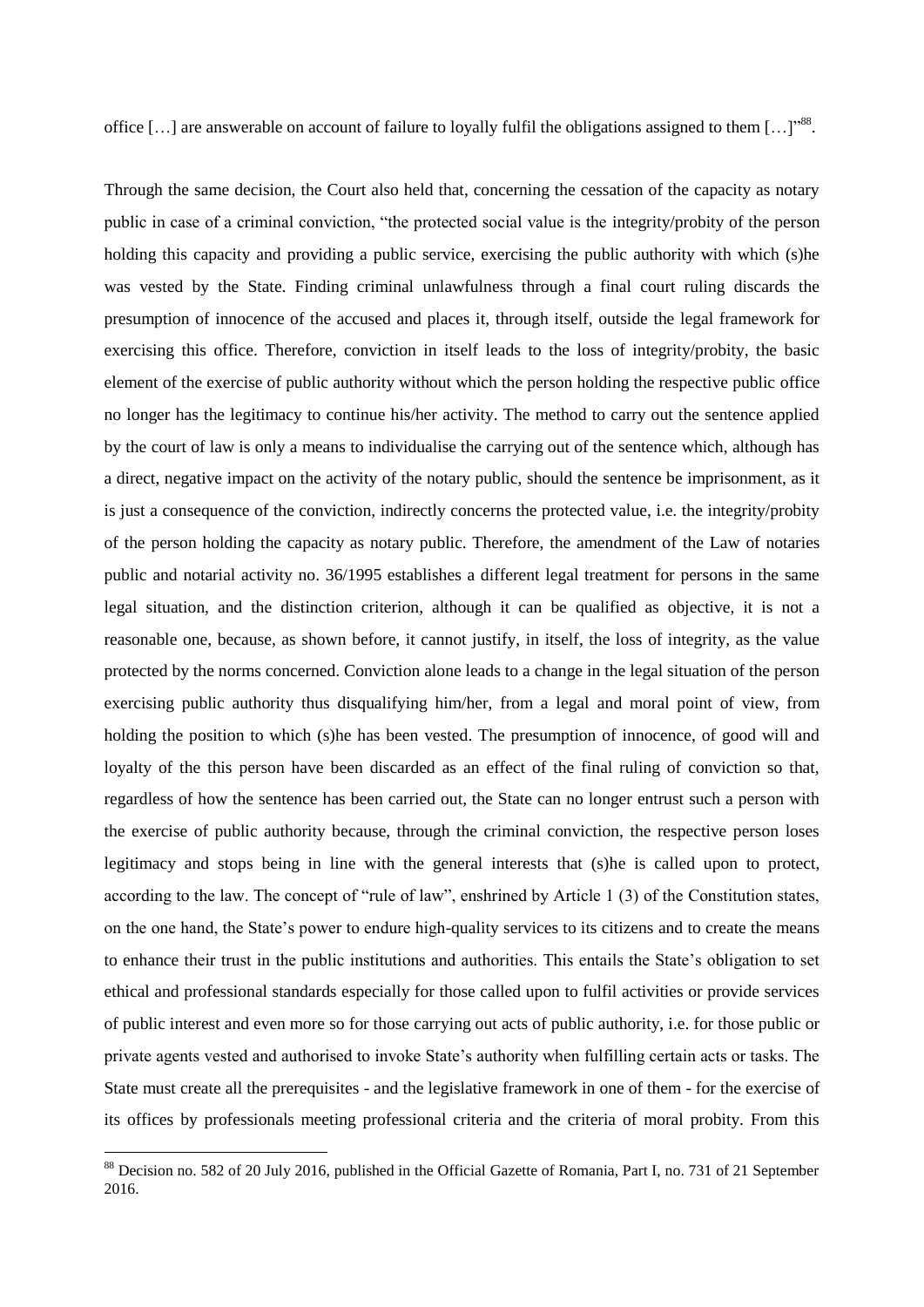perspective, if a State servant or another servant vested with the exercise of the public authority is convicted for an offense committed while in office, i.e. by resorting precisely to the confidence granted by the public office that (s)he must exercise with loyalty, the way of enforcing the sentence, as established through the court ruling, is completely void of relevance".

In the same vein, through Decision no. 2 of 15 January 2014<sup>89</sup>, "liberal professions are organised and exercised only in accordance with the law, the statute of the profession and the code of ethics and have the status of an autonomous function, which is exercised in offices or cabinets, within professional associations set up in accordance with the law. For example, lawyers, public notaries, mediators, doctors, pharmacists, architects, independent experts or insolvency practitioners could fall under this category, without having a clear legislation on all professions qualified as liberal. It is worth noting that some of the persons above can have, under Article 147 (2) of the Criminal Code, the capacity as 'official' when they are employees of a legal person and may therefore be the active subjects of corruption offences or of offences committed while exercising their duties. Similarly, some of the persons exercising liberal professions are regarded as civil 'servants' under Article 175 (2) of the new Criminal Code, where, although operating under a special law and not financed from the State budget, they exercise a public-interest service and are subject to control or supervision by a public authority." The Court also held that "the exclusion of persons exercising a liberal profession from the scope of criminal liability for corruption offences and for offences committed while exercising their duties does not constitute an objective criterion which may justify intervention by the legislator" and it considered that "decisive for the inclusion or exclusion of persons from the scope of criminal liability are criteria such as the nature of the service provided, the legal basis under which that activity is carried out or the legal relationship between the person concerned and the public authorities, public institutions, institutions or other legal persons of public interest".

**14. Public officials are accountable for their actions, both in law and in practice? Are there problems with the scope of immunity for some officials, e.g. by preventing an effective fight against corruption? Do you have case-law related to the accountability of public officials for their actions?**

The Constitution of Romania enshrines in Article 72 parliamentary immunity, as follows: *"No Deputy or Senator shall be held legally responsible for any vote cast or political opinion expressed in the* 

<sup>&</sup>lt;sup>89</sup> Official Gazette no. 71 of 29 January 2014.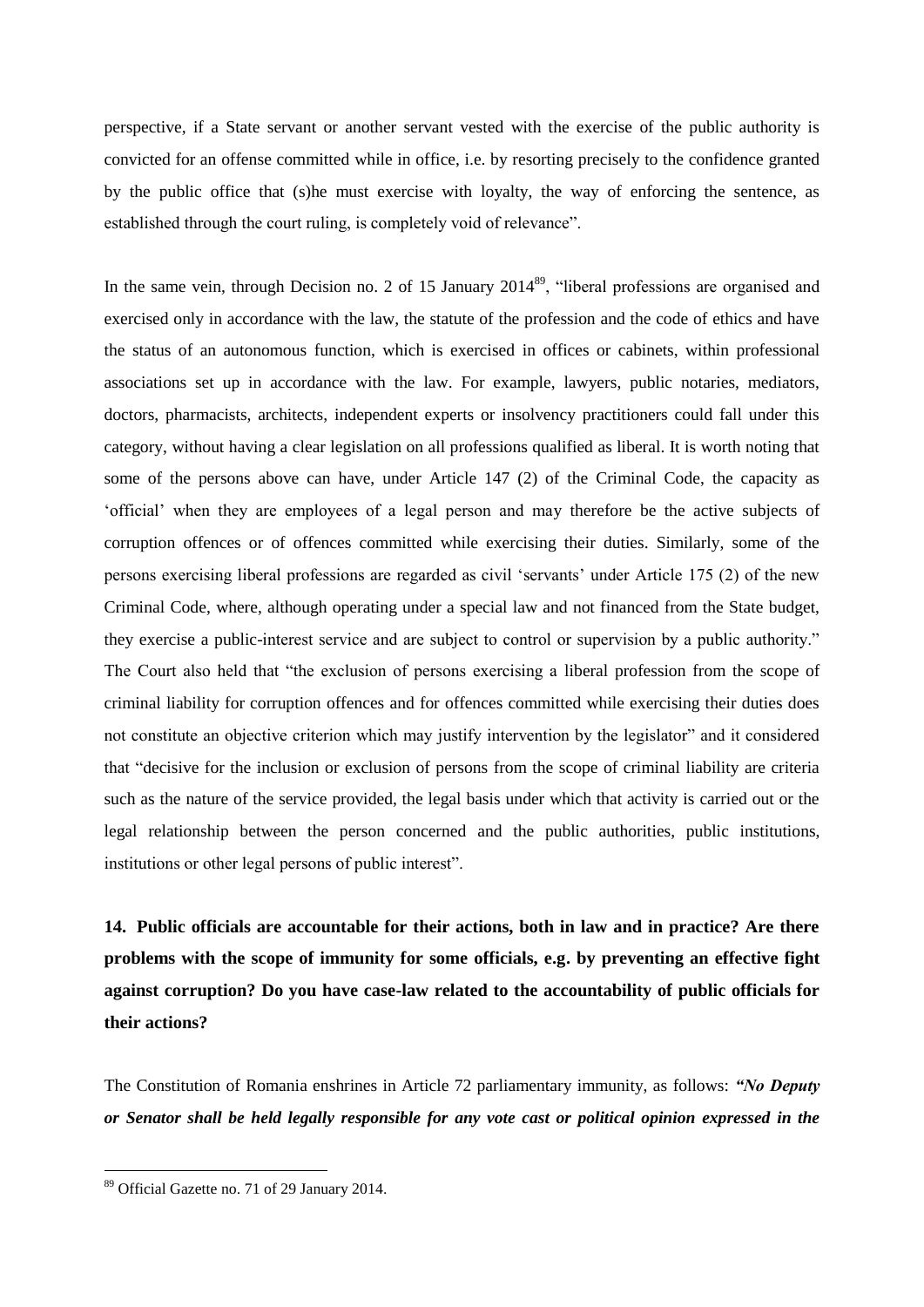*exercise of his office. (2) Deputies and Senators may be object to criminal prosecution or sent to trial for actions which are not related with votes or political opinions expressed in the exercise of their office, but they shall not be searched, detained or arrested without consent from the Chamber whose members they are, after being duly heard. Prosecution and indictment may only be carried out by the Prosecution Office attached to the High Court of Cassation and Justice. Jurisdiction shall rest in the High Court of Cassation and Justice. (3) In case of a crime committed in flagrante delicto, a Deputy or a Senator may be taken into temporary custody and searched. The Ministry of Justice shall forthwith inform the President of the Chamber on such custody and search. Where the Chamber concerned finds no reasons for detainment, it shall order that the measure be cancelled out at once*."

Explaining the meaning of this provision of the Constitution, the Constitutional Court held, inter alia, that "parliamentary immunity — as «procedural immunity» — is a means of protection against abusive measures determined sometimes by political motives. Following the revision of the Constitution, parliamentary immunity has a narrower content, as inferred from Article 72 (2) of the Constitution. Thus, the Deputies and Senators may be subject to criminal investigation, or may be criminally prosecuted for acts that are not connected with their votes or their political opinions expressed in the exercise of their office, but they cannot be searched, detained or arrested without the consent of the Chamber they belong to, and only after being duly heard. When it comes to the Prosecutor's Office attached to the High Court of Cassation and Justice referral to one of the three authorities (the Chamber of Deputies, the Senate and the President of Romania) to demand the criminal prosecution of certain members of the Government who are also MPs, the provisions of Article 72 (2) of the Basic Law referring strictly to parliamentary immunity are not applicable".  $90$ 

The Court has also found, whilst circumstantiating the scope of acts-facts covered by parliamentary immunity, that "according to Article 72 of the Constitution, Deputies and Senators cannot be legally held responsible for votes or political opinions expressed in the exercise of their office. This intrinsic office-related immunity defends the MP with regard to acts performed in the exercise of his office, such as vote, amendments, taking the floor, questions and interpellations, reports and opinions given on behalf of the Commission to which he belongs, etc. In other words, the parliamentary mandate is exercised in Parliament and within its working bodies, as well as upon carrying out tasks established by the Chambers in accordance with the law."<sup>91</sup>

 $90$  Decision no. 270 of 10 March 2008, Official Gazette no. 290 of 15 April 2008.

 $91$  Decision no. 279 of 22 March 2006, Official Gazette no. 323 of 11 April 2006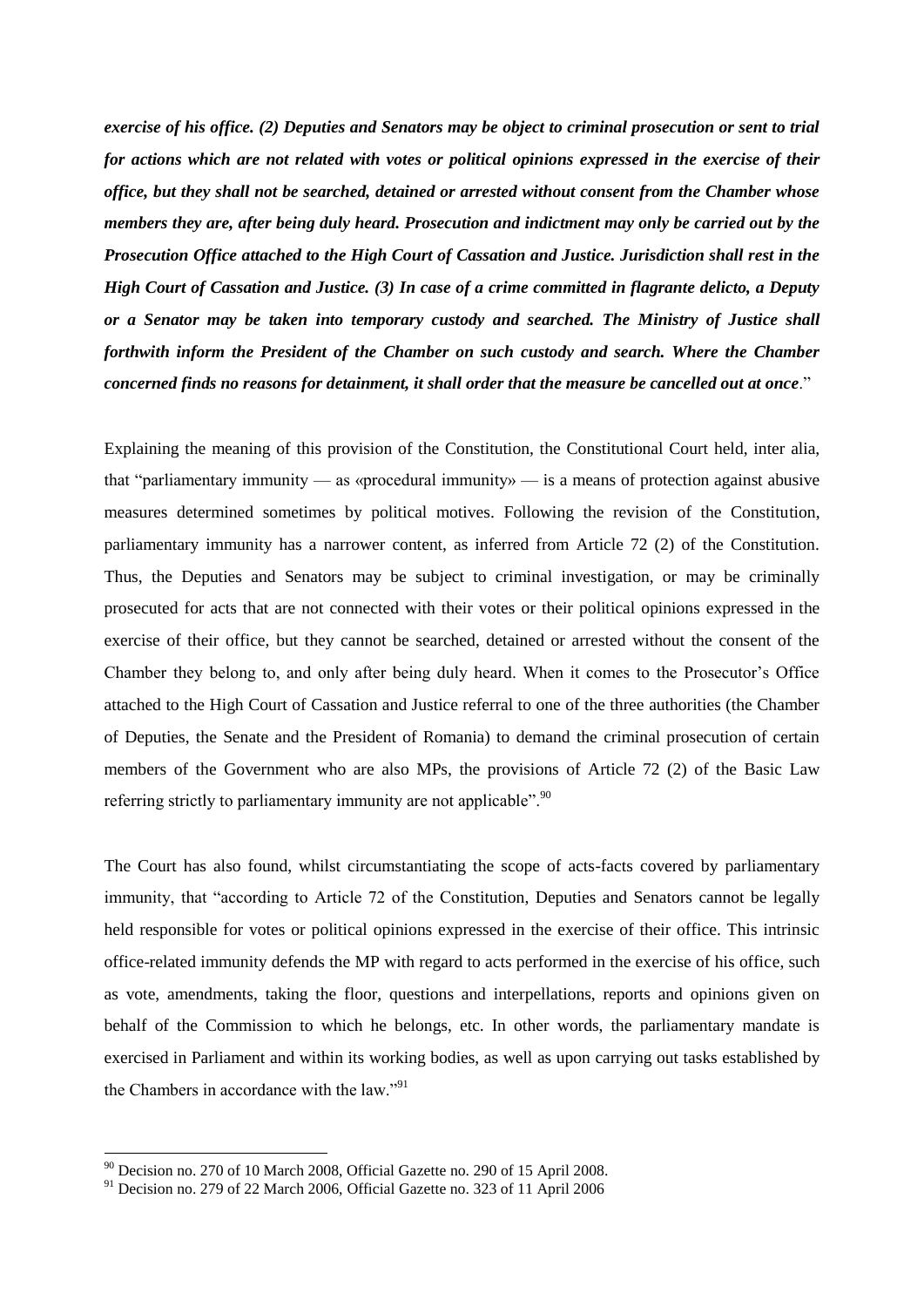The Court has also held, with regard to the procedural rules imposed by the constitutional rules of reference, inter alia, that "Article 72 (2) second sentence of the Constitution does not require that the investigation and prosecution of Deputies and Senators be carried out by a public prosecutor's office attached to the High Court of Cassation and Justice, whereas the constitutional text identifies, by an own name, the sole public prosecutor's office competent to carry out investigation and prosecution, i.e. «the Prosecutor's Office attached to the High Court of Cassation and Justice», which excludes any assimilation thereof with another public prosecutor's office. Where the Constitution clearly indicates a subject of law — the Public Prosecutor's Office attached to the High Court of Cassation and Justice it is not possible to draw the conclusion that we have in front of us a generic name, able to absorb within its content any prosecutor's office attached to the supreme court, which is unique itself. For that reason, the interpretation of the constitutional text cannot lead to the idea that the investigation and prosecution of Deputies and Senators, for committing acts of corruption, can also be carried out by other prosecutor's offices besides the Prosecutor's Office attached to the High Court of Cassation and Justice.<sup>92</sup> Similarly, settling a legal dispute of a constitutional nature between the Public Ministry — the Prosecutor's Office attached to the High Court of Cassation and Justice and the Romanian Senate, upon request from the President of the Superior Council of Magistracy, dispute triggered by the Romanian Senate's disregard of overriding mandatory provisions of Article 76 (2) of the Constitution concerning the request for a declaration of the detention and arrest of a Senator, as well as by the Romanian Senate's disregard of the overriding mandatory provisions of Article 67 of the Constitution concerning the request for a declaration of detention and arrest Senator, by the fact that no resolution had been adopted, the Court found that the refusal of the Senate to draft and publish the resolution adopted in the plenary session of 25 March 2015 amounts to a failure to fulfil an obligation set forth in the Constitution, as well as in the pertinent piece of legislation and in the Regulations, engaging this public authority in a legal dispute of a constitutional nature with the authority that requested a declaration on the arrest of a Senator, i.e. the Prosecutor's Office attached to the High Court of Cassation and Justice, through the Minister of Justice. Once ascertained this dispute, the Constitutional Court, under the provisions of Article 142 (1) of the Constitution, according to which it "is the guarantor of the supremacy of the Constitution", is obliged to resolve the dispute, indicating the behaviour in line with the constitutional provisions. In this respect, the Court has expressly held that it concerns "the provisions of Article 1 (3) of the Constitution, in accordance with which «Romania is a democratic and social state governed by the rule of law, in which human dignity, the citizens' rights and freedoms, the free development of human personality, justice and political pluralism represent supreme values, in the

 $92$  Decision no. 235 of 5 May 2005, Official Gazette no. 462 of 31 May 2005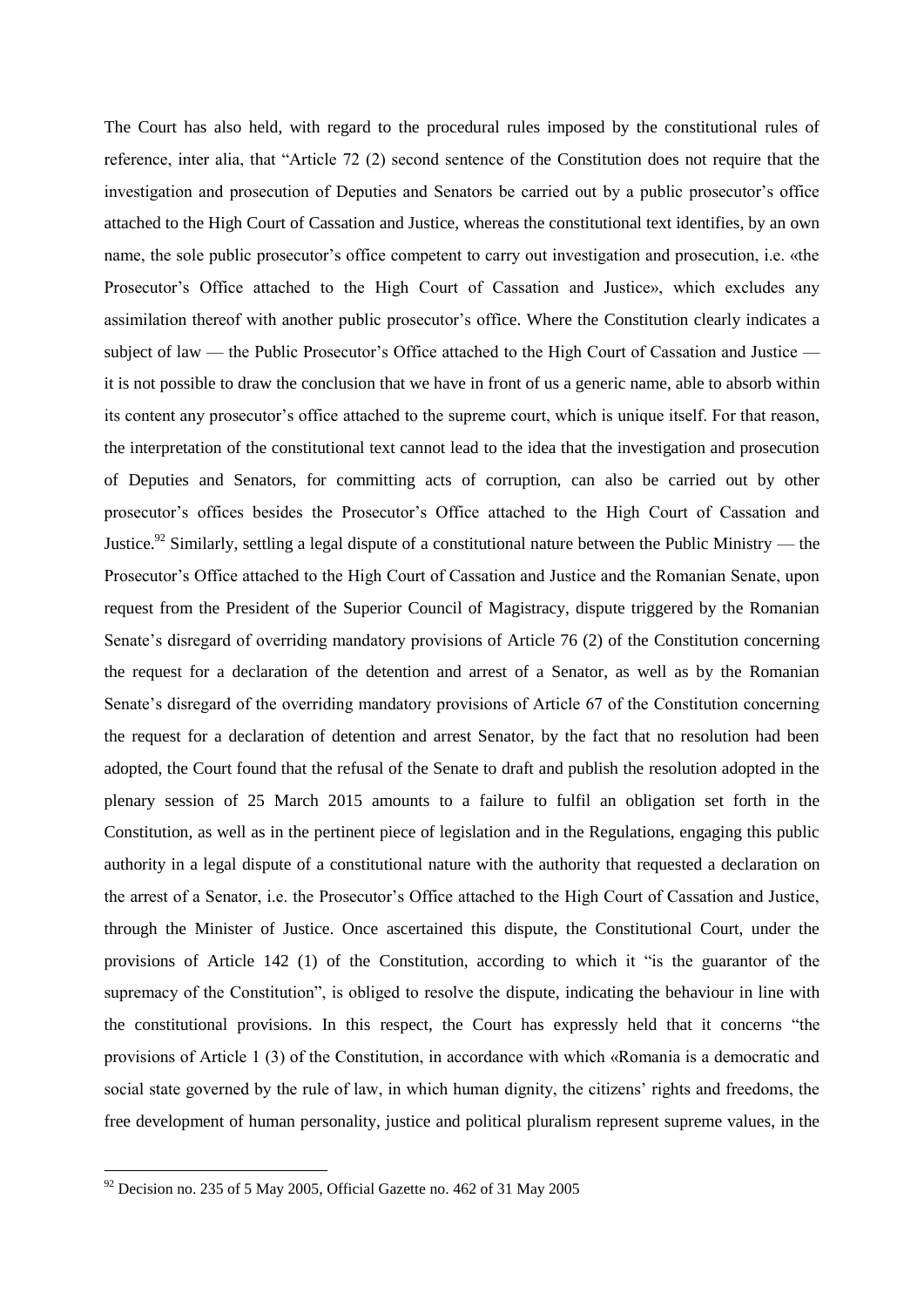spirit of the Romanian people's democratic traditions and the ideals embodied by the December 1989 Revolution, and shall be guaranteed)), considering that «one of the pre-requisites for achieving the fundamental objectives of the Romanian State, as defined in the afore-cited text, is the proper functioning of public authorities, while respecting the principles of separation and balance of powers, without institutional bottlenecks). As regards the Romanian Senate, the public authority which triggered the dispute ascertained by the Court, it "is required to draw up the resolution adopted at the plenary session of 25 March 2014 by which it has decided on the request for acceptance of the arrest of Senator [...], to communicate the resolution to the relevant public authorities and to publish it in the Official Gazette of Romania, Part I".93

As regards the **President of Romania**, the Court has held that "national laws of various States provide for dual protection, whereas immunity is expressed by two legal concepts: irresponsibility and inviolability. The non-accountability is the protection afforded to the President of Romania not to answer for his political opinions expressed in the exercise of his powers. Its scope includes protection against penalties for acts committed in the exercise of presidential term, defending the freedom of expression of the President. The President of Romania's non-accountability is governed expressly by the provisions of Article 84 (2) second sentence of the Constitution, as well as by reference to the provisions of Article 72 (1) of the Constitution, which enshrine the MPs non-accountability, provisions applicable to the President of Romania, accordingly. The inviolability presupposes a set of rules on prosecution, trial or a number of preventive measures, such as arrest, detention or search. The provisions of Article 84 (2) of the Constitution, which enshrine the immunity of the President of Romania, make no reference also to the provisions of Article 72 (2) and (3) of the Constitution providing for the MPs inviolability and the limitations thereof. According to these constitutional provisions, Deputies and Senators may be object to criminal prosecution or sent to trial for actions which are not related with votes or political opinions expressed in the exercise of their office, but they shall not be searched, detained or arrested without consent from the Chamber whose members they are, after being duly heard. Prosecution and indictment may only be carried out by the Prosecution Office attached to the High Court of Cassation and Justice. Jurisdiction shall rest in the High Court of Cassation and Justice. Similarly, in case of a crime committed in flagrante delicto, a Deputy or a Senator may be taken into temporary custody and searched. The Ministry of Justice shall forthwith inform the President of the Chamber on such custody and search. Where the Chamber concerned finds no reasons for detainment, it shall order that the measure be cancelled out at once. However, the constitutional provisions on the MPs inviolability are

 $93$  Decision no. 261 of 8 April 2015, Official Gazette no. 260 of 17 April 2015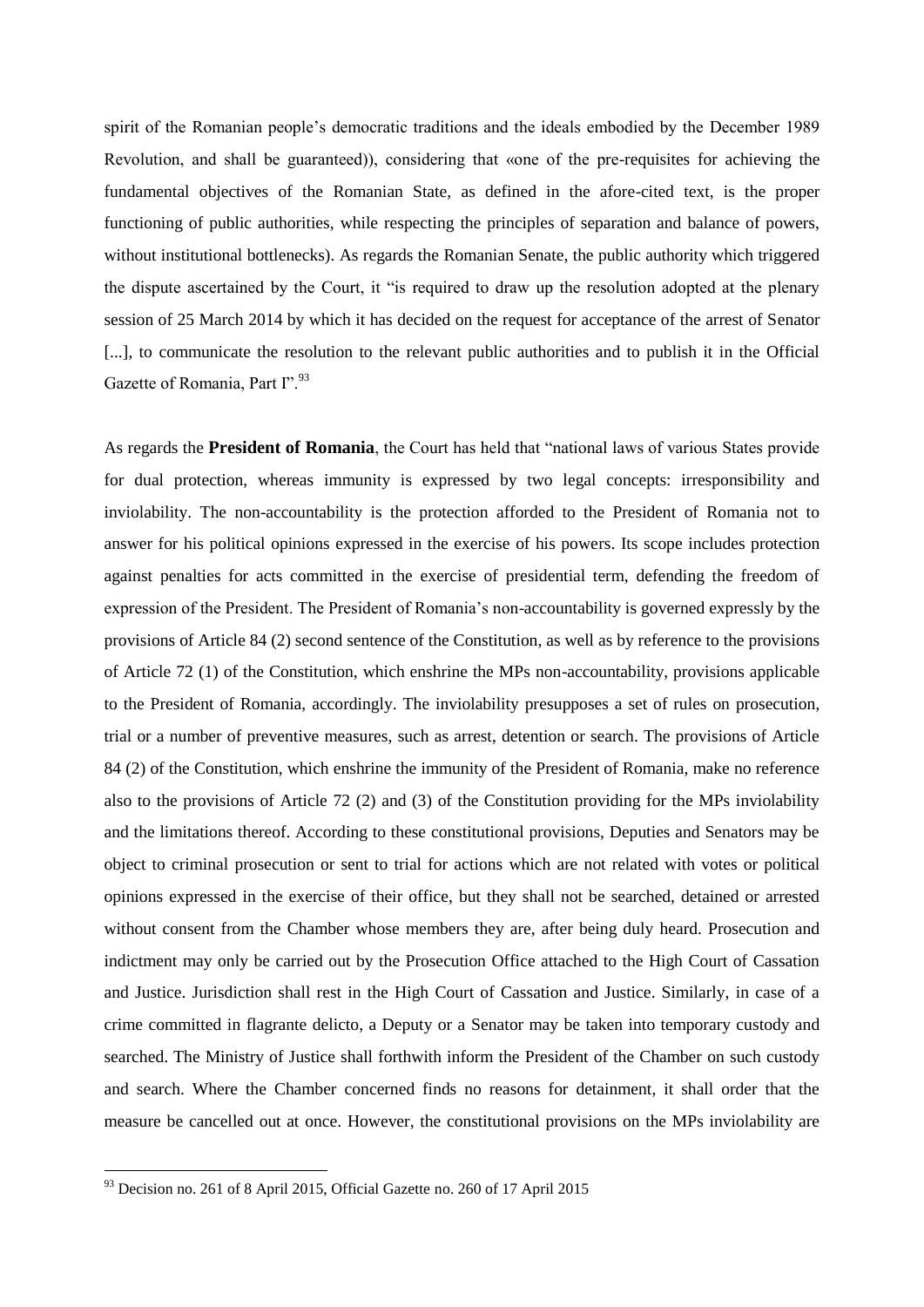not applicable also to the President of Romania, in respect of whom the inviolability may be removed only in the case referred to in Article 96 of the Constitution, which lays down the possibility for Parliament impeach him for high treason. The measure adopted by Parliament results in the removal of the President's immunity, and, therefore, throughout the exercise of his term, he can only answer for acts of high treason. Unlike inviolability, non-accountability present an absolute feature as regards the duration of its effects: the protection is maintained after the end of his or her term of office in respect of opinions expressed during such term. Having examined at the legal significance of immunity, the Court found that it is a constitutional guarantee, a measure of legal protection of the term of office, which is intended to ensure the independence of the term from any external pressure or abuse. The guarantee referred to in Article 72 (1) of the Constitution encourages the holder of the office to have an active role in the political life of society as it removes his/her legal responsibility for political opinions expressed in the exercise of the public office. But the holder of the office remains responsible under the law for all acts committed during the term, which are not connected with his/her votes or political opinions (Decision no. 284 of 21 May 2014, paragraph 44, published in Official Gazette no. 495 of 3 July 2014). Therefore, the President of Romania is not legally responsible for the political opinions expressed in the exercise of the public office, either during his/her term of office or after its expiry as a result of the concept of non-accountability of the President of Romania, although, as stated in the case-law of the Constitutional Court, the holder of the office remains responsible under the law for all acts and facts that have no connection with his/her political opinions and which were committed before or during the his/her term of office. With regard to those acts and facts, the President shall be liable, in accordance with the constitutional and legal provisions, subject to suspension throughout his/her term of all criminal investigations, as effect of the inviolability of the President of Romania. In conclusion, having examined the constitutional and legal provisions relating to the immunity of the President of Romania and the relevant case-law of the Constitutional Court, the Court finds that the President of Romania, in the exercise of his/her powers, shall enjoy immunity [Article 84 (2) of the Constitution], under two aspects: the non-accountability for the political opinions expressed in the exercise of his/her office, and the inviolability, except for case provided for in Article 96 of the Constitution — the impeachment for high treason. By virtue of the inviolability of the presidential term, throughout its exercise, the President cannot be subject to any criminal judicial proceeding, with the exception of the case provided for in Article 96 of the Constitution".<sup>94</sup>

With regard to the **liability of public officials** for their actions, we would mention the case-law of the

 $94$  Decision no. 678 of 13 November 2014, Official Gazette no. 886 of 5 December 2014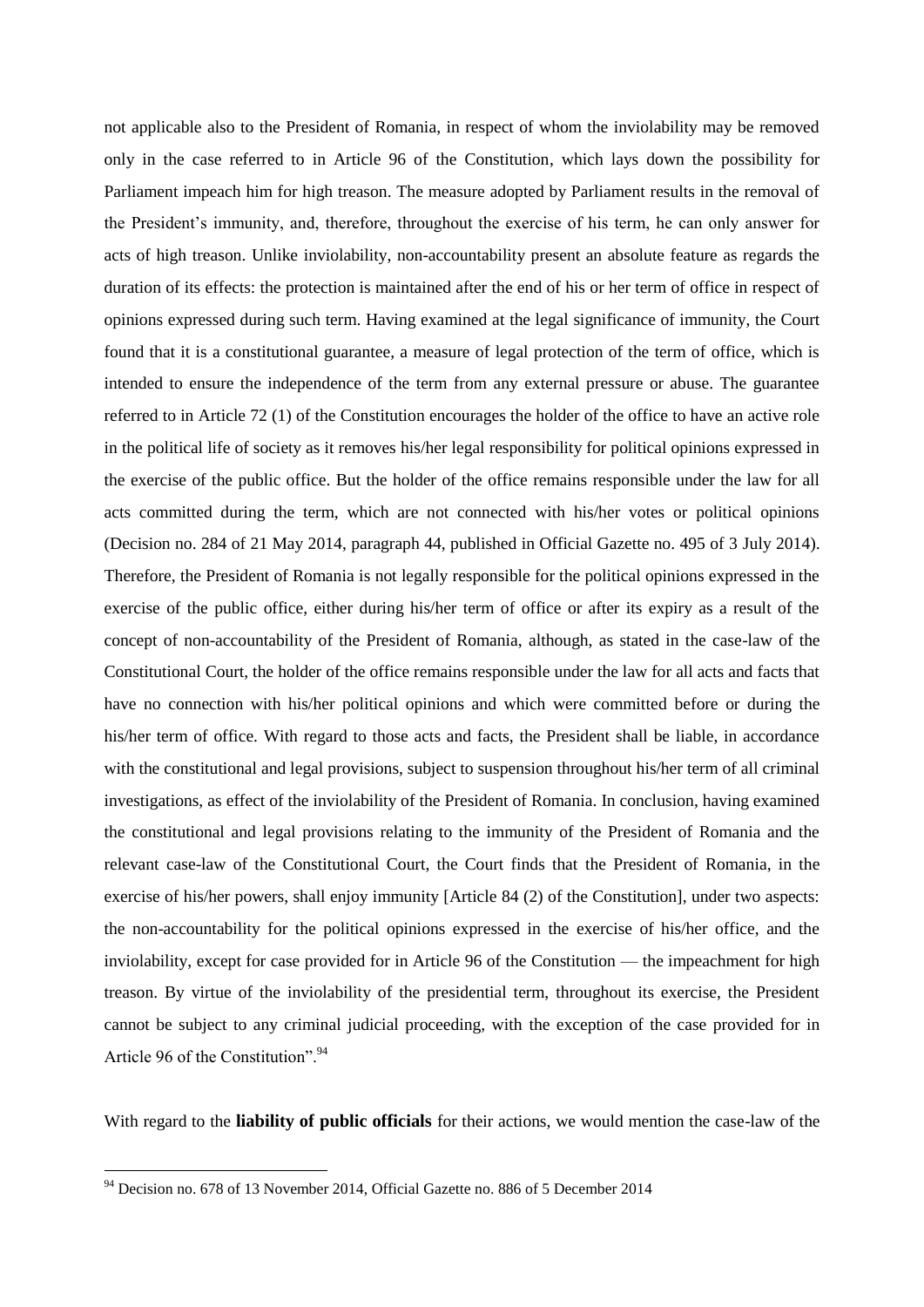Constitutional Court whereby it declared unconstitutional Articles I (5) and II (3) of the Law amending and supplementing certain legislative acts and the sole article of the Law amending Article  $253<sup>1</sup>$  of the Criminal Code, noting that the comparative analysis between the amending and the amended text shows that the new provisions removes the "public official" form the scope of active subjects of the criminal offence of conflict of interests and replaces him with the person who is an employee of a public authority, public institution or any other legal person of public interest, provided for in Article 145 of the current Criminal Code. Consequently, the Court held that "the amending rule under Article  $253<sup>1</sup>(1)$ of the Criminal Code restricts the scope of the provision criminalising the conflicts of interest to persons performing an act in the performance of their duties "set forth in an employment contract and in the job description signed with one of the institutions referred to in Article 145 of the Criminal Code", excluding from the scope of the criminalisation rule all office-holders, elected or appointed, offices which do not involve the conclusion of a contract of employment with one of the institutions listed in Article 145 of the Criminal Code or the performance of their duties on the basis of a job description. However, since, as explained previously, the purpose of the law is to create the premises so that the public office-holder can carry out his/her duties objectively and in accordance with the Constitution and other normative acts, and to exercise service activities in accordance with the principles of impartiality, integrity, transparency and primacy of public interest, and not for personal interest of a pecuniary nature, which would undermine the public interest and affect citizens' trust in State institutions, the restriction of the scope of criminalisation rule of conflict of interest raises serious issues of unconstitutionality." The Court found that "the new provision constitutes a genuine reason of impunity of elected or appointed office-holders" as regards the offence of conflict of interest, "being excluded, among others, the President of Romania, the Deputies and the Senators, the Ministers, the judges, the prosecutors, the public officials, the mayors, the presidents of county councils, the local councillors or the prefects." The Court further found that in "in paragraph  $(1)$  of the same Article 253<sup>1</sup> of the Criminal Code, the new provisions introduce the term «undue material gains». However, the provision relating to the undue nature of the material gains is unfounded, in the light of the particular legal object of that offence, i.e. the social relations concerning the effective exercise of service activity, an activity that cannot be carried out by adopting acts in breach of the principles of impartiality, integrity, transparency and primacy of the public interest in the exercise of public functions and dignities. Thus, the conflict of interests cannot only refer to undue material gains, but also to any type of benefit, whereas the criminalisation is not aimed at penalising breaches of the legal rules conferring legal basis and justification for obtaining certain material gains, but the situations in which the impartial exercise of civil servant's service duties might be affected". Noting the unconstitutionality of the above rules, the Court pointed out that "according to the Article 1 (5) of the Basic Law, respect for the Constitution is mandatory, which means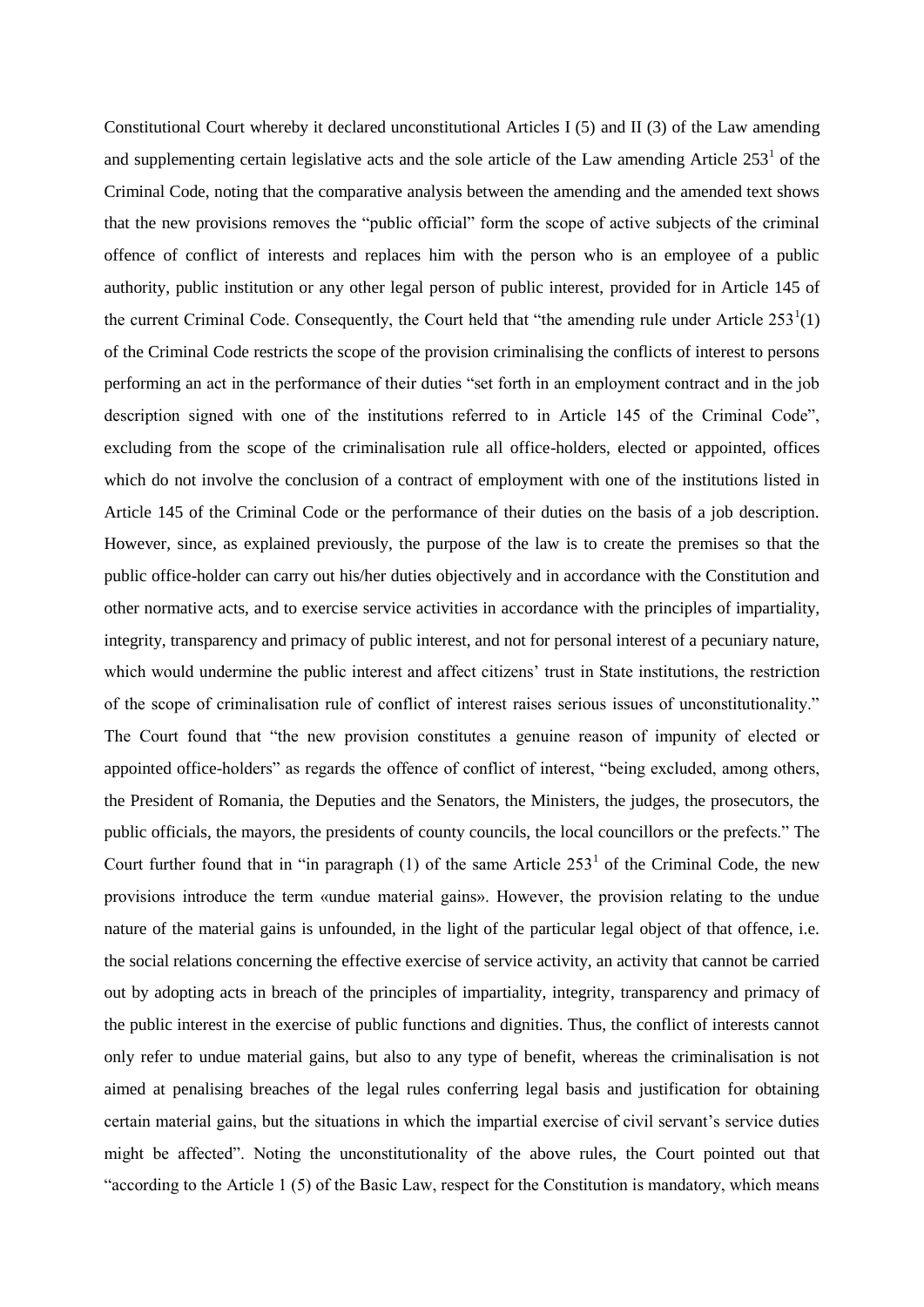that Parliament cannot exercise the power of criminalisation and decriminalisation of antisocial acts unless in accordance with the rules and principles enshrined in the Constitution. Moreover, the Constitutional Court stated in its case- law (Constitutional Court Decision no. 62/2007, published in Official Gazette of Romania, Part I, no. 104 of 12 February 2007) that «Parliament could not define and declare as criminal offences, without thereby infringing the Constitution, acts in which content would be included any of the elements of discrimination laid down in Article 4 (2) of the Basic Law. Similarly, Parliament may not abolished the criminal legal protection of the values of constitutional level. The regulatory freedom of Parliament in these cases shall be exercised by regulating the conditions for prosecution for anti-social offences affecting the values laid down and guaranteed by the Constitution)".<sup>95</sup>

#### **IV. THE LAW AND THE INDIVIDUAL**

### **15. Is there an individual access to your Court (direct/indirect) against general acts/individual acts? Please briefly explain the modalities/procedures.**

The Romanian legislation does not allow the direct individual access to the Constitutional Court against general/individual acts. This access is mediated by ordinary courts and courts of commercial arbitration before which any person may raise an exception of unconstitutionality against laws and ordinances applicable to their cases. Thus, pursuant to Article 29 of Law no. 47/1992 on the organisation and functioning of the Constitutional Court, for application of Article 146 (d) of the Constitution of Romania, *"(1) The Constitutional Court shall decide upon the exceptions raised before the courts of law or courts of commercial arbitration referring to the unconstitutionality of laws and ordinances which are in force, or any provision thereof, where such is related to adjudication of the case, regardless in which stage of trial proceedings or subject matter thereof. (2) The exception can be raised at the request of either party or ex officio, by the court of law or of commercial arbitration hearing the case. Likewise, the prosecutor is entitled to raise this exception before the court in cases where he attends trial proceedings. (3) Legal provisions whose unconstitutionality has been found by prior decision of the Constitutional Court cannot form the object of an exception. (4) The case shall be referred to the Constitutional Court by the court before which the exception of unconstitutionality was raised, through an interlocutory order which shall include the parties' for and against viewpoints, and the instance's opinion on the exception, together with the evidence provided by the parties. If the exception has been raised ex officio, the interlocutory order shall be motivated,* 

<sup>95</sup> Decision no. 2/2014 of 29 January 2014, Official Gazette no. 71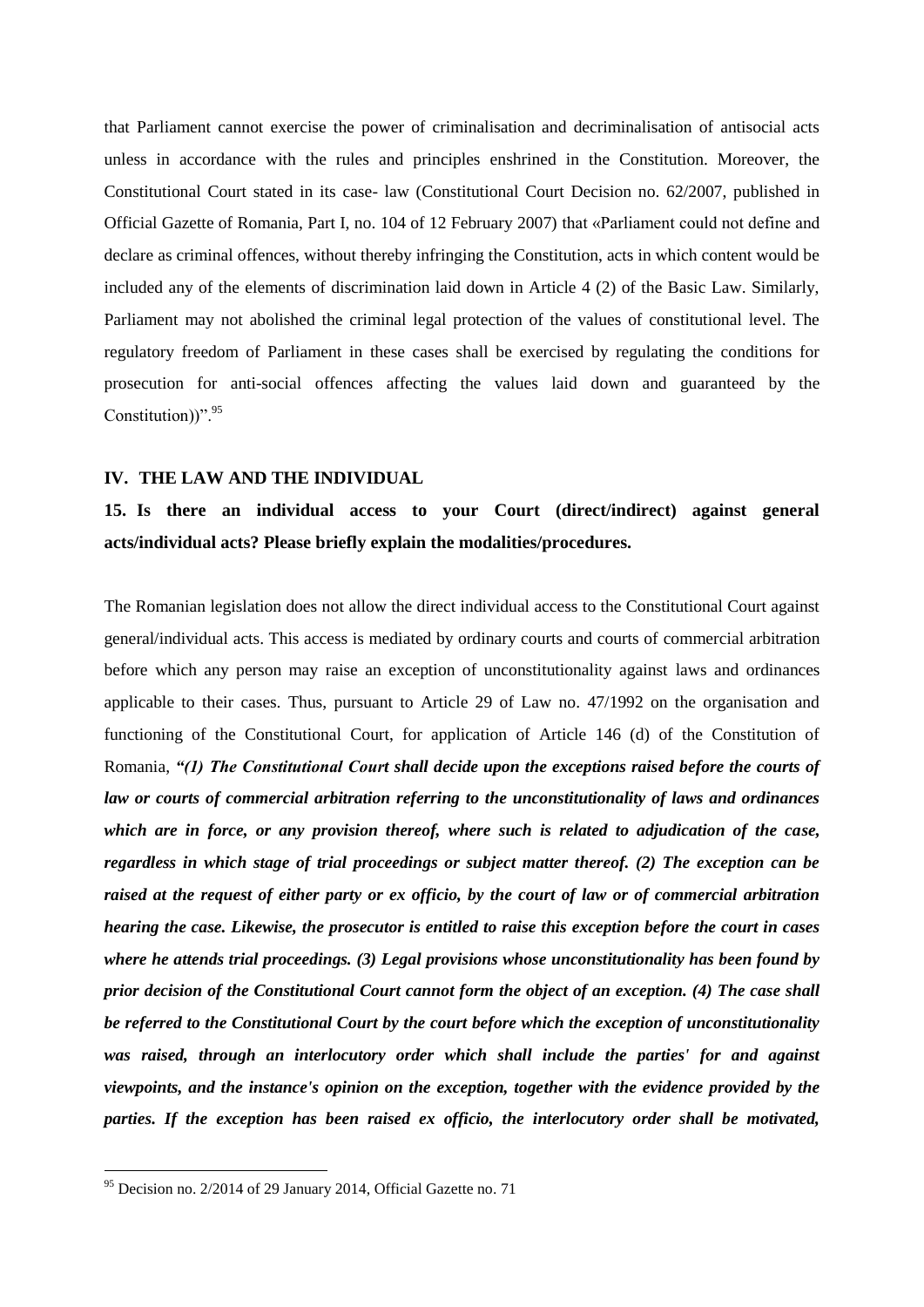*including the parties' arguments, as well as the necessary evidence. Alongside with the interlocutory order, the referring court must also send to the Constitutional Court the full name of the litigant parties and other details comprising necessary data for the accomplishment of the summons proceedings in respect thereof. [...]"*

# **16. Your Court has developed case-law concerning access to ordinary/lower courts (e.g. preconditions, including, costs, representation by a lawyer, time limits)?**

Considering how the concept of the rule of law is enshrined in various international instruments and in national laws, it is generally accepted that one of its essential elements is free access to justice. Moreover, the general concern for the protection of human rights has reinforced the idea that these rights need to be enshrined and guaranteed by law, by including the holders'possibility that, in case of disregard or breach of his/her rights and freedoms, have recourse to courts. The right of recourse to the courts is therefore a condition of the effectiveness of their rights and freedoms and concerns all these rights and freedoms. In this respect, Article 21 of the Constitution of Romania, included in Title II dedicated to the Fundamental rights, freedoms and duties, establishes that *"Everyone shall have access to the courts in order to defend his rights, freedoms and legitimate interests. No law shall allow restrictions on the exercise of that right. Parties are entitled to a fair trial and to have their case resolved within a reasonable time. Special administrative jurisdictions are optional and free of charge*." In terms of related safeguards, the provisions of Article 21 of the Constitution must be read in conjunction with those of Article 1 (4) on the separation of powers, Article 24 on the right to defence, Article 52 on the right of a person aggrieved by a public authority, Articles 124-130 relating to the courts, as well as Articles 142-146 on the Constitutional Court.

With regard to the application of these constitutional texts, there is a rich case-law of the Constitutional Court concerning the conditions for the exercise of the free access to justice and the related safeguards, and, therefore, by way of example, we mention the following decisions:  $96$ 

■ Free access to justice presupposes any person's possibility to apply directly to a court in **order to protect his/her rights and legitimate interests** (e.g.: Decision no. 953/2006<sup>97</sup>, Decision no.

<u>.</u>

 $96$  See A. Cojocaru, M. SAFTA, "Free Access to Justice — Constitutional Principle and Fundamental Human Right protected by the Case-Law of the Constitutional Court of Romania" — Papers of the Conference in the Constitutional Court of Romania — 20 Years of Existence and 100 Years of Constitutional Review, Universul Juridic Publishing House, Bucharest, 2013, pp. 17-30

<sup>&</sup>lt;sup>97</sup> Published in the Official Gazette of Romania, Part I, no. 53 of 23 January 2007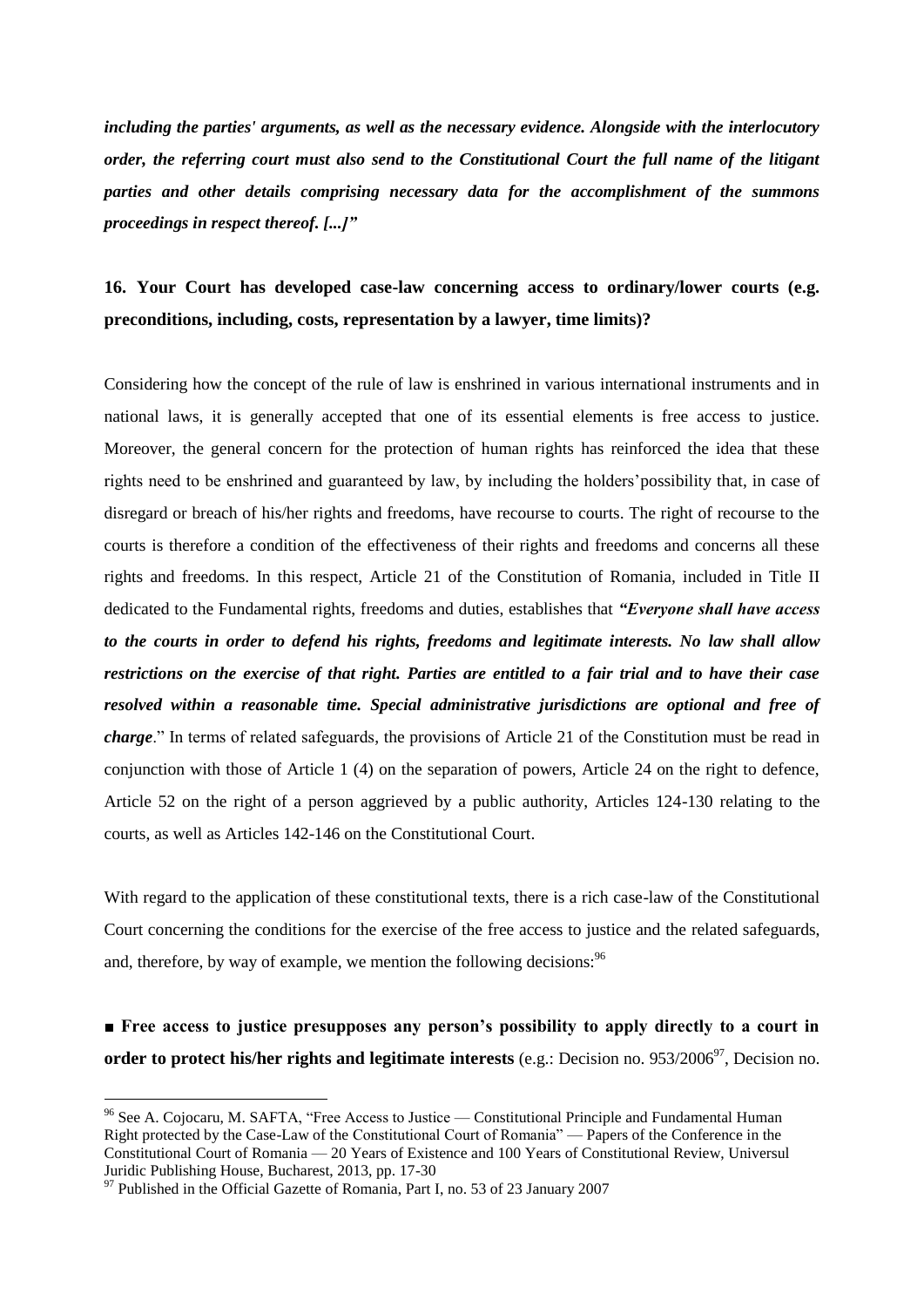347/2007<sup>98</sup>, Decision no. 467/2008<sup>99</sup>, Decision no. 604/2008<sup>100</sup>, Decision no. 631/2015<sup>101</sup>); that is why, for example, the mandatory preliminary procedure consisting of the information on the advantages of mediation is perceived as a barrier by the citizen in realizing and obtaining his/her rights in court. Furthermore, a procedure consisting of the information on the existence of a law is undoubtedly in breach of the right of access to justice, as it is an inappropriate burden on the individual, especially since the procedure is confined to a mere information obligation, and does not represent an effective attempt of conflict resolution through mediation, so that the participation to the information session before the mediator is merely formal. The obligation imposed on the parties, natural persons or legal persons, to attend the information session on the advantages of mediation, under penalty of inadmissibility of the writ of summons, is unconstitutional and contrary to the provisions of Article 21 of the Constitution.<sup>102</sup>

■ Free access to justice is compatible with the regulation of certain administrative**jurisdictional procedures, provided that the decision of the administrative jurisdiction body is subject to the judicial review of the administrative court, or of other competent court, in accordance with the law** (e.g.: Decision no.  $59/1994^{103}$ , Decision no.  $66/1995^{104}$ , Decision  $90/1995^{105}$ , Decision 3/1998<sup>106</sup>, Decision 486/1997<sup>107</sup>, Decision no. 220/2004<sup>108</sup>, Decision no. 1614/2010);

■ Free access to justice is compatible with the regulation of specific procedures for particular **circumstances, provided that all those concerned enjoy full possibility to use these procedures, in the forms and procedures provided for by law, and that the effectiveness of that right is ensured**.

In this respect, through a decision of principle issued in the early years of the Constitutional Court (Plenary Decision no. 1/1994), having to answer at the question whether the free access to justice is compatible to the establishment of some special procedures, for special situations, or, on the contrary, it entails the existence of an unique procedure, regardless of such situations, inclusively as concerns the exercise of remedies, the Court decided that it is within the exclusive competence of the legislator to

<sup>&</sup>lt;sup>98</sup> Published in the Official Journal of Romania, Part I, no. 307 of September 2007

<sup>&</sup>lt;sup>99</sup> Published in the Official Gazette of Romania, Part I, no. 422 of 5 June 2008

<sup>&</sup>lt;sup>100</sup> Published in the Official Gazette of Romania, Part I, no. 469 of 25 June 2008

<sup>&</sup>lt;sup>101</sup> Published in the Official Gazette of Romania, Part I, no. 831 of 6 November 2015

<sup>&</sup>lt;sup>102</sup> Decision no. 266 of 7 May 2014, published in Official Gazette of Romania no. 464 of 25 June 2014

<sup>&</sup>lt;sup>103</sup> Published in Official Gazette of Romania no. 259 of 15 September 1994

<sup>&</sup>lt;sup>104</sup> Published in Official Gazette of Romania no. 210 of 13 September 1995

<sup>&</sup>lt;sup>105</sup> Published in Official Gazette of Romania no. 272 of 23 November 1995

<sup>106</sup> Published in Official Gazette of Romania no. 113 of 16 March 1998

<sup>&</sup>lt;sup>107</sup> Published in the Official Gazette of Romania, Part I, no. 118 of 16 February 2011

<sup>108</sup> Published in Official Gazette of Romania no. 539 of 16 June 2004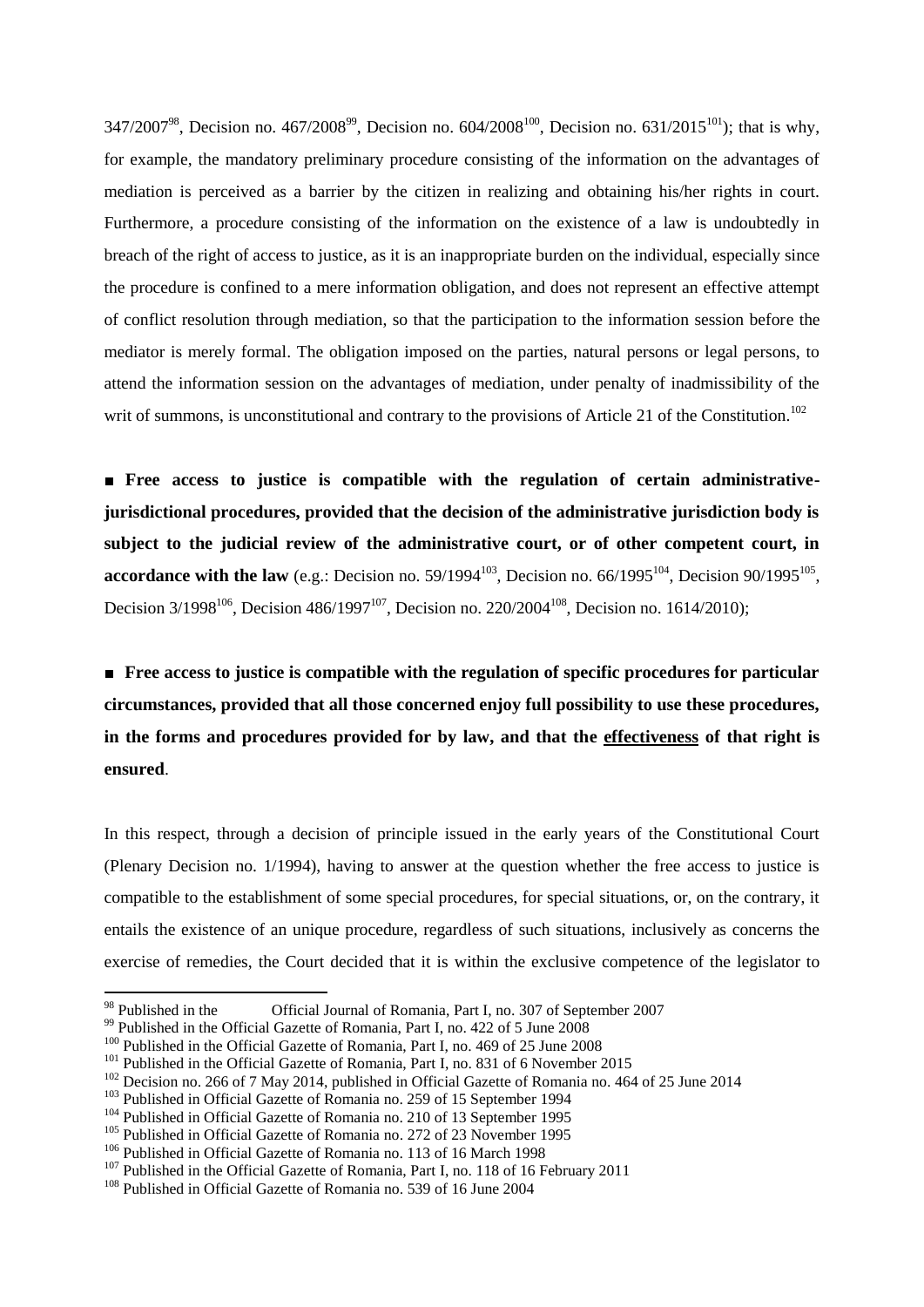establish the rules of conduct of court proceedings, as clearly inferred from the provisions of Article 126 (2) of the Constitution, according to which *"Jurisdiction of the courts and the conduct of trial proceedings are determined only by the law "* and of Article 129 according to which *"Judicial decisions may be appealed against by the parties concerned and by the Public Ministry, subject to the law ".* Thus, "the *legislator can establish, considering some special situations, special procedure rules, as modalities to exercise the procedural rights, the principle of the free access to justice requiring the unlimited possibility of all those interested to use these procedures, in the forms and ways established by law, no law being able to exclude from the exercise of the procedural rights thus established any category or social group"*. These reasoning can be found in many decisions of the Constitutional Court in this field, when it had to pronounce on the constitutionality of the regulation of remedies, procedural time limits, formal requirements that must be observed when drawing up procedural documents, the imposition of some stamp duties or bails as condition for the access to justice.

a) As regards the rules governing the **exercise of judicial remedies**, the Constitutional Court has consistently held that free access to justice does not mean that it must be ensured at all levels and in terms all legal remedies, whereas jurisdiction and remedies are determined exclusively by the legislator, which may establish specific rules for particular cases (Decision no.  $66/2001^{109}$ , Decision no.  $99/2000^{110}$ ). However, the Court has ascertained the unconstitutionality of certain provisions removing some avenues of appeal, with the consequent violation of the parties' free access to justice for the protection of their rights and legitimate interests. (e.g.: Decision no.  $783/2009^{11}$ , Decision no.  $233/2011^{112}$ ;

b) As regards the **procedural time-limits**, the Court held as a matter of principle that it cannot claimed that by setting procedural deadlines — e.g. for the submission of grounds of appeal or of an application for review — the constitutional provisions of Article 21 on access to justice are infringed upon (e.g.: Decision no. 210/1999<sup>113</sup>, Decision no. 114/2000<sup>114</sup>, Decision no. 531/2007<sup>115</sup>). However, the Court found unconstitutional the legal provisions which, by establishing time limits for challenging some acts, restricted the free access to justice. This is because, as the Court held in one of the decisions<sup>116</sup> "according to Article 126 (2) of the Constitution, the legislator has the power to establish

<sup>&</sup>lt;sup>109</sup> Published in the Official Gazette of Romania no. 389 of 21 August 2000

<sup>110</sup> Published in Official Gazette of Romania no. 389 of 21 August 2000

<sup>&</sup>lt;sup>111</sup> Published in the Official Gazette of Romania, Part I, no. 404 of 15 June 2009

<sup>&</sup>lt;sup>112</sup> Published in the Official Gazette of Romania, Part I, no. 340 of 17 May 2011

<sup>113</sup> Published in Official Gazette of Romania no. 76 of 21 February 2000

<sup>&</sup>lt;sup>114</sup> Published in Official Gazette of Romania no. 344 of 25 July 2000

<sup>&</sup>lt;sup>115</sup> Published in the Official Gazette of Romania, Part I, no. 409 of 19 June 2007

<sup>116</sup> Decision nr.797/2007, published in the Official Gazette of Romania, Part I, no. 707 of 19 October 2007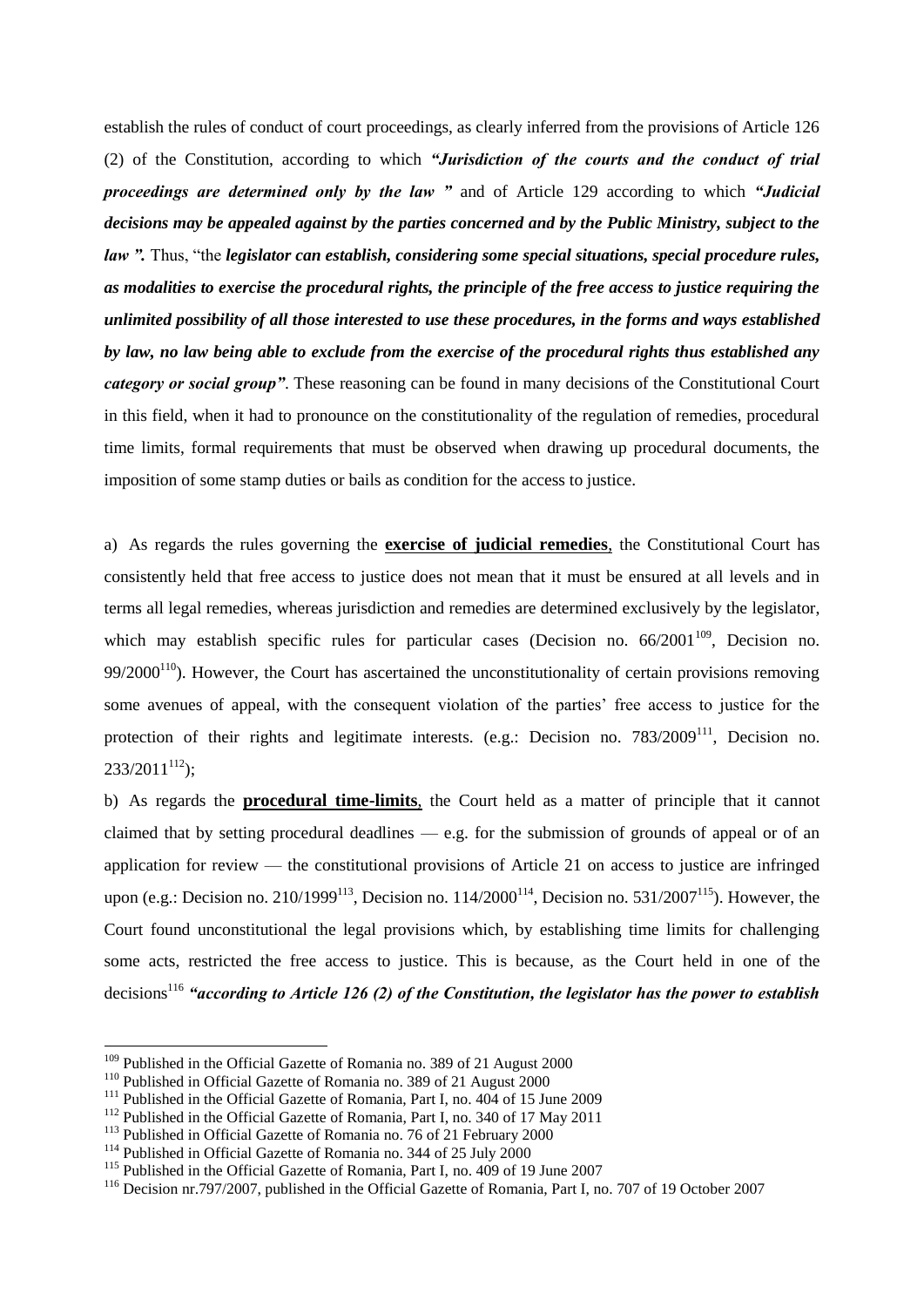*the court procedure, and in the light of special circumstances, it may adopt special provisions, but such constitutional rule does not justify the regulation of legal provisions that result in the impairment of a right*". The same reasoning can be found, for example, in Decision no. 797/2007<sup>117</sup>, whereby the Court found unconstitutional the provisions of Article 7 (7) of Law no. 554/2004 on administrative litigation, relating to the time-limit for the introduction of a preliminary complaint with regard to unilateral administrative acts or in Decision no.  $1037/2009^{118}$ , whereby the Court found unconstitutional Article 28 (2) of the Competition Law no.  $21/1996<sup>119</sup>$  relating to the time-limit for challenging the legality of administrative acts of a legislative nature.

c) As **regards the procedural obligations and the formal requirements**, in its settled caselaw, the Court has held that upon regulating the exercise of the right laid down in Article 21 of the Constitution, the legislator has the possibility to impose certain formal requirements, related to the nature and the requirements of the administration of justice; however, such requirements cannot affect the very substance of the right or deprive it of any effect. Thus, for example, by **Decision no. 176/2005<sup>120</sup>**, the Court found that the provisions of Article  $302<sup>1</sup>$  (1) (a) of the Code of Civil Procedure, which penalise with absolute nullity the omission to specify in the content of the request for appeal *"the name, domicile or residence of the parties or, in case of legal persons, their name and registered office, as well as, as applicable, the registration number in the trade register or in the legal persons registry, the unique registration code or, as applicable, the fiscal code and the bank account***"**, as well as - if the appellant lives abroad - *"the chosen domicile in Romania, where all communications on the trial are to be made",* appear as a formalism unacceptably rigid, able to seriously affect the effectiveness of the exercise of the remedy and to unduly restrict the free access to justice. Following the same legal reasoning, by Decision no. **737/2008<sup>121</sup>**, the Court has found unconstitutional the provision contained in **Article 302 of the Code of Civil Procedure**, which penalised with absolute nullity the lodging of an appeal before a court other than that whose decision is being appealed against. In line with the above, the Court noted that *"the application of the constitutional principles on free access to justice and the use of remedies require that all the requests wrongly made be transmitted to the competent court for settlement"* Subsequently, adjudicating upon **the provisions of Article 288 (2) of the Code of Civil Procedure**, and noting that its wording is identical, in terms of penalization of the failure to lodge the appeal before the court whose decision is being appealed against, with that of Article 302 of the Code of Civil Procedure, the Court, by **Decision no. 303/2009<sup>122</sup>**, declared unconstitutional

<sup>&</sup>lt;sup>117</sup> Published in the Official Gazette of Romania, Part I, no. 707 of 19 October 2007

<sup>118</sup> Published in the Official Gazette of Romania, Part I, no. 501 of 21 July 2009

<sup>&</sup>lt;sup>119</sup> Republished in Official Gazette of Romania, Part I, no. 742 of 16 August 2005

<sup>&</sup>lt;sup>120</sup> Published in the Official Gazette of Romania, Part I, no 356 of 27 April 2005

<sup>&</sup>lt;sup>121</sup> Published in the Official Gazette of Romania, Part I, no. 562 of 25 July 2008

<sup>&</sup>lt;sup>122</sup> Published in the Official Gazette of Romania, Part I, no. 293 of 10 April 2009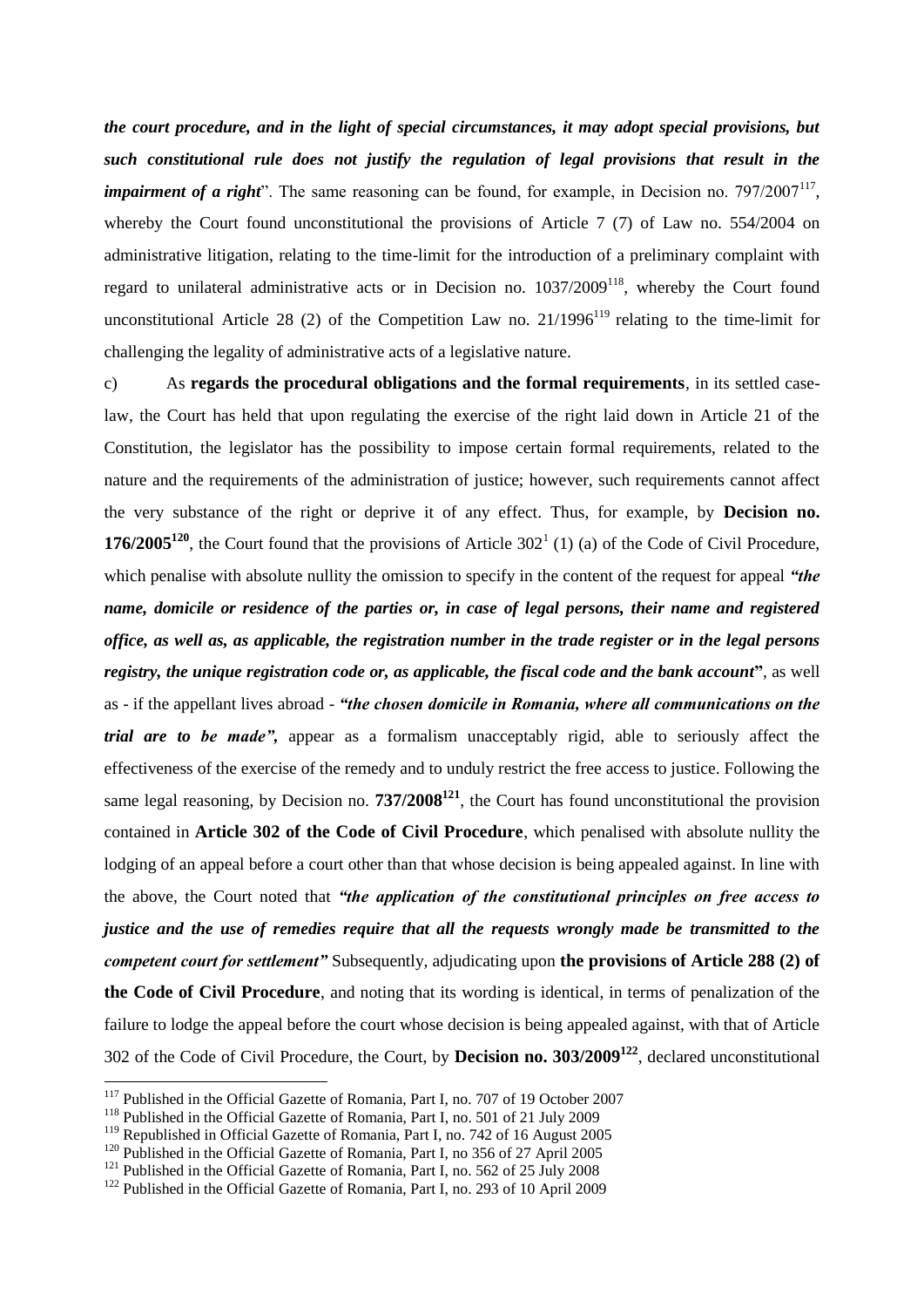the provisions of Article 288 (2) final sentence, *"under the penalty of nullity",* of the Code of Civil Procedure. For similar reasons, by **Decision no. 604/2008<sup>123</sup>**, the Court found unconstitutional the provisions of Article 121 (1), (2) and (3) of Law no. 122/2006 on asylum in Romania as they were removing the possibility of concrete and effective use of the right of access to justice.

d) **With regard to the pecuniary nature of courts' services**, the Constitutional Court of Romania has consistently stated in its rich case-law on the matter that court proceedings must not and cannot be in all cases free of charge. As stated in numerous decisions (no.  $198/1999^{124}$ , no.  $65/2000^{125}$ , no. 7/1993<sup>126</sup>, no. 8/1993<sup>127</sup>, no. 18/1997<sup>128</sup>, no. 211/1999<sup>129</sup>, etc.), Article 21 of the Constitution does not institute any interdiction on judicial fees, whereas it is legal and normal that litigants who benefit directly from the work carried out by the judicial authorities contribute to the coverage of the related costs, where the stamp duty is a method used to partly cover the expenditure incurred in delivering this public service. Moreover, litigants' contribution can be recovered, on the grounds of Article 274 (1) of the Code of Civil Procedure, form the unsuccessful party. Therefore, the general rule is that of payment of stamp duties for court actions, and the exemptions are possible only insofar as they are laid down by the legislator.

■ **Free access to justice includes the right to a fair trial and the resolution of cases within a reasonable period of time;**

■ **Upon establishing the rules for access to justice, the legislator must respect the principles of accessibility and foreseeability of the rule (**i.e. the respect for the principle of **legality and of legal certainty** which has been significantly developed in case-law of the Constitutional Court of Romania, as highlighted in the other answers to this questionnaire);

■ **The guarantees that characterise free access to justice and the right to a fair trial concern both phases of civil proceedings: proceedings and enforcement**

#### **17. Your Court has developed case-law on other individual rights related to the rule of law?**

As regards the provisions of Article 1 (3), first sentence of the Constitution, which enshrine the principle of the rule of law, the Court held in its case-law<sup>130</sup> that its requirements concerned the major purposes of

<sup>&</sup>lt;sup>123</sup> Published in the Official Gazette of Romania, Part I, no. 469 of 25 June 2008

<sup>&</sup>lt;sup>124</sup> Published in Official Gazette of Romania No 179 of 27 July 1993

<sup>&</sup>lt;sup>125</sup> Published in Official Gazette of Romania No 179 of 27 July 1993

<sup>126</sup> Published in Official Gazette of Romania No 148 of 10 July 1997

<sup>&</sup>lt;sup>127</sup> Published in Official Gazette of Romania No 4 of 7 January 2000

<sup>&</sup>lt;sup>128</sup> Published in Official Gazette of Romania No 99 of 6 March 2000

<sup>&</sup>lt;sup>129</sup> Published in Official Gazette of Romania No 452 of 13 September 2000

<sup>&</sup>lt;sup>130</sup> For example, Decision no. 70/2000, Official Gazette no. 334 of 19 July 2000